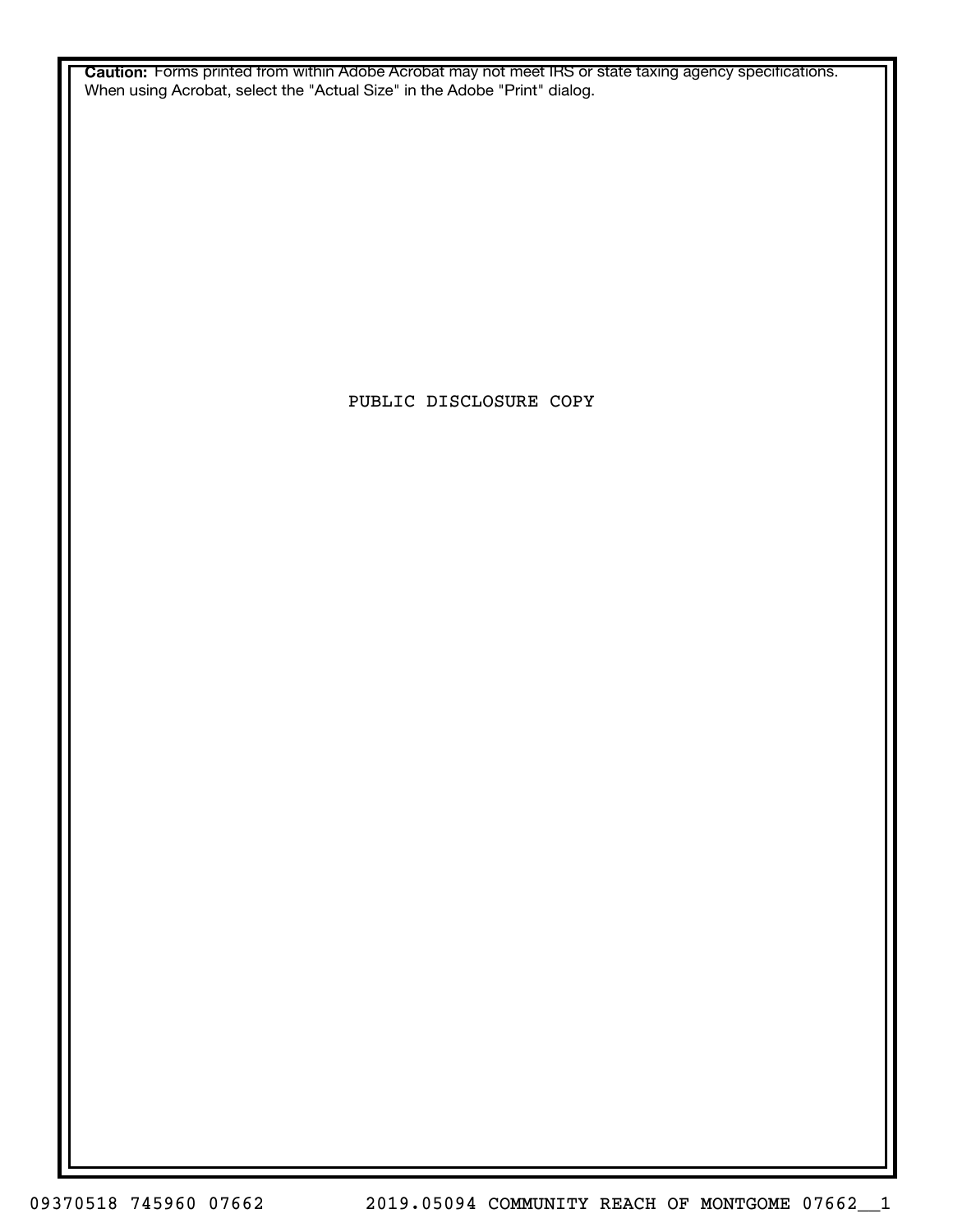# **TAX RETURN FILING INSTRUCTIONS**

\*\* FORM 990 PUBLIC DISCLOSURE COPY \*\*

### **FOR THE YEAR ENDING**

~~~~~~~~~~~~~~~~~ JUNE 30, 2020

| <b>Prepared for</b>                                |                                                                                                                                                     |
|----------------------------------------------------|-----------------------------------------------------------------------------------------------------------------------------------------------------|
|                                                    | COMMUNITY REACH OF MONTGOMERY COUNTY<br>1010 GRANDIN AVENUE NO. A1<br>ROCKVILLE, MD 20851-1341                                                      |
| <b>Prepared by</b>                                 | GELMAN, ROSENBERG & FREEDMAN<br>4550 MONTGOMERY AVE SUITE 800N<br>BETHESDA, MD 20814-2930                                                           |
| <b>Amount due</b><br>or refund                     | NOT APPLICABLE                                                                                                                                      |
| <b>Make check</b><br>payable to                    | NOT APPLICABLE                                                                                                                                      |
| Mail tax return<br>and check (if<br>applicable) to | NOT APPLICABLE                                                                                                                                      |
| Return must be<br>mailed on<br>or before           | NOT APPLICABLE                                                                                                                                      |
| <b>Special</b><br><b>Instructions</b>              | THIS RETURN HAS QUALIFIED FOR ELECTRONIC FILING. THE RETURN<br>HAS BEEN TRANSMITTED ELECTRONICALLY TO THE IRS AND NO FURTHER<br>ACTION IS REQUIRED. |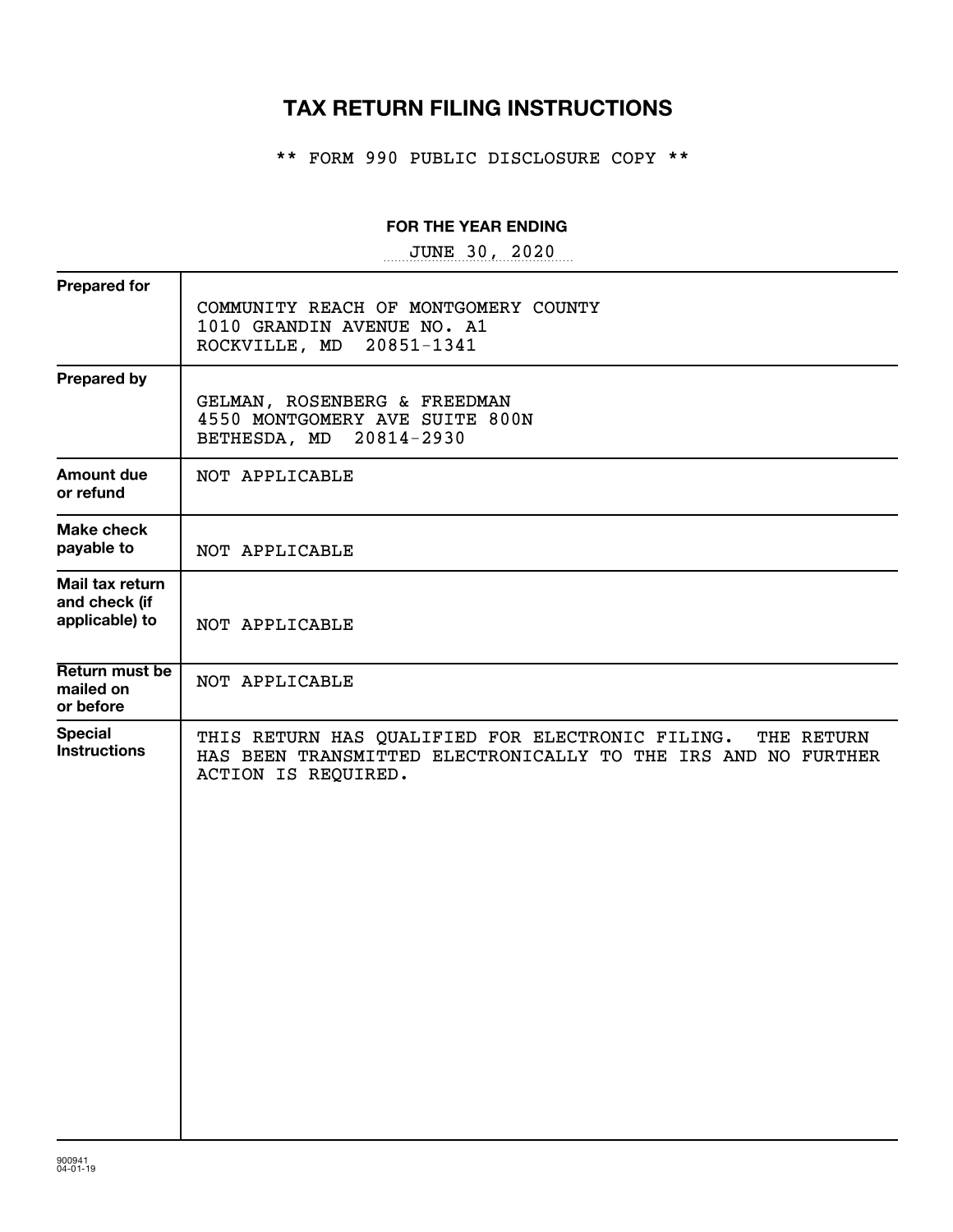|                         |                              |                                                        | ** PUBLIC DISCLOSURE COPY **                                                                                                                                               |            |                                                     |                         |                                                           |
|-------------------------|------------------------------|--------------------------------------------------------|----------------------------------------------------------------------------------------------------------------------------------------------------------------------------|------------|-----------------------------------------------------|-------------------------|-----------------------------------------------------------|
|                         |                              |                                                        | <b>Return of Organization Exempt From Income Tax</b>                                                                                                                       |            |                                                     |                         | OMB No. 1545-0047                                         |
| Form                    |                              |                                                        | Under section 501(c), 527, or 4947(a)(1) of the Internal Revenue Code (except private foundations)                                                                         |            |                                                     |                         |                                                           |
|                         |                              | (Rev. January 2020)                                    | Do not enter social security numbers on this form as it may be made public.                                                                                                |            |                                                     |                         | <b>Open to Public</b>                                     |
|                         |                              | Department of the Treasury<br>Internal Revenue Service | Go to www.irs.gov/Form990 for instructions and the latest information.                                                                                                     |            |                                                     |                         | Inspection                                                |
|                         |                              |                                                        | A For the 2019 calendar year, or tax year beginning $JUL$ $1, 2019$                                                                                                        |            | and ending JUN 30, 2020                             |                         |                                                           |
| в                       | Check if<br>applicable:      |                                                        | <b>C</b> Name of organization                                                                                                                                              |            | D Employer identification number                    |                         |                                                           |
|                         | Address<br>change            |                                                        | COMMUNITY REACH OF MONTGOMERY COUNTY                                                                                                                                       |            |                                                     |                         |                                                           |
|                         | Name<br>change               |                                                        | Doing business as                                                                                                                                                          |            | 52-0910334                                          |                         |                                                           |
|                         | Initial<br>return            |                                                        | Number and street (or P.O. box if mail is not delivered to street address)                                                                                                 | Room/suite | E Telephone number                                  |                         |                                                           |
|                         | Final<br>return/             |                                                        | 1010 GRANDIN AVENUE                                                                                                                                                        | Α1         | $(301)637-0730$                                     |                         |                                                           |
|                         | termin-<br>ated<br>Amended   |                                                        | City or town, state or province, country, and ZIP or foreign postal code<br>20851-1341<br>ROCKVILLE, MD                                                                    |            | G Gross receipts \$<br>H(a) Is this a group return  |                         | 2,599,972.                                                |
|                         | Írëturn<br>Applica-<br>Ition |                                                        | F Name and address of principal officer: AGNES SAENZ                                                                                                                       |            | for subordinates?                                   |                         | $ {\mathsf Y}\mathsf{es}^- \mathsf{X} $ No                |
|                         | pending                      |                                                        | SAME AS C ABOVE                                                                                                                                                            |            | $H(b)$ Are all subordinates included? $\Box$ Yes    |                         | l No                                                      |
|                         |                              | <b>I</b> Tax-exempt status: $X \over 301(c)(3)$        | $501(c)$ (<br>$\blacktriangleleft$ (insert no.)<br>$4947(a)(1)$ or                                                                                                         | 527        |                                                     |                         | If "No," attach a list. (see instructions)                |
|                         |                              |                                                        | J Website: WWW.CMROCKS.ORG                                                                                                                                                 |            | $H(c)$ Group exemption number $\blacktriangleright$ |                         |                                                           |
|                         |                              |                                                        | <b>K</b> Form of organization: $\boxed{\mathbf{X}}$ Corporation<br>Trust<br>Association<br>Other $\blacktriangleright$                                                     |            |                                                     |                         | L Year of formation: $1989$ M State of legal domicile: MD |
|                         | Part I                       | <b>Summary</b>                                         |                                                                                                                                                                            |            |                                                     |                         |                                                           |
|                         | 1.                           |                                                        | Briefly describe the organization's mission or most significant activities: SEE PART III, LINE 1.                                                                          |            |                                                     |                         |                                                           |
| Governance              |                              |                                                        |                                                                                                                                                                            |            |                                                     |                         |                                                           |
|                         | 2                            |                                                        | Check this box $\blacktriangleright$ $\Box$ if the organization discontinued its operations or disposed of more than 25% of its net assets.                                |            |                                                     |                         |                                                           |
|                         | З                            |                                                        | Number of voting members of the governing body (Part VI, line 1a)                                                                                                          |            |                                                     | 3                       | 8                                                         |
|                         | 4                            |                                                        |                                                                                                                                                                            |            |                                                     | $\overline{\mathbf{4}}$ | ह                                                         |
|                         | 5                            |                                                        | Total number of individuals employed in calendar year 2019 (Part V, line 2a) manufacture controller to intervent                                                           |            | 5                                                   | 72                      |                                                           |
|                         |                              |                                                        |                                                                                                                                                                            |            | 6                                                   | 296                     |                                                           |
| <b>Activities &amp;</b> |                              |                                                        | 7 a Total unrelated business revenue from Part VIII, column (C), line 12 [11] [2] [11] [12] [11] [12] [11] [12                                                             |            | <b>7a</b>                                           | $\overline{0}$ .        |                                                           |
|                         |                              |                                                        |                                                                                                                                                                            |            |                                                     | 7b                      | σ.                                                        |
|                         |                              |                                                        |                                                                                                                                                                            |            | <b>Prior Year</b>                                   |                         | <b>Current Year</b>                                       |
|                         | 8                            |                                                        |                                                                                                                                                                            |            | 1,782,352.                                          |                         | 2,346,910.                                                |
|                         | 9                            |                                                        | Program service revenue (Part VIII, line 2g)                                                                                                                               |            | 232,607.                                            |                         | 234,411.                                                  |
| Revenue                 | 10                           |                                                        |                                                                                                                                                                            |            |                                                     | 2,916.                  | 2, 224.                                                   |
|                         | 11                           |                                                        |                                                                                                                                                                            |            | 30,913.                                             |                         | 1,799.                                                    |
|                         | 12                           |                                                        | Total revenue - add lines 8 through 11 (must equal Part VIII, column (A), line 12)                                                                                         |            | 2,048,788.                                          |                         | 2,585,344.                                                |
|                         | 13                           |                                                        | Grants and similar amounts paid (Part IX, column (A), lines 1-3)                                                                                                           |            |                                                     | σ.                      | О.                                                        |
|                         | 14                           |                                                        | Benefits paid to or for members (Part IX, column (A), line 4)                                                                                                              |            |                                                     | $\overline{0}$ .        | $\overline{0}$ .                                          |
|                         |                              |                                                        | 15 Salaries, other compensation, employee benefits (Part IX, column (A), lines 5-10)                                                                                       |            | 1,139,504.                                          |                         | 1, 177, 101.                                              |
| Expenses                |                              |                                                        |                                                                                                                                                                            |            |                                                     | 0.                      | $\overline{0}$ .                                          |
|                         |                              |                                                        |                                                                                                                                                                            |            |                                                     |                         |                                                           |
|                         |                              |                                                        |                                                                                                                                                                            |            | 955, 336.                                           |                         | 923,189.                                                  |
|                         | 18                           |                                                        | Total expenses. Add lines 13-17 (must equal Part IX, column (A), line 25) [                                                                                                |            | 2,094,840.                                          |                         | 2,100,290.                                                |
|                         | 19                           |                                                        |                                                                                                                                                                            |            | $-46,052$ .                                         |                         | 485,054.                                                  |
| Net Assets or           |                              |                                                        |                                                                                                                                                                            |            | <b>Beginning of Current Year</b>                    |                         | <b>End of Year</b>                                        |
|                         | 20                           |                                                        | Total assets (Part X, line 16)                                                                                                                                             |            | 911,523.                                            |                         | 1,569,567.                                                |
|                         | 21                           |                                                        | Total liabilities (Part X, line 26)                                                                                                                                        |            | 599,531.                                            |                         | 774,241.                                                  |
|                         | 22                           |                                                        |                                                                                                                                                                            |            | 311,992.                                            |                         | 795, 326.                                                 |
|                         | Part II                      | <b>Signature Block</b>                                 |                                                                                                                                                                            |            |                                                     |                         |                                                           |
|                         |                              |                                                        | Under penalties of perjury, I declare that I have examined this return, including accompanying schedules and statements, and to the best of my knowledge and belief, it is |            |                                                     |                         |                                                           |
|                         |                              |                                                        | true, correct, and complete. Declaration of preparer (other than officer) is based on all information of which preparer has any knowledge.                                 |            |                                                     |                         |                                                           |
|                         |                              |                                                        |                                                                                                                                                                            |            |                                                     |                         |                                                           |
| Sign                    |                              |                                                        | Signature of officer                                                                                                                                                       |            | Date                                                |                         |                                                           |
| Here                    |                              |                                                        | AGNES SAENZ, EXECUTIVE DIRECTOR                                                                                                                                            |            |                                                     |                         |                                                           |
|                         |                              |                                                        | Type or print name and title                                                                                                                                               |            |                                                     |                         |                                                           |
|                         |                              | Print/Type preparer's name                             | Preparer's signature                                                                                                                                                       |            | Date                                                | Check                   | PTIN<br>. <i>.</i>                                        |

|          |                                                                                                |           | $\cdots$                     |  |  |  |  |  |
|----------|------------------------------------------------------------------------------------------------|-----------|------------------------------|--|--|--|--|--|
|          | Yes<br>No<br>May the IRS discuss this return with the preparer shown above? (see instructions) |           |                              |  |  |  |  |  |
|          | BETHESDA, MD 20814-2930                                                                        |           | I Phone no. $(301)$ 951-9090 |  |  |  |  |  |
| Use Only | Firm's address 4550 MONTGOMERY AVE SUITE 800N                                                  |           |                              |  |  |  |  |  |
| Preparer | GELMAN, ROSENBERG<br><b>&amp; FREEDMAN</b><br>Firm's name                                      |           | $\sqrt{52-1392008}$          |  |  |  |  |  |
| Paid     | RICHARD J. LOCASTRO,<br><b>CPA</b>                                                             | 5/17/2021 | P00288314<br>self-emploved   |  |  |  |  |  |
|          | <u>Frind type preparer stiame</u><br><b>Explorer S Signature</b>                               | ----      | . <b>UIICU</b> V<br>.        |  |  |  |  |  |

932001 01-20-20 **For Paperwork Reduction Act Notice, see the separate instructions.** LHA Form (2019)

**990**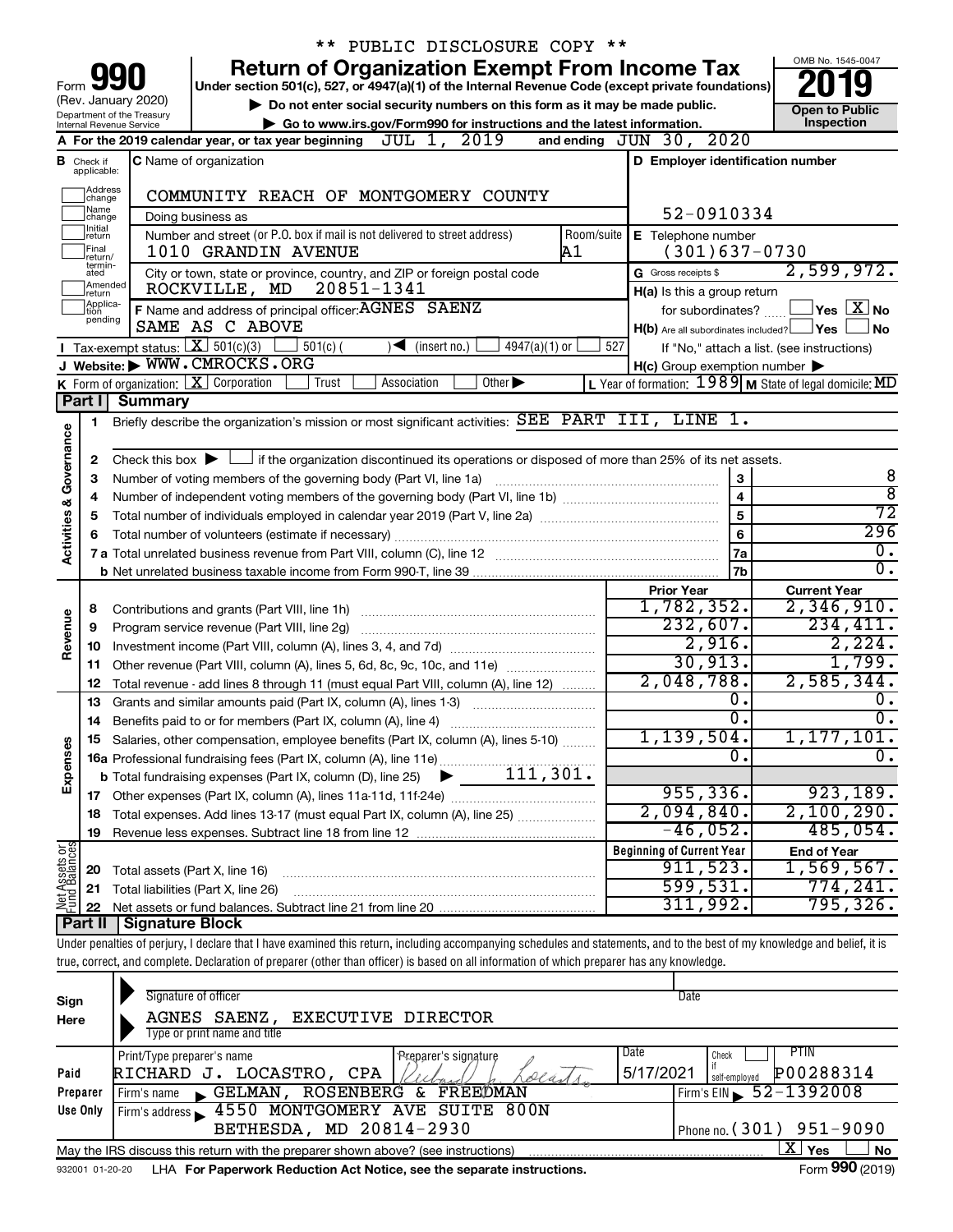|              | 52-0910334<br>COMMUNITY REACH OF MONTGOMERY COUNTY<br>Page 2<br>Form 990 (2019)                                                                                                                                        |
|--------------|------------------------------------------------------------------------------------------------------------------------------------------------------------------------------------------------------------------------|
|              | <b>Part III   Statement of Program Service Accomplishments</b>                                                                                                                                                         |
|              | $\overline{\mathbf{X}}$                                                                                                                                                                                                |
| 1            | Briefly describe the organization's mission:<br>COMMUNITY REACH OF MONTGOMERY COUNTY SEEKS TO IMPROVE THE QUALITY OF                                                                                                   |
|              | LIFE FOR THE MOST VULNERABLE OF MONTGOMERY COUNTY RESIDENTS BY                                                                                                                                                         |
|              | PROVIDING BASIC SERVICES INCLUDING HOUSING, HEALTHCARE, HOMECARE,                                                                                                                                                      |
|              | EDUCATION, AND EMERGENCY ASSISTANCE, WITH THE GOAL OF ACHIEVING AND                                                                                                                                                    |
| $\mathbf{2}$ | Did the organization undertake any significant program services during the year which were not listed on the                                                                                                           |
|              | $\vert$ Yes $\vert$ $\overline{\mathrm{X}}$ No<br>prior Form 990 or 990-EZ?                                                                                                                                            |
| 3            | If "Yes," describe these new services on Schedule O.<br>$\overline{\ }$ Yes $\overline{\ \text{X}}$ No<br>Did the organization cease conducting, or make significant changes in how it conducts, any program services? |
|              | If "Yes," describe these changes on Schedule O.                                                                                                                                                                        |
| 4            | Describe the organization's program service accomplishments for each of its three largest program services, as measured by expenses.                                                                                   |
|              | Section 501(c)(3) and 501(c)(4) organizations are required to report the amount of grants and allocations to others, the total expenses, and                                                                           |
|              | revenue, if any, for each program service reported.                                                                                                                                                                    |
| 4а           | 205, 119.<br>865, 356. including grants of \$<br>) (Expenses \$<br>) (Revenue \$<br>(Code:<br>MANSFIELD KASEMAN HEALTH CLINIC: PROVIDES PRIMARY MEDICAL CARE,                                                          |
|              | PREVENTIVE SERVICES, PATIENT NAVIGATION, AND REFERRALS TO SPECIALTY                                                                                                                                                    |
|              | CARE TO UNINSURED AND UNDERINSURED ROCKVILLE AND MONTGOMERY COUNTY                                                                                                                                                     |
|              | <b>ADULT RESIDENTS.</b>                                                                                                                                                                                                |
|              |                                                                                                                                                                                                                        |
|              |                                                                                                                                                                                                                        |
|              |                                                                                                                                                                                                                        |
|              |                                                                                                                                                                                                                        |
|              |                                                                                                                                                                                                                        |
|              |                                                                                                                                                                                                                        |
|              |                                                                                                                                                                                                                        |
| 4b           | 8, 253.<br>296,413.<br>including grants of \$<br>) (Revenue \$<br>(Expenses \$<br>(Code:                                                                                                                               |
|              | LANGUAGE OUTREACH: PROVIDES ENGLISH AS A SECOND LANGUAGE CLASSES TO                                                                                                                                                    |
|              | IMMIGRANT ADULTS, TUTORING AND CHILD CARE FOR THEIR CHILDREN, AND                                                                                                                                                      |
|              | NATURALIZATION SERVICES FOR IMMIGRANTS OF ALL NATIONALITIES.                                                                                                                                                           |
|              |                                                                                                                                                                                                                        |
|              |                                                                                                                                                                                                                        |
|              |                                                                                                                                                                                                                        |
|              |                                                                                                                                                                                                                        |
|              |                                                                                                                                                                                                                        |
|              |                                                                                                                                                                                                                        |
|              |                                                                                                                                                                                                                        |
|              |                                                                                                                                                                                                                        |
| 4c           | $257$ , 015. including grants of \$<br>(Code:<br>(Expenses \$<br>) (Revenue \$<br>SENIOR REACH: PROVIDES A WIDE RANGE OF IN-HOME SERVICES TO SENIORS AND                                                               |
|              | FRAIL ELDERS OF MODEST INCOMES TO HELP THEM REMAIN SAFELY AND                                                                                                                                                          |
|              | THEIR HOMES AS THEY AGE.<br>INDEPENDENTLY<br>τN                                                                                                                                                                        |
|              |                                                                                                                                                                                                                        |
|              |                                                                                                                                                                                                                        |
|              |                                                                                                                                                                                                                        |
|              |                                                                                                                                                                                                                        |
|              |                                                                                                                                                                                                                        |
|              |                                                                                                                                                                                                                        |
|              |                                                                                                                                                                                                                        |
|              |                                                                                                                                                                                                                        |
| 4d -         | Other program services (Describe on Schedule O.)                                                                                                                                                                       |
|              | 21,039.<br>350, 157. including grants of \$<br>(Expenses \$<br>(Revenue \$                                                                                                                                             |
| 4е           | 1,768,941.<br>Total program service expenses                                                                                                                                                                           |
|              |                                                                                                                                                                                                                        |
|              | Form 990 (2019)                                                                                                                                                                                                        |
|              | 932002 01-20-20<br>2                                                                                                                                                                                                   |

09370518 745960 07662 2019.05094 COMMUNITY REACH OF MONTGOME 07662\_1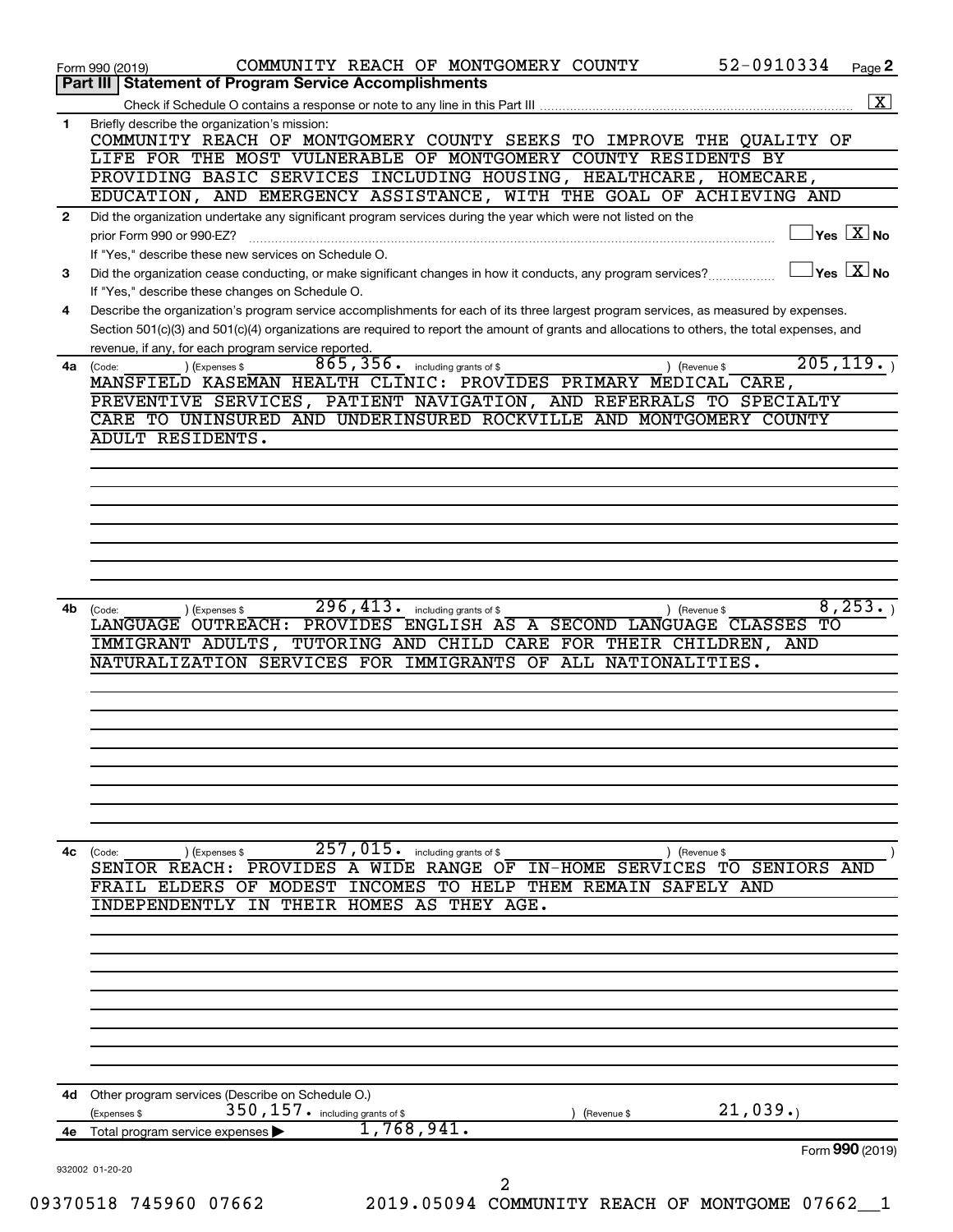|  | Form 990 (2019) |
|--|-----------------|
|  |                 |

**Part IV Checklist of Required Schedules**

|    |                                                                                                                                                                                                                                                           |                 | Yes                   | No                           |
|----|-----------------------------------------------------------------------------------------------------------------------------------------------------------------------------------------------------------------------------------------------------------|-----------------|-----------------------|------------------------------|
| 1  | Is the organization described in section $501(c)(3)$ or $4947(a)(1)$ (other than a private foundation)?                                                                                                                                                   |                 |                       |                              |
|    | If "Yes," complete Schedule A                                                                                                                                                                                                                             | 1               | х                     |                              |
| 2  | Is the organization required to complete Schedule B, Schedule of Contributors? [11] The organization required to complete Schedule B, Schedule of Contributors?                                                                                           | $\overline{2}$  | $\overline{\text{x}}$ |                              |
| 3  | Did the organization engage in direct or indirect political campaign activities on behalf of or in opposition to candidates for                                                                                                                           |                 |                       |                              |
|    | public office? If "Yes," complete Schedule C, Part I                                                                                                                                                                                                      | 3               |                       | х                            |
| 4  | Section 501(c)(3) organizations. Did the organization engage in lobbying activities, or have a section 501(h) election in effect                                                                                                                          | 4               |                       | х                            |
| 5  | Is the organization a section 501(c)(4), 501(c)(5), or 501(c)(6) organization that receives membership dues, assessments, or                                                                                                                              |                 |                       |                              |
|    |                                                                                                                                                                                                                                                           | 5               |                       | х                            |
| 6  | Did the organization maintain any donor advised funds or any similar funds or accounts for which donors have the right to<br>provide advice on the distribution or investment of amounts in such funds or accounts? If "Yes," complete Schedule D, Part I | 6               |                       | X.                           |
| 7  | Did the organization receive or hold a conservation easement, including easements to preserve open space,                                                                                                                                                 |                 |                       |                              |
|    | the environment, historic land areas, or historic structures? If "Yes," complete Schedule D, Part II                                                                                                                                                      | $\overline{7}$  |                       | х                            |
| 8  | Did the organization maintain collections of works of art, historical treasures, or other similar assets? If "Yes," complete                                                                                                                              |                 |                       |                              |
|    |                                                                                                                                                                                                                                                           | 8               |                       | х                            |
| 9  | Did the organization report an amount in Part X, line 21, for escrow or custodial account liability, serve as a custodian for                                                                                                                             |                 |                       |                              |
|    | amounts not listed in Part X; or provide credit counseling, debt management, credit repair, or debt negotiation services?                                                                                                                                 | 9               |                       | х                            |
| 10 | Did the organization, directly or through a related organization, hold assets in donor-restricted endowments                                                                                                                                              |                 |                       |                              |
|    |                                                                                                                                                                                                                                                           | 10              | х                     |                              |
| 11 | If the organization's answer to any of the following questions is "Yes," then complete Schedule D, Parts VI, VII, VIII, IX, or X<br>as applicable.                                                                                                        |                 |                       |                              |
|    | a Did the organization report an amount for land, buildings, and equipment in Part X, line 10? If "Yes," complete Schedule D,                                                                                                                             |                 |                       |                              |
|    | Part VI                                                                                                                                                                                                                                                   | 11a             | х                     |                              |
|    | <b>b</b> Did the organization report an amount for investments - other securities in Part X, line 12, that is 5% or more of its total                                                                                                                     |                 |                       |                              |
|    |                                                                                                                                                                                                                                                           | 11b             |                       | х                            |
|    | c Did the organization report an amount for investments - program related in Part X, line 13, that is 5% or more of its total                                                                                                                             |                 |                       |                              |
|    |                                                                                                                                                                                                                                                           | 11c             |                       | х                            |
|    | d Did the organization report an amount for other assets in Part X, line 15, that is 5% or more of its total assets reported in                                                                                                                           |                 |                       | x                            |
|    |                                                                                                                                                                                                                                                           | 11d             |                       | $\overline{\texttt{x}}$      |
| f  | Did the organization's separate or consolidated financial statements for the tax year include a footnote that addresses                                                                                                                                   | 11e             |                       |                              |
|    | the organization's liability for uncertain tax positions under FIN 48 (ASC 740)? If "Yes," complete Schedule D, Part X                                                                                                                                    | 11f             | х                     |                              |
|    | 12a Did the organization obtain separate, independent audited financial statements for the tax year? If "Yes," complete                                                                                                                                   |                 |                       |                              |
|    | Schedule D, Parts XI and XII                                                                                                                                                                                                                              | 12a             | х                     |                              |
|    | <b>b</b> Was the organization included in consolidated, independent audited financial statements for the tax year?                                                                                                                                        |                 |                       |                              |
|    | If "Yes," and if the organization answered "No" to line 12a, then completing Schedule D, Parts XI and XII is optional <i>www.</i>                                                                                                                         | 12b             |                       | ∡⊾                           |
| 13 | Is the organization a school described in section $170(b)(1)(A)(ii)$ ? If "Yes," complete Schedule E                                                                                                                                                      | 13              |                       | $\overline{\text{x}}$        |
|    | 14a Did the organization maintain an office, employees, or agents outside of the United States?                                                                                                                                                           | 14a             |                       | $\overline{\mathtt{x}}$      |
|    | <b>b</b> Did the organization have aggregate revenues or expenses of more than \$10,000 from grantmaking, fundraising, business,                                                                                                                          |                 |                       |                              |
|    | investment, and program service activities outside the United States, or aggregate foreign investments valued at \$100,000                                                                                                                                |                 |                       |                              |
|    |                                                                                                                                                                                                                                                           | 14b             |                       | X.                           |
| 15 | Did the organization report on Part IX, column (A), line 3, more than \$5,000 of grants or other assistance to or for any                                                                                                                                 | 15              |                       | x                            |
| 16 | Did the organization report on Part IX, column (A), line 3, more than \$5,000 of aggregate grants or other assistance to                                                                                                                                  |                 |                       |                              |
|    |                                                                                                                                                                                                                                                           | 16              |                       | X.                           |
| 17 | Did the organization report a total of more than \$15,000 of expenses for professional fundraising services on Part IX,                                                                                                                                   |                 |                       |                              |
|    |                                                                                                                                                                                                                                                           | 17              |                       | x                            |
| 18 | Did the organization report more than \$15,000 total of fundraising event gross income and contributions on Part VIII, lines                                                                                                                              |                 |                       |                              |
|    |                                                                                                                                                                                                                                                           | 18              | х                     |                              |
| 19 | Did the organization report more than \$15,000 of gross income from gaming activities on Part VIII, line 9a? If "Yes,"                                                                                                                                    |                 |                       |                              |
|    |                                                                                                                                                                                                                                                           | 19              |                       | x<br>$\overline{\texttt{x}}$ |
|    |                                                                                                                                                                                                                                                           | 20a             |                       |                              |
| 21 | Did the organization report more than \$5,000 of grants or other assistance to any domestic organization or                                                                                                                                               | 20 <sub>b</sub> |                       |                              |
|    | domestic government on Part IX, column (A), line 1? If "Yes," complete Schedule I, Parts I and II                                                                                                                                                         | 21              |                       | х                            |
|    | 932003 01-20-20                                                                                                                                                                                                                                           |                 |                       | Form 990 (2019)              |

932003 01-20-20

09370518 745960 07662 2019.05094 COMMUNITY REACH OF MONTGOME 07662\_1

3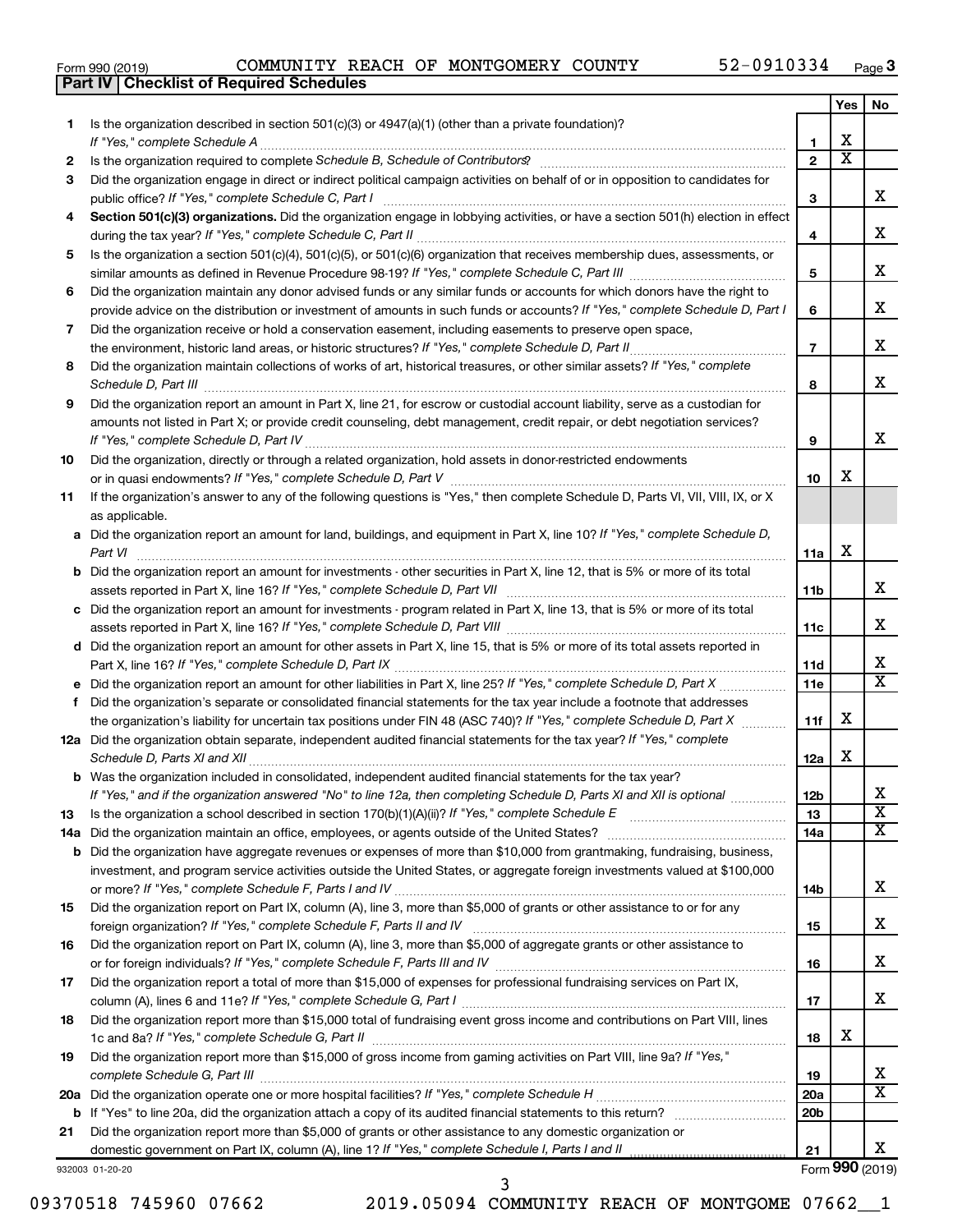| Form 990 (2019) |  |
|-----------------|--|
|-----------------|--|

*(continued)* **Part IV Checklist of Required Schedules**

|               |                                                                                                                                     |                 | Yes             | No                      |
|---------------|-------------------------------------------------------------------------------------------------------------------------------------|-----------------|-----------------|-------------------------|
| 22            | Did the organization report more than \$5,000 of grants or other assistance to or for domestic individuals on                       |                 |                 |                         |
|               |                                                                                                                                     | 22              |                 | x                       |
| 23            | Did the organization answer "Yes" to Part VII, Section A, line 3, 4, or 5 about compensation of the organization's current          |                 |                 |                         |
|               | and former officers, directors, trustees, key employees, and highest compensated employees? If "Yes," complete                      |                 |                 |                         |
|               | Schedule J                                                                                                                          | 23              |                 | x                       |
|               | 24a Did the organization have a tax-exempt bond issue with an outstanding principal amount of more than \$100,000 as of the         |                 |                 |                         |
|               | last day of the year, that was issued after December 31, 2002? If "Yes," answer lines 24b through 24d and complete                  |                 |                 |                         |
|               | Schedule K. If "No," go to line 25a                                                                                                 | 24a             |                 | x                       |
|               | <b>b</b> Did the organization invest any proceeds of tax-exempt bonds beyond a temporary period exception?                          | 24 <sub>b</sub> |                 |                         |
|               | c Did the organization maintain an escrow account other than a refunding escrow at any time during the year to defease              |                 |                 |                         |
|               | any tax-exempt bonds?                                                                                                               | 24c             |                 |                         |
|               | d Did the organization act as an "on behalf of" issuer for bonds outstanding at any time during the year?                           | 24d             |                 |                         |
|               | 25a Section 501(c)(3), 501(c)(4), and 501(c)(29) organizations. Did the organization engage in an excess benefit                    |                 |                 |                         |
|               |                                                                                                                                     | 25a             |                 | x                       |
|               | <b>b</b> Is the organization aware that it engaged in an excess benefit transaction with a disqualified person in a prior year, and |                 |                 |                         |
|               | that the transaction has not been reported on any of the organization's prior Forms 990 or 990-EZ? If "Yes," complete               |                 |                 |                         |
|               | Schedule L, Part I                                                                                                                  | 25b             |                 | х                       |
| 26            | Did the organization report any amount on Part X, line 5 or 22, for receivables from or payables to any current                     |                 |                 |                         |
|               | or former officer, director, trustee, key employee, creator or founder, substantial contributor, or 35%                             |                 |                 |                         |
|               | controlled entity or family member of any of these persons? If "Yes," complete Schedule L, Part II                                  | 26              |                 | х                       |
| 27            | Did the organization provide a grant or other assistance to any current or former officer, director, trustee, key employee,         |                 |                 |                         |
|               | creator or founder, substantial contributor or employee thereof, a grant selection committee member, or to a 35% controlled         |                 |                 | x                       |
|               | entity (including an employee thereof) or family member of any of these persons? If "Yes," complete Schedule L, Part III            | 27              |                 |                         |
| 28            | Was the organization a party to a business transaction with one of the following parties (see Schedule L, Part IV                   |                 |                 |                         |
|               | instructions, for applicable filing thresholds, conditions, and exceptions):                                                        |                 |                 |                         |
|               | a A current or former officer, director, trustee, key employee, creator or founder, or substantial contributor? If                  |                 |                 | х                       |
|               |                                                                                                                                     | 28a             |                 | $\mathbf x$             |
|               |                                                                                                                                     | 28 <sub>b</sub> |                 |                         |
|               | c A 35% controlled entity of one or more individuals and/or organizations described in lines 28a or 28b?If                          |                 |                 | х                       |
|               |                                                                                                                                     | 28c<br>29       | х               |                         |
| 29<br>30      | Did the organization receive contributions of art, historical treasures, or other similar assets, or qualified conservation         |                 |                 |                         |
|               |                                                                                                                                     | 30              |                 | x                       |
| 31            | Did the organization liquidate, terminate, or dissolve and cease operations? If "Yes," complete Schedule N, Part I                  | 31              |                 | $\overline{\mathbf{X}}$ |
| 32            | Did the organization sell, exchange, dispose of, or transfer more than 25% of its net assets? If "Yes," complete                    |                 |                 |                         |
|               | Schedule N, Part II                                                                                                                 | 32              |                 | х                       |
| 33            | Did the organization own 100% of an entity disregarded as separate from the organization under Regulations                          |                 |                 |                         |
|               |                                                                                                                                     | 33              | X               |                         |
| 34            | Was the organization related to any tax-exempt or taxable entity? If "Yes," complete Schedule R, Part II, III, or IV, and           |                 |                 |                         |
|               | Part V, line 1                                                                                                                      | 34              |                 | x                       |
|               |                                                                                                                                     | <b>35a</b>      |                 | $\overline{\mathbf{X}}$ |
|               | b If "Yes" to line 35a, did the organization receive any payment from or engage in any transaction with a controlled entity         |                 |                 |                         |
|               |                                                                                                                                     | 35 <sub>b</sub> |                 |                         |
| 36            | Section 501(c)(3) organizations. Did the organization make any transfers to an exempt non-charitable related organization?          |                 |                 |                         |
|               |                                                                                                                                     | 36              |                 | x                       |
| 37            | Did the organization conduct more than 5% of its activities through an entity that is not a related organization                    |                 |                 |                         |
|               | and that is treated as a partnership for federal income tax purposes? If "Yes," complete Schedule R, Part VI                        | 37              |                 | x                       |
| 38            | Did the organization complete Schedule O and provide explanations in Schedule O for Part VI, lines 11b and 19?                      |                 |                 |                         |
|               |                                                                                                                                     | 38              | X               |                         |
| <b>Part V</b> | <b>Statements Regarding Other IRS Filings and Tax Compliance</b>                                                                    |                 |                 |                         |
|               |                                                                                                                                     |                 |                 |                         |
|               |                                                                                                                                     |                 | Yes             | No                      |
|               | 21<br>1a                                                                                                                            |                 |                 |                         |
|               | <sup>0</sup><br>b Enter the number of Forms W-2G included in line 1a. Enter -0- if not applicable<br>1b                             |                 |                 |                         |
|               | c Did the organization comply with backup withholding rules for reportable payments to vendors and reportable gaming                |                 |                 |                         |
|               |                                                                                                                                     | 1c              | х               |                         |
|               | 932004 01-20-20                                                                                                                     |                 | Form 990 (2019) |                         |
|               |                                                                                                                                     |                 |                 |                         |

09370518 745960 07662 2019.05094 COMMUNITY REACH OF MONTGOME 07662\_1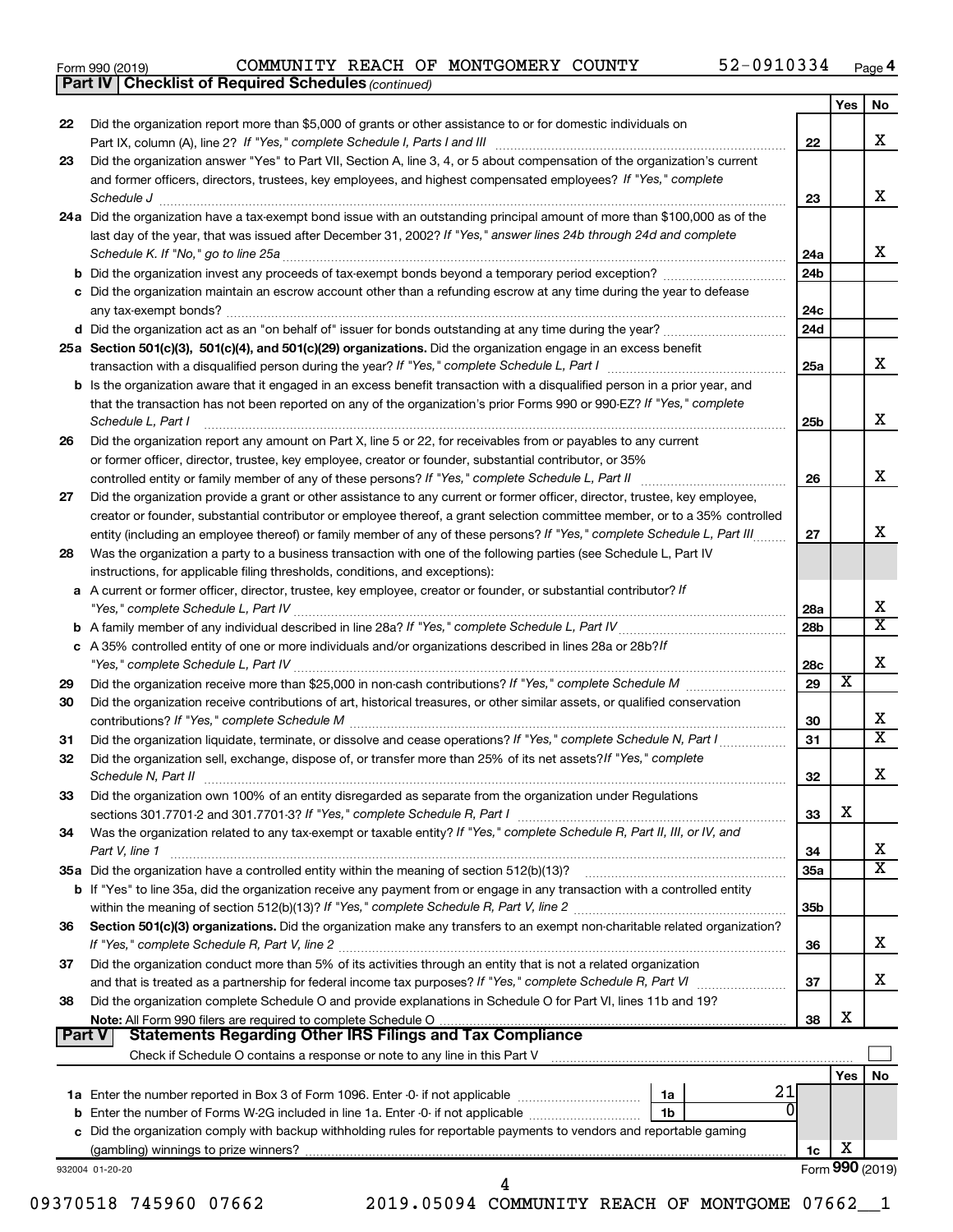| Form 990 (2019) |  |  | COMMUNITY REACH OF MONTGOMERY COUNTY                                                | 52-0910334 | Page |
|-----------------|--|--|-------------------------------------------------------------------------------------|------------|------|
|                 |  |  | <b>Part V</b> Statements Regarding Other IRS Filings and Tax Compliance (continued) |            |      |

|         |                                                                                                                                                                                                                                     |                      | Yes                     | No                      |
|---------|-------------------------------------------------------------------------------------------------------------------------------------------------------------------------------------------------------------------------------------|----------------------|-------------------------|-------------------------|
|         | 2a Enter the number of employees reported on Form W-3, Transmittal of Wage and Tax Statements,                                                                                                                                      |                      |                         |                         |
|         | 72<br>filed for the calendar year ending with or within the year covered by this return <i>[[[[[[[[[[[[[]]]</i> ]]<br>2a                                                                                                            |                      |                         |                         |
| b       | If at least one is reported on line 2a, did the organization file all required federal employment tax returns?                                                                                                                      | 2 <sub>b</sub>       | X                       |                         |
|         |                                                                                                                                                                                                                                     |                      |                         |                         |
| За      | Did the organization have unrelated business gross income of \$1,000 or more during the year?                                                                                                                                       | 3a                   |                         | x                       |
|         |                                                                                                                                                                                                                                     | 3b                   |                         |                         |
|         | 4a At any time during the calendar year, did the organization have an interest in, or a signature or other authority over, a                                                                                                        |                      |                         |                         |
|         | financial account in a foreign country (such as a bank account, securities account, or other financial account)?                                                                                                                    | 4a                   |                         | x                       |
|         | <b>b</b> If "Yes," enter the name of the foreign country                                                                                                                                                                            |                      |                         |                         |
|         | See instructions for filing requirements for FinCEN Form 114, Report of Foreign Bank and Financial Accounts (FBAR).                                                                                                                 |                      |                         | х                       |
| 5a      |                                                                                                                                                                                                                                     | 5a<br>5 <sub>b</sub> |                         | $\overline{\textbf{X}}$ |
| b       |                                                                                                                                                                                                                                     | 5 <sub>c</sub>       |                         |                         |
| с       | 6a Does the organization have annual gross receipts that are normally greater than \$100,000, and did the organization solicit                                                                                                      |                      |                         |                         |
|         | any contributions that were not tax deductible as charitable contributions?                                                                                                                                                         | 6а                   |                         | х                       |
| b       | If "Yes," did the organization include with every solicitation an express statement that such contributions or gifts                                                                                                                |                      |                         |                         |
|         | were not tax deductible?                                                                                                                                                                                                            | 6b                   |                         |                         |
| 7       | Organizations that may receive deductible contributions under section 170(c).                                                                                                                                                       |                      |                         |                         |
| a       | Did the organization receive a payment in excess of \$75 made partly as a contribution and partly for goods and services provided to the payor?                                                                                     | 7а                   | х                       |                         |
| b       |                                                                                                                                                                                                                                     | 7b                   | $\overline{\textbf{x}}$ |                         |
| c       | Did the organization sell, exchange, or otherwise dispose of tangible personal property for which it was required                                                                                                                   |                      |                         |                         |
|         | to file Form 8282?                                                                                                                                                                                                                  | 7c                   |                         | x                       |
| d       | 7d<br>If "Yes," indicate the number of Forms 8282 filed during the year manufacture in the way to the number of Forms 8282 filed during the year                                                                                    |                      |                         |                         |
| е       | Did the organization receive any funds, directly or indirectly, to pay premiums on a personal benefit contract?                                                                                                                     | 7е                   |                         | х                       |
| f       |                                                                                                                                                                                                                                     | 7f                   |                         | х                       |
| g       | If the organization received a contribution of qualified intellectual property, did the organization file Form 8899 as required?                                                                                                    | 7g                   |                         |                         |
| h       | If the organization received a contribution of cars, boats, airplanes, or other vehicles, did the organization file a Form 1098-C?                                                                                                  | 7h                   |                         |                         |
| 8       | Sponsoring organizations maintaining donor advised funds. Did a donor advised fund maintained by the                                                                                                                                |                      |                         |                         |
|         | N/A<br>sponsoring organization have excess business holdings at any time during the year?                                                                                                                                           | 8                    |                         |                         |
| 9       | Sponsoring organizations maintaining donor advised funds.<br>N/A                                                                                                                                                                    |                      |                         |                         |
| а       | Did the sponsoring organization make any taxable distributions under section 4966?<br>N/A                                                                                                                                           | <b>9a</b><br>9b      |                         |                         |
| b<br>10 | Section 501(c)(7) organizations. Enter:                                                                                                                                                                                             |                      |                         |                         |
| а       | 10a                                                                                                                                                                                                                                 |                      |                         |                         |
| b       | 10 <sub>b</sub><br>Gross receipts, included on Form 990, Part VIII, line 12, for public use of club facilities                                                                                                                      |                      |                         |                         |
| 11      | Section 501(c)(12) organizations. Enter:                                                                                                                                                                                            |                      |                         |                         |
|         |                                                                                                                                                                                                                                     |                      |                         |                         |
|         | Gross income from other sources (Do not net amounts due or paid to other sources against                                                                                                                                            |                      |                         |                         |
|         | 11 <sub>b</sub><br>amounts due or received from them.)                                                                                                                                                                              |                      |                         |                         |
|         | 12a Section 4947(a)(1) non-exempt charitable trusts. Is the organization filing Form 990 in lieu of Form 1041?                                                                                                                      | 12a                  |                         |                         |
|         | <b>b</b> If "Yes," enter the amount of tax-exempt interest received or accrued during the year $\ldots$ $N/A$ .<br>12 <sub>b</sub>                                                                                                  |                      |                         |                         |
| 13      | Section 501(c)(29) qualified nonprofit health insurance issuers.                                                                                                                                                                    |                      |                         |                         |
|         | N/A                                                                                                                                                                                                                                 | 13a                  |                         |                         |
|         | Note: See the instructions for additional information the organization must report on Schedule O.                                                                                                                                   |                      |                         |                         |
|         | <b>b</b> Enter the amount of reserves the organization is required to maintain by the states in which the                                                                                                                           |                      |                         |                         |
|         | 13 <sub>b</sub>                                                                                                                                                                                                                     |                      |                         |                         |
| с       | 13 <sub>c</sub>                                                                                                                                                                                                                     |                      |                         | х                       |
|         | 14a Did the organization receive any payments for indoor tanning services during the tax year?                                                                                                                                      | 14a                  |                         |                         |
|         | <b>b</b> If "Yes," has it filed a Form 720 to report these payments? If "No," provide an explanation on Schedule O<br>Is the organization subject to the section 4960 tax on payment(s) of more than \$1,000,000 in remuneration or | 14b                  |                         |                         |
| 15      |                                                                                                                                                                                                                                     | 15                   |                         | х                       |
|         | If "Yes," see instructions and file Form 4720, Schedule N.                                                                                                                                                                          |                      |                         |                         |
| 16      | Is the organization an educational institution subject to the section 4968 excise tax on net investment income?                                                                                                                     | 16                   |                         | х                       |
|         | If "Yes," complete Form 4720, Schedule O.                                                                                                                                                                                           |                      |                         |                         |

Form (2019) **990**

932005 01-20-20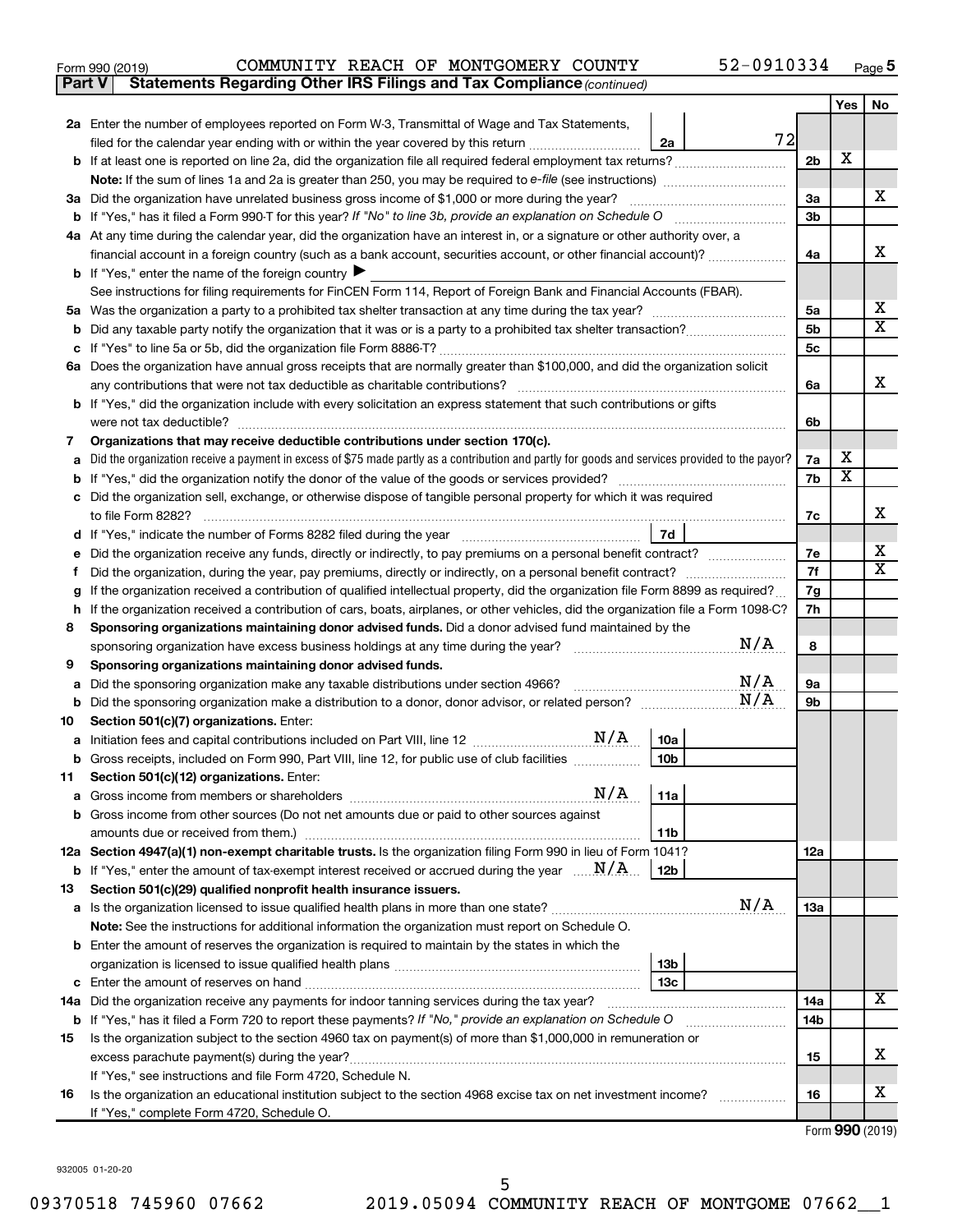| Form 990 (2019) |  |
|-----------------|--|
|-----------------|--|

Form 990 (2019)  $\begin{array}{cccc} \text{COMMUNITY} \end{array}$  REACH OF MONTGOMERY COUNTY  $\begin{array}{cccc} \text{S2-0910334} \end{array}$   $_{\text{Page}}$ 

**Part VI** Governance, Management, and Disclosure For each "Yes" response to lines 2 through 7b below, and for a "No" response *to line 8a, 8b, or 10b below, describe the circumstances, processes, or changes on Schedule O. See instructions.*

|    |                                                                                                                                                  |            |                         |                         | $\mathbf{X}$            |  |  |
|----|--------------------------------------------------------------------------------------------------------------------------------------------------|------------|-------------------------|-------------------------|-------------------------|--|--|
|    | <b>Section A. Governing Body and Management</b>                                                                                                  |            |                         |                         |                         |  |  |
|    |                                                                                                                                                  |            |                         | Yes                     | No                      |  |  |
|    | <b>1a</b> Enter the number of voting members of the governing body at the end of the tax year                                                    | 1a         | 8                       |                         |                         |  |  |
|    | If there are material differences in voting rights among members of the governing body, or if the governing                                      |            |                         |                         |                         |  |  |
|    | body delegated broad authority to an executive committee or similar committee, explain on Schedule O.                                            |            |                         |                         |                         |  |  |
|    | <b>b</b> Enter the number of voting members included on line 1a, above, who are independent                                                      | 1b         | 8                       |                         |                         |  |  |
| 2  | Did any officer, director, trustee, or key employee have a family relationship or a business relationship with any other                         |            |                         |                         |                         |  |  |
|    | officer, director, trustee, or key employee?                                                                                                     |            | $\mathbf{2}$            |                         | x                       |  |  |
| З  | Did the organization delegate control over management duties customarily performed by or under the direct supervision                            |            |                         |                         |                         |  |  |
|    |                                                                                                                                                  |            |                         |                         |                         |  |  |
| 4  | Did the organization make any significant changes to its governing documents since the prior Form 990 was filed?                                 |            | $\overline{\mathbf{4}}$ |                         | $\overline{\text{x}}$   |  |  |
| 5  |                                                                                                                                                  |            | 5                       |                         | $\overline{\textbf{X}}$ |  |  |
| 6  |                                                                                                                                                  |            | 6                       |                         | $\overline{\mathtt{x}}$ |  |  |
|    | 7a Did the organization have members, stockholders, or other persons who had the power to elect or appoint one or                                |            |                         |                         |                         |  |  |
|    |                                                                                                                                                  |            | 7a                      |                         | х                       |  |  |
|    | <b>b</b> Are any governance decisions of the organization reserved to (or subject to approval by) members, stockholders, or                      |            |                         |                         |                         |  |  |
|    | persons other than the governing body?                                                                                                           |            | 7b                      |                         | X                       |  |  |
| 8  | Did the organization contemporaneously document the meetings held or written actions undertaken during the year by the following:                |            |                         |                         |                         |  |  |
|    |                                                                                                                                                  |            | 8а                      | х                       |                         |  |  |
| b  |                                                                                                                                                  |            | 8b                      | $\overline{\textbf{x}}$ |                         |  |  |
| 9  | Is there any officer, director, trustee, or key employee listed in Part VII, Section A, who cannot be reached at the                             |            |                         |                         |                         |  |  |
|    |                                                                                                                                                  |            | 9                       |                         | x                       |  |  |
|    | <b>Section B. Policies</b> (This Section B requests information about policies not required by the Internal Revenue Code.)                       |            |                         |                         |                         |  |  |
|    |                                                                                                                                                  |            |                         | Yes                     | No                      |  |  |
|    |                                                                                                                                                  |            | 10a                     |                         | $\overline{\mathbf{X}}$ |  |  |
|    | b If "Yes," did the organization have written policies and procedures governing the activities of such chapters, affiliates,                     |            |                         |                         |                         |  |  |
|    |                                                                                                                                                  |            | 10 <sub>b</sub>         |                         |                         |  |  |
|    | 11a Has the organization provided a complete copy of this Form 990 to all members of its governing body before filing the form?                  |            | 11a                     |                         | $\overline{\mathbf{X}}$ |  |  |
|    | <b>b</b> Describe in Schedule O the process, if any, used by the organization to review this Form 990.                                           |            |                         |                         |                         |  |  |
|    |                                                                                                                                                  |            | 12a                     | х                       |                         |  |  |
|    | <b>b</b> Were officers, directors, or trustees, and key employees required to disclose annually interests that could give rise to conflicts?     |            | 12 <sub>b</sub>         | $\overline{\mathbf{x}}$ |                         |  |  |
|    | c Did the organization regularly and consistently monitor and enforce compliance with the policy? If "Yes," describe                             |            |                         |                         |                         |  |  |
|    | in Schedule O how this was done manufactured and a state of the state of the state of the state of the state o                                   |            | 12c                     | х                       |                         |  |  |
| 13 | Did the organization have a written whistleblower policy?                                                                                        |            | 13                      | $\overline{\textbf{x}}$ |                         |  |  |
| 14 | Did the organization have a written document retention and destruction policy? [11] manufaction manufaction in                                   |            | 14                      | $\overline{\textbf{x}}$ |                         |  |  |
| 15 | Did the process for determining compensation of the following persons include a review and approval by independent                               |            |                         |                         |                         |  |  |
|    | persons, comparability data, and contemporaneous substantiation of the deliberation and decision?                                                |            |                         |                         |                         |  |  |
|    |                                                                                                                                                  |            | 15a                     | X                       |                         |  |  |
|    | <b>b</b> Other officers or key employees of the organization                                                                                     |            | 15b                     |                         | X                       |  |  |
|    | If "Yes" to line 15a or 15b, describe the process in Schedule O (see instructions).                                                              |            |                         |                         |                         |  |  |
|    | 16a Did the organization invest in, contribute assets to, or participate in a joint venture or similar arrangement with a                        |            |                         |                         |                         |  |  |
|    | taxable entity during the year?                                                                                                                  |            | 16a                     |                         | х                       |  |  |
|    | <b>b</b> If "Yes," did the organization follow a written policy or procedure requiring the organization to evaluate its participation            |            |                         |                         |                         |  |  |
|    | in joint venture arrangements under applicable federal tax law, and take steps to safeguard the organization's                                   |            |                         |                         |                         |  |  |
|    | exempt status with respect to such arrangements?                                                                                                 |            | 16b                     |                         |                         |  |  |
|    | <b>Section C. Disclosure</b>                                                                                                                     |            |                         |                         |                         |  |  |
| 17 | <b>NONE</b><br>List the states with which a copy of this Form 990 is required to be filed $\blacktriangleright$                                  |            |                         |                         |                         |  |  |
| 18 | Section 6104 requires an organization to make its Forms 1023 (1024 or 1024-A, if applicable), 990, and 990-T (Section 501(c)(3)s only) available |            |                         |                         |                         |  |  |
|    | for public inspection. Indicate how you made these available. Check all that apply.                                                              |            |                         |                         |                         |  |  |
|    | $\lfloor x \rfloor$ Upon request<br>Own website<br>Another's website<br>Other (explain on Schedule O)                                            |            |                         |                         |                         |  |  |
| 19 | Describe on Schedule O whether (and if so, how) the organization made its governing documents, conflict of interest policy, and financial        |            |                         |                         |                         |  |  |
|    | statements available to the public during the tax year.                                                                                          |            |                         |                         |                         |  |  |
| 20 | State the name, address, and telephone number of the person who possesses the organization's books and records                                   |            |                         |                         |                         |  |  |
|    | ENRIQUE VISCARRA - (301)637-0746                                                                                                                 |            |                         |                         |                         |  |  |
|    | 1010 GRANDIN AVENUE, SUITE A1, ROCKVILLE,<br>MD                                                                                                  | 20851-1341 |                         |                         |                         |  |  |
|    | 932006 01-20-20                                                                                                                                  |            |                         |                         | Form 990 (2019)         |  |  |
|    | 6                                                                                                                                                |            |                         |                         |                         |  |  |

09370518 745960 07662 2019.05094 COMMUNITY REACH OF MONTGOME 07662\_1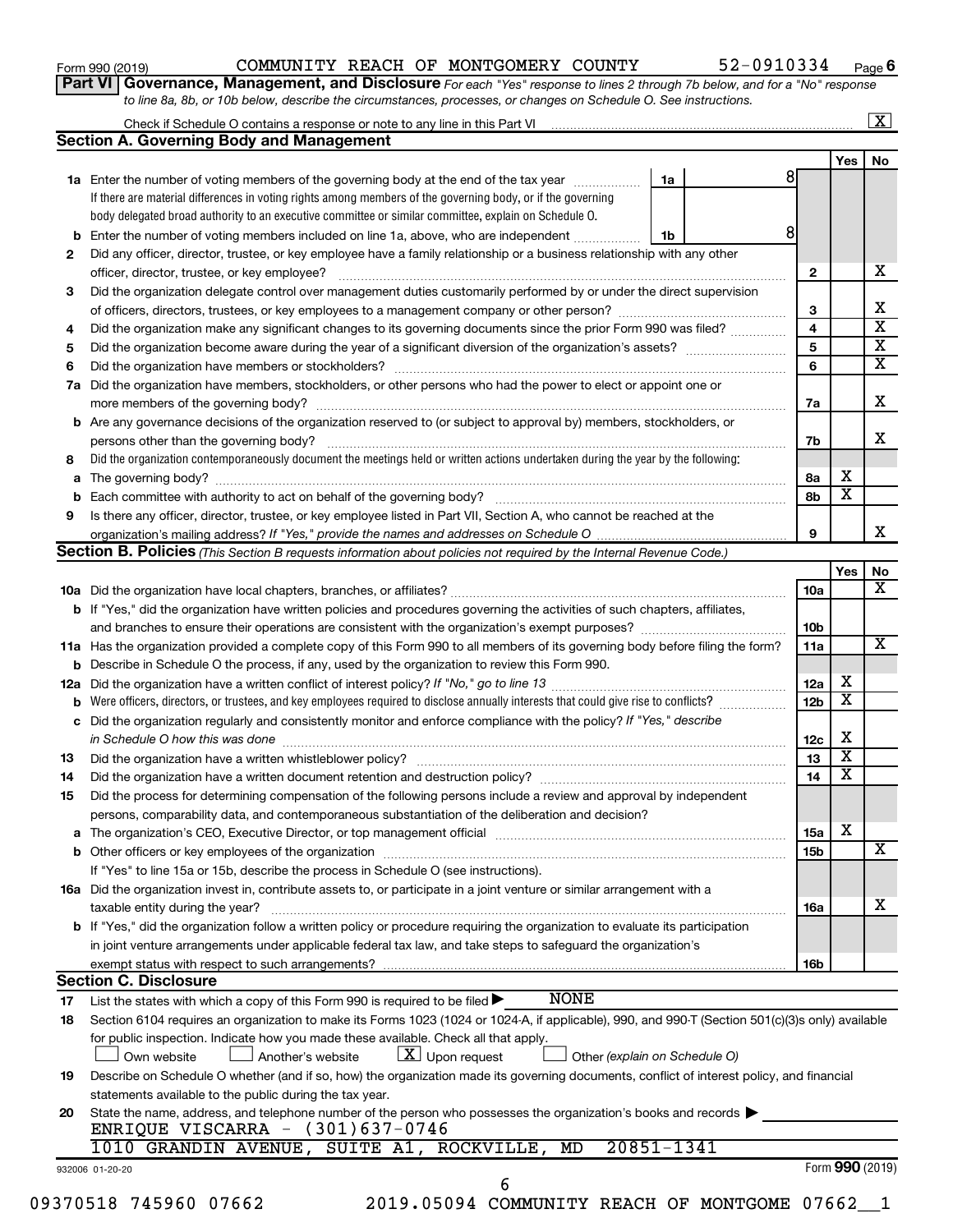$\Box$ 

| Part VII Compensation of Officers, Directors, Trustees, Key Employees, Highest Compensated |  |  |
|--------------------------------------------------------------------------------------------|--|--|
| <b>Employees, and Independent Contractors</b>                                              |  |  |

Check if Schedule O contains a response or note to any line in this Part VII

**Section A. Officers, Directors, Trustees, Key Employees, and Highest Compensated Employees**

**1a**  Complete this table for all persons required to be listed. Report compensation for the calendar year ending with or within the organization's tax year.  $\bullet$  List all of the organization's current officers, directors, trustees (whether individuals or organizations), regardless of amount of compensation.

Enter -0- in columns (D), (E), and (F) if no compensation was paid.

**•** List all of the organization's current key employees, if any. See instructions for definition of "key employee."

• List the organization's five *current* highest compensated employees (other than an officer, director, trustee, or key employee) who received reportable compensation (Box 5 of Form W-2 and/or Box 7 of Form 1099-MISC) of more than \$100,000 from the organization and any related organizations.

 $\bullet$  List all of the organization's former officers, key employees, and highest compensated employees who received more than \$100,000 of reportable compensation from the organization and any related organizations.

**•** List all of the organization's former directors or trustees that received, in the capacity as a former director or trustee of the organization, more than \$10,000 of reportable compensation from the organization and any related organizations.

See instructions for the order in which to list the persons above.

Check this box if neither the organization nor any related organization compensated any current officer, director, or trustee.  $\Box$ 

| (A)                            |                        | (C)<br>(B)                     |                                                                  | (D)         | (E)          | (F)                               |           |                     |                                  |                          |
|--------------------------------|------------------------|--------------------------------|------------------------------------------------------------------|-------------|--------------|-----------------------------------|-----------|---------------------|----------------------------------|--------------------------|
| Name and title                 | Average                |                                | Position<br>(do not check more than one                          |             | Reportable   | Reportable                        | Estimated |                     |                                  |                          |
|                                | hours per              |                                | box, unless person is both an<br>officer and a director/trustee) |             |              |                                   |           | compensation        | compensation                     | amount of                |
|                                | week                   |                                |                                                                  |             |              |                                   |           | from                | from related                     | other                    |
|                                | (list any<br>hours for |                                |                                                                  |             |              |                                   |           | the<br>organization | organizations<br>(W-2/1099-MISC) | compensation<br>from the |
|                                | related                |                                |                                                                  |             |              |                                   |           | (W-2/1099-MISC)     |                                  | organization             |
|                                | organizations          |                                |                                                                  |             |              |                                   |           |                     |                                  | and related              |
|                                | below                  | Individual trustee or director | Institutional trustee                                            |             | Key employee |                                   |           |                     |                                  | organizations            |
|                                | line)                  |                                |                                                                  | Officer     |              | Highest compensated<br>  employee | Former    |                     |                                  |                          |
| (1)<br>PAUL LOVE               | 1.00                   |                                |                                                                  |             |              |                                   |           |                     |                                  |                          |
| CHAIR                          |                        | X                              |                                                                  | $\mathbf X$ |              |                                   |           | $\mathbf 0$ .       | 0.                               | $\mathbf 0$ .            |
| (2)<br>JUDY ACKERMAN           | 1.00                   |                                |                                                                  |             |              |                                   |           |                     |                                  |                          |
| VICE CHAIR                     |                        | X                              |                                                                  | X           |              |                                   |           | $\mathbf 0$ .       | 0.                               | $\mathbf 0$ .            |
| RAE PEARL CANIZARES<br>(3)     | 1.00                   |                                |                                                                  |             |              |                                   |           |                     |                                  |                          |
| <b>SECRETARY</b>               |                        | $\mathbf X$                    |                                                                  | $\mathbf X$ |              |                                   |           | $\mathbf 0$ .       | 0.                               | $\mathbf 0$ .            |
| ROUZANNA OGANISSIAN<br>(4)     | 1.00                   |                                |                                                                  |             |              |                                   |           |                     |                                  |                          |
| BOARD MEMBER                   |                        | X                              |                                                                  |             |              |                                   |           | $\mathbf 0$ .       | 0.                               | $\mathbf 0$ .            |
| FRANK MOLONY<br>(5)            | 1.00                   |                                |                                                                  |             |              |                                   |           |                     |                                  |                          |
| BOARD MEMBER                   |                        | X                              |                                                                  |             |              |                                   |           | $\mathbf 0$ .       | 0.                               | $\mathbf 0$ .            |
| CARRIE YEARICK<br>(6)          | 1.00                   |                                |                                                                  |             |              |                                   |           |                     |                                  |                          |
| <b>BOARD MEMBER</b>            |                        | $\mathbf X$                    |                                                                  |             |              |                                   |           | $\mathbf 0$ .       | 0.                               | $\mathbf 0$ .            |
| ROBERT DORSEY<br>(7)           | 1.00                   |                                |                                                                  |             |              |                                   |           |                     |                                  |                          |
| <b>BOARD MEMBER</b>            |                        | $\mathbf X$                    |                                                                  |             |              |                                   |           | $\mathbf 0$ .       | $\mathbf 0$ .                    | $\mathbf 0$ .            |
| SUZANNE ROTBERT<br>(8)         | 1.00                   |                                |                                                                  |             |              |                                   |           |                     |                                  |                          |
| <b>BOARD MEMBER</b>            |                        | $\mathbf X$                    |                                                                  |             |              |                                   |           | $\mathbf 0$ .       | 0.                               | $\mathbf 0$ .            |
| <b>JOANNE ECCLESTON</b><br>(9) | 1.00                   |                                |                                                                  |             |              |                                   |           |                     |                                  |                          |
| TREASURER (SEE SCH. 0)         |                        |                                |                                                                  | $\mathbf X$ |              |                                   |           | 5,268.              | 0.                               | $0$ .                    |
| (10) AGNES SAENZ               | 40.00                  |                                |                                                                  |             |              |                                   |           |                     |                                  |                          |
| EXECUTIVE DIRECTOR             |                        |                                |                                                                  | $\rm X$     |              |                                   |           | 83,553.             | 0.                               | 9,701.                   |
|                                |                        |                                |                                                                  |             |              |                                   |           |                     |                                  |                          |
|                                |                        |                                |                                                                  |             |              |                                   |           |                     |                                  |                          |
|                                |                        |                                |                                                                  |             |              |                                   |           |                     |                                  |                          |
|                                |                        |                                |                                                                  |             |              |                                   |           |                     |                                  |                          |
|                                |                        |                                |                                                                  |             |              |                                   |           |                     |                                  |                          |
|                                |                        |                                |                                                                  |             |              |                                   |           |                     |                                  |                          |
|                                |                        |                                |                                                                  |             |              |                                   |           |                     |                                  |                          |
|                                |                        |                                |                                                                  |             |              |                                   |           |                     |                                  |                          |
|                                |                        |                                |                                                                  |             |              |                                   |           |                     |                                  |                          |
|                                |                        |                                |                                                                  |             |              |                                   |           |                     |                                  |                          |
|                                |                        |                                |                                                                  |             |              |                                   |           |                     |                                  |                          |
|                                |                        |                                |                                                                  |             |              |                                   |           |                     |                                  |                          |
|                                |                        |                                |                                                                  |             |              |                                   |           |                     |                                  |                          |
|                                |                        |                                |                                                                  |             |              |                                   |           |                     |                                  |                          |

932007 01-20-20

Form (2019) **990**

7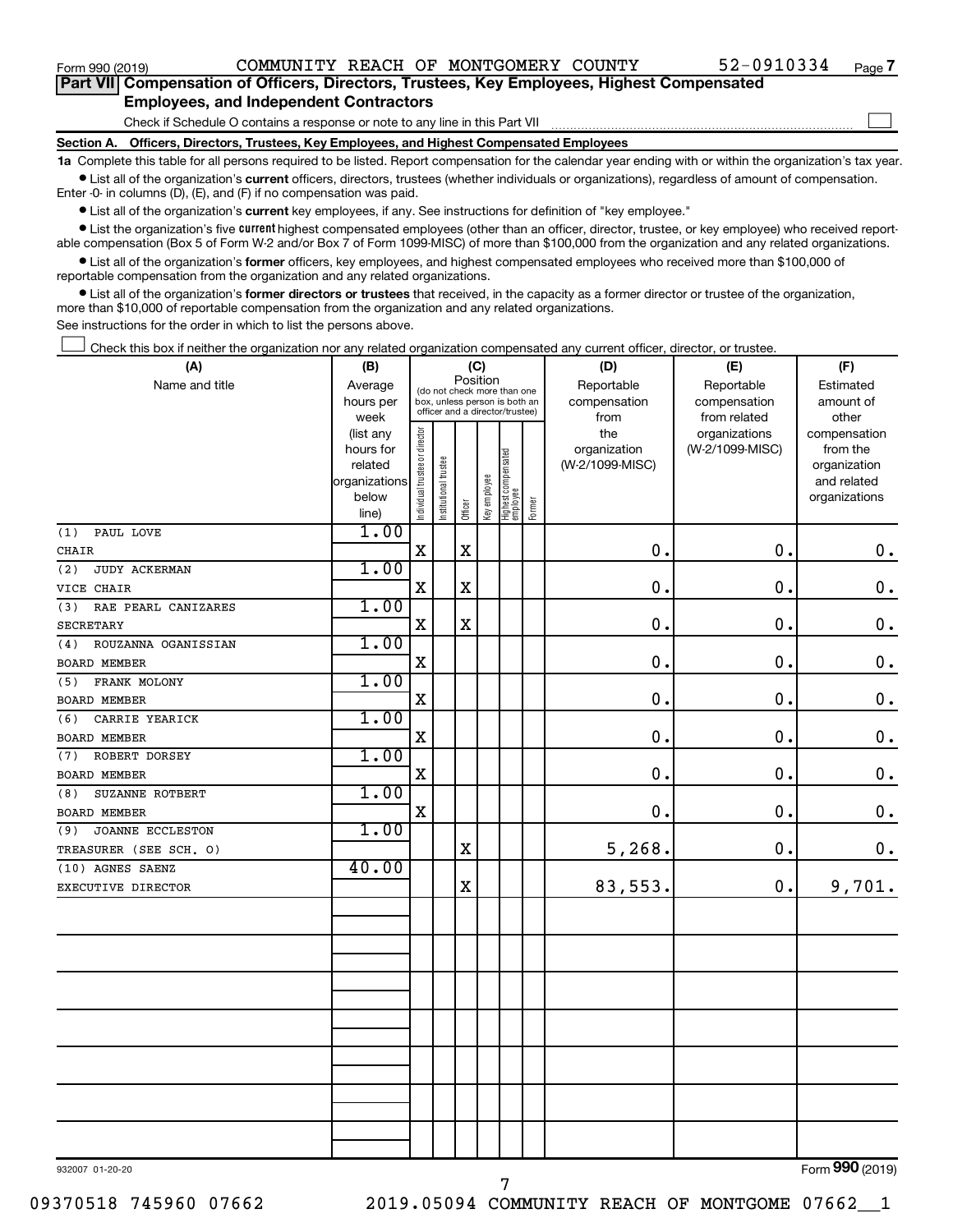|              | Form 990 (2019)                                                                                                                                                                                                                                        |                                  |                                     |                                |             |                                                                                                                    |              |                                   |        | COMMUNITY REACH OF MONTGOMERY COUNTY      | 52-0910334                                        |                                      |     |                                                                          | Page 8           |
|--------------|--------------------------------------------------------------------------------------------------------------------------------------------------------------------------------------------------------------------------------------------------------|----------------------------------|-------------------------------------|--------------------------------|-------------|--------------------------------------------------------------------------------------------------------------------|--------------|-----------------------------------|--------|-------------------------------------------|---------------------------------------------------|--------------------------------------|-----|--------------------------------------------------------------------------|------------------|
|              | Part VII Section A. Officers, Directors, Trustees, Key Employees, and Highest Compensated Employees (continued)                                                                                                                                        |                                  |                                     |                                |             |                                                                                                                    |              |                                   |        |                                           |                                                   |                                      |     |                                                                          |                  |
|              | (A)<br>Name and title                                                                                                                                                                                                                                  |                                  | (B)<br>Average<br>hours per<br>week | Individual trustee or director |             | (C)<br>Position<br>(do not check more than one<br>box, unless person is both an<br>officer and a director/trustee) |              |                                   |        | (D)<br>Reportable<br>compensation<br>from | (E)<br>Reportable<br>compensation<br>from related |                                      |     | (F)<br>Estimated<br>amount of<br>other                                   |                  |
|              | (list any<br>hours for<br>related<br>organizations<br>below<br>line)                                                                                                                                                                                   |                                  |                                     |                                |             | Officer                                                                                                            | Key employee | Highest compensated<br>  employee | Former | the<br>organization<br>(W-2/1099-MISC)    | organizations<br>(W-2/1099-MISC)                  |                                      |     | compensation<br>from the<br>organization<br>and related<br>organizations |                  |
|              |                                                                                                                                                                                                                                                        |                                  |                                     |                                |             |                                                                                                                    |              |                                   |        |                                           |                                                   |                                      |     |                                                                          |                  |
|              |                                                                                                                                                                                                                                                        |                                  |                                     |                                |             |                                                                                                                    |              |                                   |        |                                           |                                                   |                                      |     |                                                                          |                  |
|              |                                                                                                                                                                                                                                                        |                                  |                                     |                                |             |                                                                                                                    |              |                                   |        |                                           |                                                   |                                      |     |                                                                          |                  |
|              |                                                                                                                                                                                                                                                        |                                  |                                     |                                |             |                                                                                                                    |              |                                   |        |                                           |                                                   |                                      |     |                                                                          |                  |
|              |                                                                                                                                                                                                                                                        |                                  |                                     |                                |             |                                                                                                                    |              |                                   |        |                                           |                                                   |                                      |     |                                                                          |                  |
|              |                                                                                                                                                                                                                                                        |                                  |                                     |                                |             |                                                                                                                    |              |                                   |        |                                           |                                                   |                                      |     |                                                                          |                  |
|              | 1b Subtotal                                                                                                                                                                                                                                            |                                  |                                     |                                |             |                                                                                                                    |              |                                   |        | 88,821.                                   |                                                   | σ.                                   |     | 9,701.                                                                   |                  |
|              | c Total from continuation sheets to Part VII, Section A manufactured by                                                                                                                                                                                |                                  |                                     |                                |             |                                                                                                                    |              |                                   |        | 0.<br>88,821.                             |                                                   | $\overline{0}$ .<br>$\overline{0}$ . |     | 9,701.                                                                   | $\overline{0}$ . |
| $\mathbf{2}$ | Total number of individuals (including but not limited to those listed above) who received more than \$100,000 of reportable<br>compensation from the organization $\blacktriangleright$                                                               |                                  |                                     |                                |             |                                                                                                                    |              |                                   |        |                                           |                                                   |                                      |     | <b>Yes</b>                                                               | 0<br>No          |
| З            | Did the organization list any former officer, director, trustee, key employee, or highest compensated employee on<br>line 1a? If "Yes," complete Schedule J for such individual [11] manufacture manufacture in the set of the set o                   |                                  |                                     |                                |             |                                                                                                                    |              |                                   |        |                                           |                                                   |                                      | 3   |                                                                          | х                |
| 4<br>5       | For any individual listed on line 1a, is the sum of reportable compensation and other compensation from the organization<br>Did any person listed on line 1a receive or accrue compensation from any unrelated organization or individual for services |                                  |                                     |                                |             |                                                                                                                    |              |                                   |        |                                           |                                                   |                                      | 4   |                                                                          | х                |
|              | <b>Section B. Independent Contractors</b>                                                                                                                                                                                                              |                                  |                                     |                                |             |                                                                                                                    |              |                                   |        |                                           |                                                   |                                      | 5   |                                                                          | x                |
| 1            | Complete this table for your five highest compensated independent contractors that received more than \$100,000 of compensation from<br>the organization. Report compensation for the calendar year ending with or within the organization's tax year. |                                  |                                     |                                |             |                                                                                                                    |              |                                   |        |                                           |                                                   |                                      |     |                                                                          |                  |
|              |                                                                                                                                                                                                                                                        | (A)<br>Name and business address |                                     |                                | <b>NONE</b> |                                                                                                                    |              |                                   |        | (B)<br>Description of services            |                                                   |                                      | (C) | Compensation                                                             |                  |
|              |                                                                                                                                                                                                                                                        |                                  |                                     |                                |             |                                                                                                                    |              |                                   |        |                                           |                                                   |                                      |     |                                                                          |                  |
|              |                                                                                                                                                                                                                                                        |                                  |                                     |                                |             |                                                                                                                    |              |                                   |        |                                           |                                                   |                                      |     |                                                                          |                  |
|              |                                                                                                                                                                                                                                                        |                                  |                                     |                                |             |                                                                                                                    |              |                                   |        |                                           |                                                   |                                      |     |                                                                          |                  |
|              |                                                                                                                                                                                                                                                        |                                  |                                     |                                |             |                                                                                                                    |              |                                   |        |                                           |                                                   |                                      |     |                                                                          |                  |
| 2            | Total number of independent contractors (including but not limited to those listed above) who received more than<br>\$100,000 of compensation from the organization >                                                                                  |                                  |                                     |                                |             |                                                                                                                    | 0            |                                   |        |                                           |                                                   |                                      |     | $T_{\text{c}} = 000 \text{ (2010)}$                                      |                  |

932008 01-20-20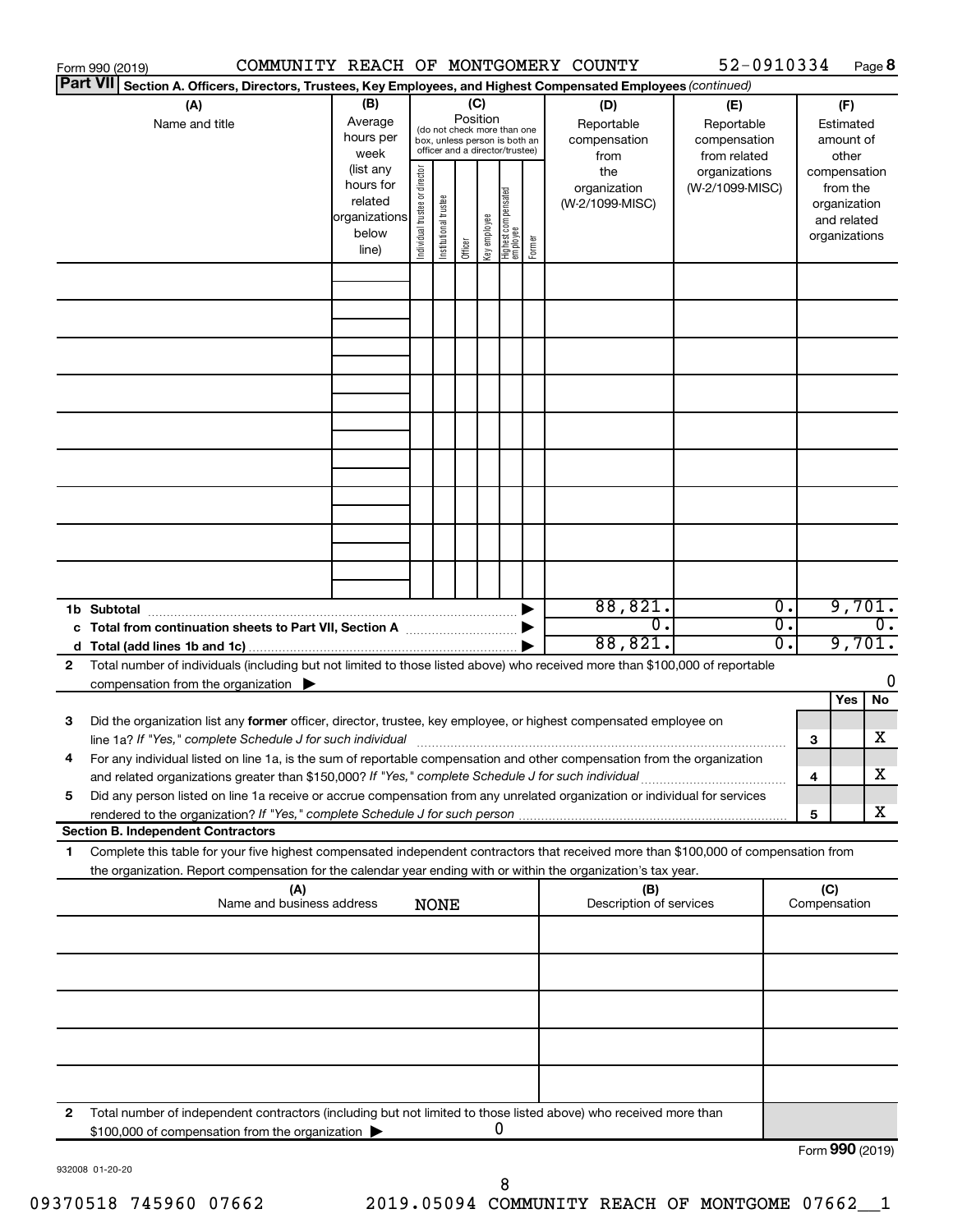|                                                           |             |                                  | COMMUNITY REACH OF MONTGOMERY COUNTY<br>Form 990 (2019)                                                                                                                                                                                                                                                                                                                                                                       |                                                                                                                        |                           |                                       | 52-0910334                    | Page 9                                                          |
|-----------------------------------------------------------|-------------|----------------------------------|-------------------------------------------------------------------------------------------------------------------------------------------------------------------------------------------------------------------------------------------------------------------------------------------------------------------------------------------------------------------------------------------------------------------------------|------------------------------------------------------------------------------------------------------------------------|---------------------------|---------------------------------------|-------------------------------|-----------------------------------------------------------------|
| <b>Part VIII</b>                                          |             |                                  | <b>Statement of Revenue</b>                                                                                                                                                                                                                                                                                                                                                                                                   |                                                                                                                        |                           |                                       |                               |                                                                 |
|                                                           |             |                                  |                                                                                                                                                                                                                                                                                                                                                                                                                               |                                                                                                                        |                           |                                       |                               |                                                                 |
|                                                           |             |                                  |                                                                                                                                                                                                                                                                                                                                                                                                                               |                                                                                                                        | Total revenue             | Related or exempt<br>function revenue | Unrelated<br>business revenue | (D)<br>Revenue excluded<br>from tax under<br>sections 512 - 514 |
| Contributions, Gifts, Grants<br>and Other Similar Amounts |             | b<br>с<br>d<br>е<br>g<br>2a<br>b | 1a<br>1 a Federated campaigns<br>1 <sub>b</sub><br>Membership dues<br>$\ldots \ldots \ldots \ldots \ldots$<br>1 <sub>c</sub><br>Fundraising events<br>1 <sub>d</sub><br>Related organizations<br>Government grants (contributions)<br>1e<br>f All other contributions, gifts, grants, and<br>similar amounts not included above<br>1f<br>$1g\sqrt{2}$<br>Noncash contributions included in lines 1a-1f<br>CLIENT SERVICE FEES | 22,009.<br>165,966.<br>628, 513.<br>1,530,422.<br>153, 214.<br>$\blacktriangleright$<br><b>Business Code</b><br>900099 | [2, 346, 910.<br>234,411. | 234,411.                              |                               |                                                                 |
| Program Service<br>Revenue                                |             | с<br>d<br>е<br>f<br>a            | <u> 1980 - Johann Barbara, martin a bhann an t-Alban an t-Alban an t-Alban an t-Alban an t-Alban an t-Alban an t-Alban an t-Alban an t-Alban an t-Alban an t-Alban an t-Alban an t-Alban an t-Alban an t-Alban an t-Alban an t-A</u><br><u> 1989 - Johann Barbara, martin amerikan basar dan basar dan basar dalam basar dalam basar dalam basar dalam ba</u><br>All other program service revenue                            |                                                                                                                        | 234,411.                  |                                       |                               |                                                                 |
| evenue                                                    | 3<br>4<br>5 |                                  | Investment income (including dividends, interest, and<br>Income from investment of tax-exempt bond proceeds                                                                                                                                                                                                                                                                                                                   |                                                                                                                        | 1,098.                    |                                       |                               | 1,098.                                                          |
|                                                           |             | b<br>с<br>d                      | (i) Real<br>6a<br>6 a Gross rents<br>6b<br>Less: rental expenses<br>6c<br>Rental income or (loss)<br>Net rental income or (loss)                                                                                                                                                                                                                                                                                              | (ii) Personal                                                                                                          |                           |                                       |                               |                                                                 |
|                                                           |             |                                  | (i) Securities<br>7 a Gross amount from sales of<br>2,094.<br>assets other than inventory<br>7a<br><b>b</b> Less: cost or other basis<br>968.<br>7b<br>and sales expenses<br>1,126.<br>7c<br>c Gain or (loss)                                                                                                                                                                                                                 | (ii) Other                                                                                                             |                           |                                       |                               |                                                                 |
|                                                           |             |                                  |                                                                                                                                                                                                                                                                                                                                                                                                                               |                                                                                                                        | 1,126.                    |                                       |                               | $1,126$ .                                                       |
| Other F                                                   |             |                                  | 8 a Gross income from fundraising events (not<br>$165$ ,966. $_{\sf of}$<br>including \$<br>contributions reported on line 1c). See<br>8b<br><b>b</b> Less: direct expenses                                                                                                                                                                                                                                                   | $ a_2 $ 12,902.<br>13,660.                                                                                             |                           |                                       |                               |                                                                 |
|                                                           |             |                                  | c Net income or (loss) from fundraising events                                                                                                                                                                                                                                                                                                                                                                                |                                                                                                                        | $-758.$                   |                                       |                               | $-758.$                                                         |
|                                                           |             |                                  | 9 a Gross income from gaming activities. See<br> 9a                                                                                                                                                                                                                                                                                                                                                                           |                                                                                                                        |                           |                                       |                               |                                                                 |
|                                                           |             |                                  | 9b<br>c Net income or (loss) from gaming activities<br>10 a Gross sales of inventory, less returns<br> 10a<br>10bl<br><b>b</b> Less: cost of goods sold                                                                                                                                                                                                                                                                       |                                                                                                                        |                           |                                       |                               |                                                                 |
|                                                           |             |                                  | c Net income or (loss) from sales of inventory                                                                                                                                                                                                                                                                                                                                                                                | <b>Business Code</b>                                                                                                   |                           |                                       |                               |                                                                 |
| Miscellaneous<br>Revenue                                  |             | b                                | 11 a MISCELLANEOUS                                                                                                                                                                                                                                                                                                                                                                                                            | 900099                                                                                                                 | 2,557.                    |                                       |                               | 2,557.                                                          |
|                                                           |             | c                                |                                                                                                                                                                                                                                                                                                                                                                                                                               |                                                                                                                        |                           |                                       |                               |                                                                 |
|                                                           |             |                                  |                                                                                                                                                                                                                                                                                                                                                                                                                               |                                                                                                                        |                           |                                       |                               |                                                                 |
|                                                           |             |                                  |                                                                                                                                                                                                                                                                                                                                                                                                                               |                                                                                                                        | 2,557.                    |                                       |                               |                                                                 |
|                                                           | 12          |                                  |                                                                                                                                                                                                                                                                                                                                                                                                                               |                                                                                                                        | 2,585,344.                | 234,411.                              | 0.                            | 4,023.                                                          |
| 932009 01-20-20                                           |             |                                  |                                                                                                                                                                                                                                                                                                                                                                                                                               |                                                                                                                        |                           |                                       |                               | Form 990 (2019)                                                 |

9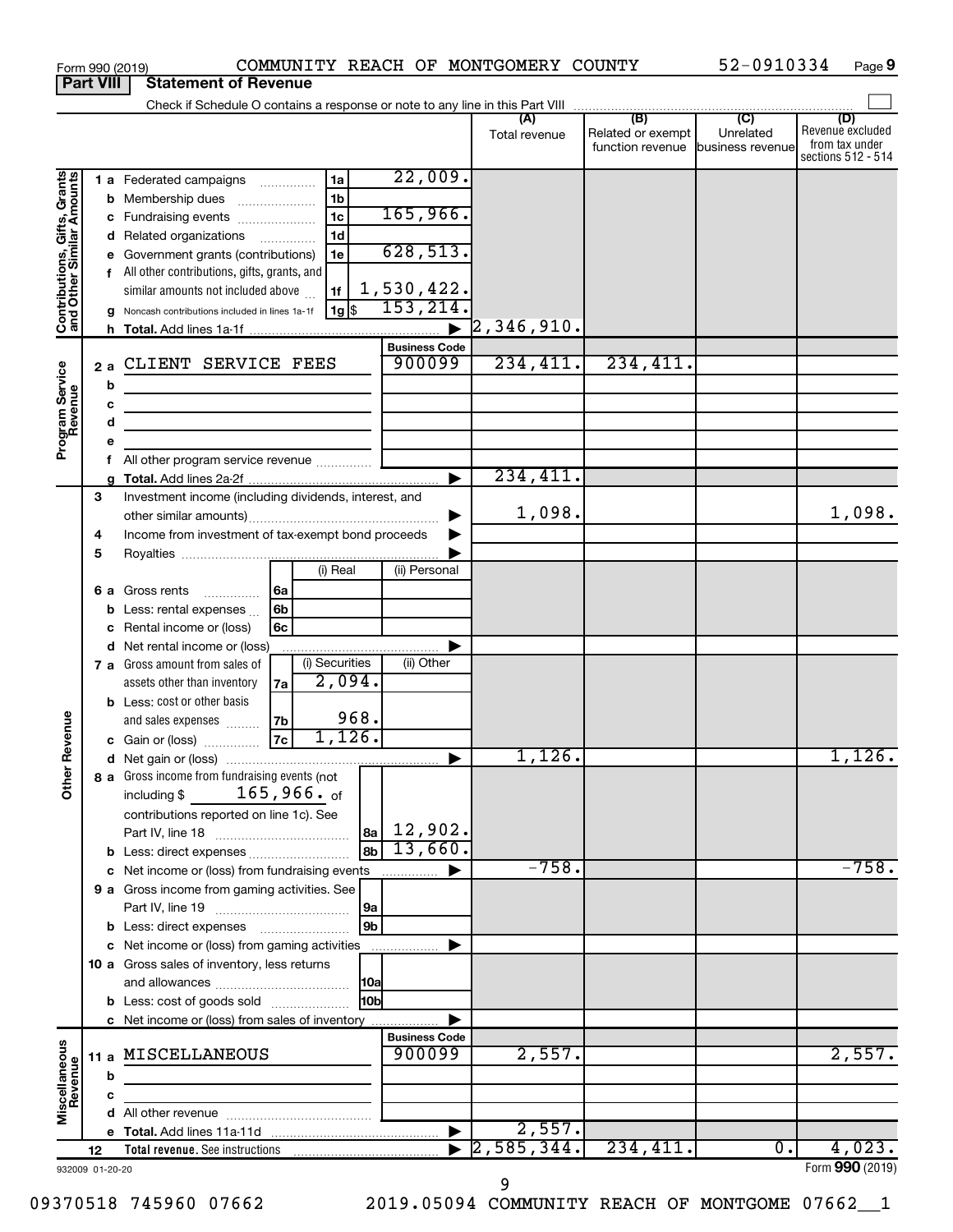Form 990 (2019)  $COMMUNITY$  REACH OF MONTGOMERY COUNTY  $52-0910334$  Page **Part IX Statement of Functional Expenses**

*Section 501(c)(3) and 501(c)(4) organizations must complete all columns. All other organizations must complete column (A).*

|              | Check if Schedule O contains a response or note to any line in this Part IX.                       |                       |                                    |                                    |                                |  |  |  |  |  |  |
|--------------|----------------------------------------------------------------------------------------------------|-----------------------|------------------------------------|------------------------------------|--------------------------------|--|--|--|--|--|--|
|              | Do not include amounts reported on lines 6b,<br>7b, 8b, 9b, and 10b of Part VIII.                  | (A)<br>Total expenses | (B)<br>Program service<br>expenses | Management and<br>general expenses | (D)<br>Fundraising<br>expenses |  |  |  |  |  |  |
| 1.           | Grants and other assistance to domestic organizations                                              |                       |                                    |                                    |                                |  |  |  |  |  |  |
|              | and domestic governments. See Part IV, line 21                                                     |                       |                                    |                                    |                                |  |  |  |  |  |  |
| $\mathbf{2}$ | Grants and other assistance to domestic                                                            |                       |                                    |                                    |                                |  |  |  |  |  |  |
|              | individuals. See Part IV, line 22                                                                  |                       |                                    |                                    |                                |  |  |  |  |  |  |
| 3            | Grants and other assistance to foreign                                                             |                       |                                    |                                    |                                |  |  |  |  |  |  |
|              | organizations, foreign governments, and foreign                                                    |                       |                                    |                                    |                                |  |  |  |  |  |  |
|              | individuals. See Part IV, lines 15 and 16                                                          |                       |                                    |                                    |                                |  |  |  |  |  |  |
| 4            | Benefits paid to or for members                                                                    |                       |                                    |                                    |                                |  |  |  |  |  |  |
| 5            | Compensation of current officers, directors,                                                       |                       |                                    |                                    |                                |  |  |  |  |  |  |
|              | trustees, and key employees                                                                        | 99,888.               | 29,418.                            | 65,401.                            | 5,069.                         |  |  |  |  |  |  |
| 6            | Compensation not included above to disqualified                                                    |                       |                                    |                                    |                                |  |  |  |  |  |  |
|              | persons (as defined under section 4958(f)(1)) and                                                  |                       |                                    |                                    |                                |  |  |  |  |  |  |
|              | persons described in section 4958(c)(3)(B)                                                         | 904, 438.             | 709, 159.                          | 154, 167.                          | 41, 112.                       |  |  |  |  |  |  |
| 7<br>8       | Other salaries and wages<br>Pension plan accruals and contributions (include                       |                       |                                    |                                    |                                |  |  |  |  |  |  |
|              | section 401(k) and 403(b) employer contributions)                                                  | 14,229.               | 11,711.                            | 1,875.                             | 643.                           |  |  |  |  |  |  |
| 9            |                                                                                                    | 70, 775.              | 55,382.                            | 12, 169.                           | 3,224.                         |  |  |  |  |  |  |
| 10           |                                                                                                    | 87,771.               | 64,915.                            | 18,823.                            | 4,033.                         |  |  |  |  |  |  |
| 11           | Fees for services (nonemployees):                                                                  |                       |                                    |                                    |                                |  |  |  |  |  |  |
| a            |                                                                                                    |                       |                                    |                                    |                                |  |  |  |  |  |  |
| b            |                                                                                                    |                       |                                    |                                    |                                |  |  |  |  |  |  |
|              |                                                                                                    | 38,630.               |                                    | 38,630.                            |                                |  |  |  |  |  |  |
| d            |                                                                                                    |                       |                                    |                                    |                                |  |  |  |  |  |  |
| е            | Professional fundraising services. See Part IV, line 17                                            |                       |                                    |                                    |                                |  |  |  |  |  |  |
| f            | Investment management fees                                                                         |                       |                                    |                                    |                                |  |  |  |  |  |  |
| g            | Other. (If line 11g amount exceeds 10% of line 25,                                                 |                       |                                    |                                    |                                |  |  |  |  |  |  |
|              | column (A) amount, list line 11g expenses on Sch O.)                                               | $-2,131.$             | 71,255.                            | $-111,854.$                        | 38,468.                        |  |  |  |  |  |  |
| 12           |                                                                                                    |                       |                                    |                                    |                                |  |  |  |  |  |  |
| 13           |                                                                                                    | 52,889.               | 54,978.                            | $-4,832.$                          | 2,743.                         |  |  |  |  |  |  |
| 14           |                                                                                                    |                       |                                    |                                    |                                |  |  |  |  |  |  |
| 15           |                                                                                                    | 194, 305.             | 180,914.                           | 10,578.                            | 2,813.                         |  |  |  |  |  |  |
| 16           |                                                                                                    | 5,863.                | 5,505.                             | 358.                               |                                |  |  |  |  |  |  |
| 17<br>18     |                                                                                                    |                       |                                    |                                    |                                |  |  |  |  |  |  |
|              | Payments of travel or entertainment expenses<br>for any federal, state, or local public officials  |                       |                                    |                                    |                                |  |  |  |  |  |  |
| 19           | Conferences, conventions, and meetings                                                             | 7,460.                | 3,930.                             | 3,530.                             |                                |  |  |  |  |  |  |
| 20           | Interest                                                                                           | 7,319.                |                                    | 7,319.                             |                                |  |  |  |  |  |  |
| 21           |                                                                                                    |                       |                                    |                                    |                                |  |  |  |  |  |  |
| 22           | Depreciation, depletion, and amortization                                                          | 21,702.               | $13, 116$ .                        | 8,308.                             | 278.                           |  |  |  |  |  |  |
| 23           | Insurance                                                                                          | 33, 265.              | 24,603.                            | 7,134.                             | 1,528.                         |  |  |  |  |  |  |
| 24           | Other expenses. Itemize expenses not covered<br>above (List miscellaneous expenses on line 24e. If |                       |                                    |                                    |                                |  |  |  |  |  |  |
|              | line 24e amount exceeds 10% of line 25, column (A)                                                 |                       |                                    |                                    |                                |  |  |  |  |  |  |
|              | amount, list line 24e expenses on Schedule O.)<br>CLINIC OPERATIONS                                | 158,632.              | 158,632.                           |                                    |                                |  |  |  |  |  |  |
| a            | ELDERLY HOME CARE                                                                                  | 98, 147.              | 98,147.                            |                                    |                                |  |  |  |  |  |  |
|              | EMERGENCY ASSISTANCE                                                                               | 87,894.               | 87,894.                            |                                    |                                |  |  |  |  |  |  |
|              | CLIENT SUPPORT                                                                                     | 70,851.               | 70,851.                            |                                    |                                |  |  |  |  |  |  |
|              | e All other expenses                                                                               | 148, 363.             | 128,531.                           | 8,442.                             | 11,390.                        |  |  |  |  |  |  |
| 25           | Total functional expenses. Add lines 1 through 24e                                                 | 2,100,290.            | 1,768,941。                         | 220,048.                           | 111,301.                       |  |  |  |  |  |  |
| 26           | Joint costs. Complete this line only if the organization                                           |                       |                                    |                                    |                                |  |  |  |  |  |  |
|              | reported in column (B) joint costs from a combined                                                 |                       |                                    |                                    |                                |  |  |  |  |  |  |
|              | educational campaign and fundraising solicitation.                                                 |                       |                                    |                                    |                                |  |  |  |  |  |  |
|              | Check here $\blacktriangleright$<br>if following SOP 98-2 (ASC 958-720)                            |                       |                                    |                                    |                                |  |  |  |  |  |  |

932010 01-20-20

Form (2019) **990**

09370518 745960 07662 2019.05094 COMMUNITY REACH OF MONTGOME 07662\_1

10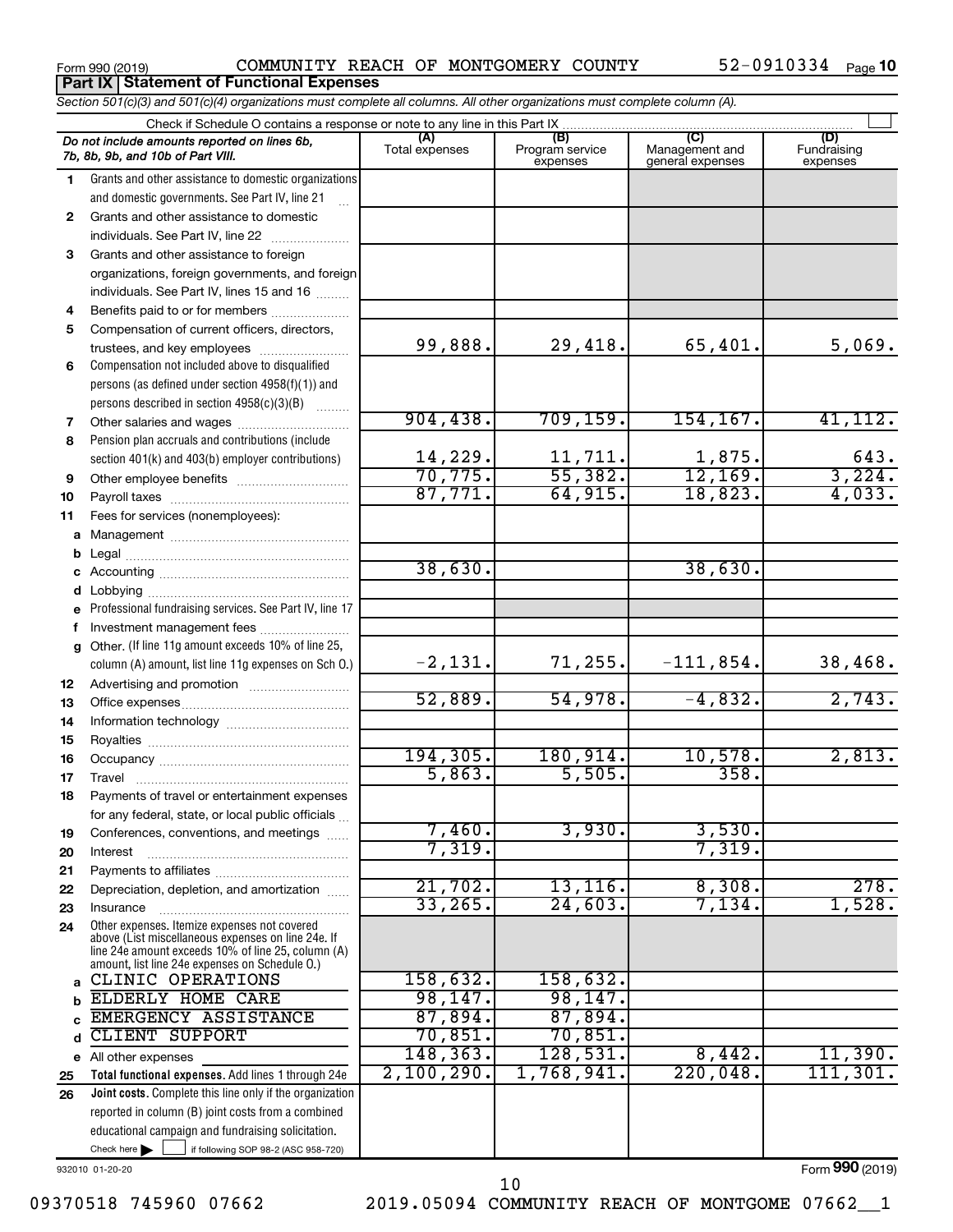| Form 990 (2019) |                               | COMMUNITY | . REACH OF | MONTGOMERY | <b>COUNTY</b> | 52-0910334 | Page |
|-----------------|-------------------------------|-----------|------------|------------|---------------|------------|------|
|                 | <b>Part X   Balance Sheet</b> |           |            |            |               |            |      |

Check if Schedule O contains a response or note to any line in this Part X

| 1  |                                                                                                                                                                                                                                | 30,786.   | $\mathbf{1}$            | 223,593.   |
|----|--------------------------------------------------------------------------------------------------------------------------------------------------------------------------------------------------------------------------------|-----------|-------------------------|------------|
| 2  |                                                                                                                                                                                                                                | 136, 719. | $\overline{\mathbf{2}}$ | 647,001.   |
| 3  |                                                                                                                                                                                                                                | 241,644.  | 3                       | 212,567.   |
| 4  |                                                                                                                                                                                                                                | 21,524.   | $\overline{\mathbf{4}}$ | 15,615.    |
| 5  | Loans and other receivables from any current or former officer, director,                                                                                                                                                      |           |                         |            |
|    | trustee, key employee, creator or founder, substantial contributor, or 35%                                                                                                                                                     |           |                         |            |
|    | controlled entity or family member of any of these persons                                                                                                                                                                     |           | 5                       |            |
| 6  | Loans and other receivables from other disqualified persons (as defined                                                                                                                                                        |           |                         |            |
|    | under section $4958(f)(1)$ , and persons described in section $4958(c)(3)(B)$                                                                                                                                                  |           | 6                       |            |
| 7  |                                                                                                                                                                                                                                |           | $\overline{7}$          |            |
| 8  |                                                                                                                                                                                                                                |           | 8                       |            |
| 9  | Prepaid expenses and deferred charges [11] [11] Prepaid expenses and deferred charges [11] [11] Annancement and the Prepaid expenses and deferred charges [11] [11] Annancement and the Prepaid experiment and the Prepaid exp | 26,832.   | $\boldsymbol{9}$        | 31,757.    |
|    | 10a Land, buildings, and equipment: cost or other                                                                                                                                                                              |           |                         |            |
|    | $\frac{1,133,230.}{740,542.}$<br>10a  <br>basis. Complete Part VI of Schedule D                                                                                                                                                |           |                         |            |
| b  | 10 <sub>b</sub>                                                                                                                                                                                                                | 409,966.  | 10 <sub>c</sub>         | 392,688.   |
| 11 |                                                                                                                                                                                                                                | 34, 153.  | 11                      | 36,447.    |
| 12 |                                                                                                                                                                                                                                |           | 12                      |            |
| 13 |                                                                                                                                                                                                                                |           | 13                      |            |
| 14 |                                                                                                                                                                                                                                |           | 14                      |            |
| 15 |                                                                                                                                                                                                                                | 9,899.    | 15                      | 9,899.     |
| 16 |                                                                                                                                                                                                                                | 911,523.  | 16                      | 1,569,567. |
| 17 |                                                                                                                                                                                                                                | 99,578.   | 17                      | 89,991.    |
| 18 |                                                                                                                                                                                                                                |           | 18                      |            |
| 19 |                                                                                                                                                                                                                                | 494.      | 19                      |            |
| 20 |                                                                                                                                                                                                                                |           | 20                      |            |
| 21 | Escrow or custodial account liability. Complete Part IV of Schedule D                                                                                                                                                          |           | 21                      |            |
| 22 | Loans and other payables to any current or former officer, director,                                                                                                                                                           |           |                         |            |
|    | trustee, key employee, creator or founder, substantial contributor, or 35%                                                                                                                                                     |           |                         |            |
|    | controlled entity or family member of any of these persons                                                                                                                                                                     |           | 22                      |            |
| 23 | Secured mortgages and notes payable to unrelated third parties                                                                                                                                                                 | 400, 459. | 23                      | 373,450.   |
| 24 | Unsecured notes and loans payable to unrelated third parties                                                                                                                                                                   | 99,000.   | 24                      | 310,800.   |
| 25 | Other liabilities (including federal income tax, payables to related third                                                                                                                                                     |           |                         |            |
|    | parties, and other liabilities not included on lines 17-24). Complete Part X                                                                                                                                                   |           |                         |            |
|    | of Schedule D                                                                                                                                                                                                                  |           | 25                      |            |
| 26 |                                                                                                                                                                                                                                | 599,531.  | 26                      | 774, 241.  |
|    | Organizations that follow FASB ASC 958, check here $\blacktriangleright \lfloor \underline{X} \rfloor$                                                                                                                         |           |                         |            |
|    | and complete lines 27, 28, 32, and 33.                                                                                                                                                                                         |           |                         |            |
| 27 |                                                                                                                                                                                                                                | 89,577.   | ${\bf 27}$              | 199,473.   |
| 28 |                                                                                                                                                                                                                                | 222,415.  | 28                      | 595,853.   |
|    | Organizations that do not follow FASB ASC 958, check here $\blacktriangleright$                                                                                                                                                |           |                         |            |
|    | and complete lines 29 through 33.                                                                                                                                                                                              |           |                         |            |
| 29 |                                                                                                                                                                                                                                |           | 29                      |            |
| 30 | Paid-in or capital surplus, or land, building, or equipment fund                                                                                                                                                               |           | 30                      |            |
| 31 | Retained earnings, endowment, accumulated income, or other funds                                                                                                                                                               |           | 31                      |            |
| 32 |                                                                                                                                                                                                                                | 311,992.  | 32                      | 795, 326.  |
| 33 |                                                                                                                                                                                                                                | 911,523.  | 33                      | 1,569,567. |

 $\boxed{\text{X}}$ 

Form (2019) **990**

**(A) (B)**

Beginning of year  $\vert$  | End of year

**Assets**

**Liabilities**

**Net Assets or Fund Balances**

Net Assets or Fund Balances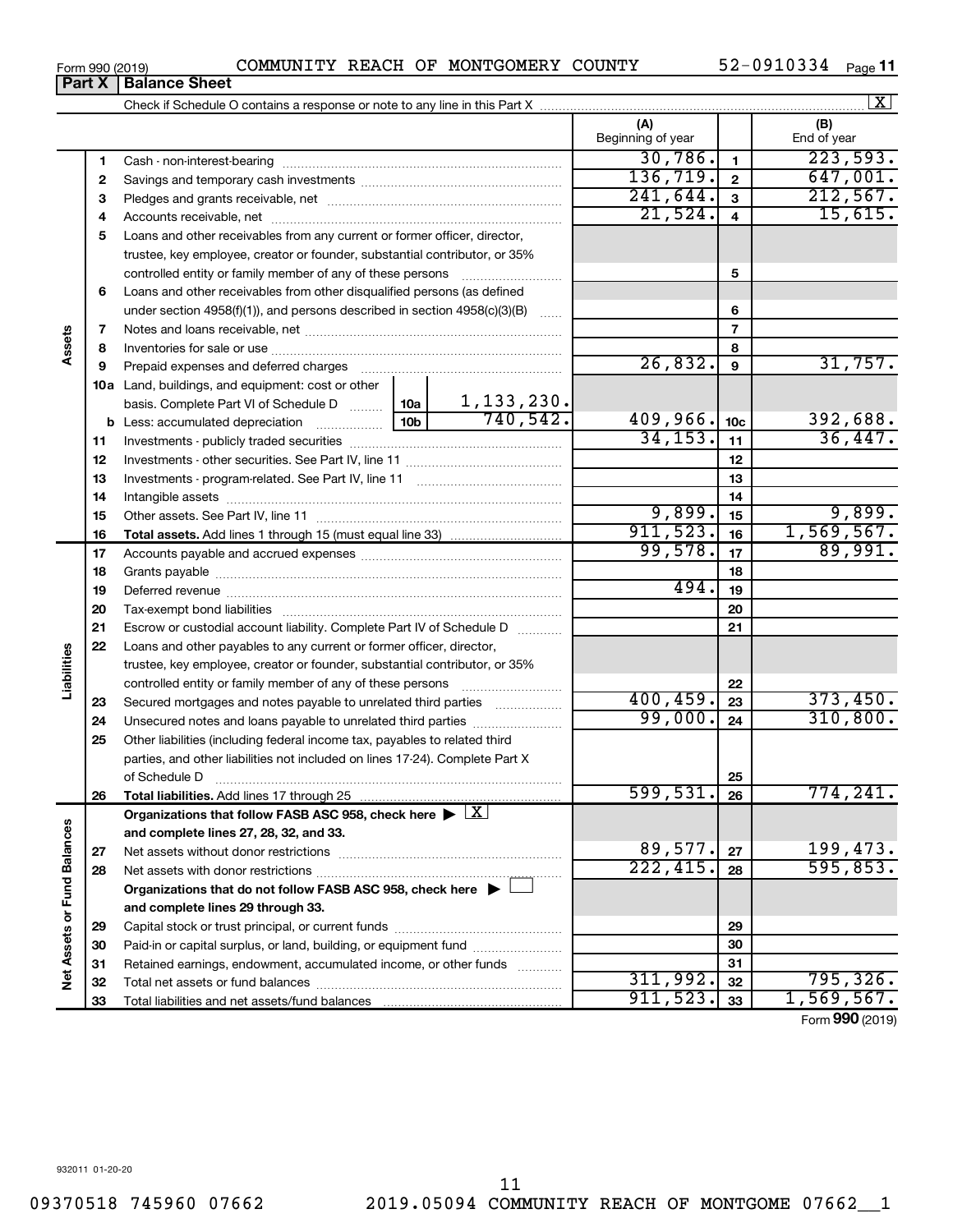| <b>Part XI</b><br><b>Reconciliation of Net Assets</b><br>2,585,344.<br>$\mathbf{1}$<br>1<br>2,100,290.<br>$\overline{2}$<br>2<br>485,054.<br>3<br>Revenue less expenses. Subtract line 2 from line 1<br>3<br>311,992.<br>4<br>4<br>$-1,720.$<br>5<br>5<br>6<br>6<br>$\overline{7}$<br>Investment expenses www.communication.com/www.communication.com/www.communication.com/www.com<br>7<br>8<br>8<br>$\overline{0}$ .<br>9<br>Other changes in net assets or fund balances (explain on Schedule O)<br>9<br>Net assets or fund balances at end of year. Combine lines 3 through 9 (must equal Part X, line 32,<br>10<br>795,326.<br>10<br>Part XII Financial Statements and Reporting<br>No<br>Yes<br>$\lfloor x \rfloor$ Accrual<br>Accounting method used to prepare the Form 990: $\Box$ Cash<br>$\Box$ Other<br>1.<br>If the organization changed its method of accounting from a prior year or checked "Other," explain in Schedule O.<br>х<br>2a<br>If "Yes," check a box below to indicate whether the financial statements for the year were compiled or reviewed on a<br>separate basis, consolidated basis, or both:<br>Both consolidated and separate basis<br>Separate basis<br>Consolidated basis<br>х<br>2 <sub>b</sub><br>If "Yes," check a box below to indicate whether the financial statements for the year were audited on a separate basis,<br>consolidated basis, or both:<br>$ \mathbf{X} $ Separate basis<br>Consolidated basis<br>Both consolidated and separate basis<br>c If "Yes" to line 2a or 2b, does the organization have a committee that assumes responsibility for oversight of the audit,<br>х<br>2c<br>If the organization changed either its oversight process or selection process during the tax year, explain on Schedule O.<br>3a As a result of a federal award, was the organization required to undergo an audit or audits as set forth in the Single Audit<br>x<br>Act and OMB Circular A-133?<br>3a<br><b>b</b> If "Yes," did the organization undergo the required audit or audits? If the organization did not undergo the required audit<br>3b<br>$\sim$ | COMMUNITY REACH OF MONTGOMERY COUNTY<br>Form 990 (2019) |  | 52-0910334 |  | Page 12 |  |  |
|-------------------------------------------------------------------------------------------------------------------------------------------------------------------------------------------------------------------------------------------------------------------------------------------------------------------------------------------------------------------------------------------------------------------------------------------------------------------------------------------------------------------------------------------------------------------------------------------------------------------------------------------------------------------------------------------------------------------------------------------------------------------------------------------------------------------------------------------------------------------------------------------------------------------------------------------------------------------------------------------------------------------------------------------------------------------------------------------------------------------------------------------------------------------------------------------------------------------------------------------------------------------------------------------------------------------------------------------------------------------------------------------------------------------------------------------------------------------------------------------------------------------------------------------------------------------------------------------------------------------------------------------------------------------------------------------------------------------------------------------------------------------------------------------------------------------------------------------------------------------------------------------------------------------------------------------------------------------------------------------------------------------------------------------------------------------------------------------------------------|---------------------------------------------------------|--|------------|--|---------|--|--|
|                                                                                                                                                                                                                                                                                                                                                                                                                                                                                                                                                                                                                                                                                                                                                                                                                                                                                                                                                                                                                                                                                                                                                                                                                                                                                                                                                                                                                                                                                                                                                                                                                                                                                                                                                                                                                                                                                                                                                                                                                                                                                                             |                                                         |  |            |  |         |  |  |
|                                                                                                                                                                                                                                                                                                                                                                                                                                                                                                                                                                                                                                                                                                                                                                                                                                                                                                                                                                                                                                                                                                                                                                                                                                                                                                                                                                                                                                                                                                                                                                                                                                                                                                                                                                                                                                                                                                                                                                                                                                                                                                             |                                                         |  |            |  |         |  |  |
|                                                                                                                                                                                                                                                                                                                                                                                                                                                                                                                                                                                                                                                                                                                                                                                                                                                                                                                                                                                                                                                                                                                                                                                                                                                                                                                                                                                                                                                                                                                                                                                                                                                                                                                                                                                                                                                                                                                                                                                                                                                                                                             |                                                         |  |            |  |         |  |  |
|                                                                                                                                                                                                                                                                                                                                                                                                                                                                                                                                                                                                                                                                                                                                                                                                                                                                                                                                                                                                                                                                                                                                                                                                                                                                                                                                                                                                                                                                                                                                                                                                                                                                                                                                                                                                                                                                                                                                                                                                                                                                                                             |                                                         |  |            |  |         |  |  |
|                                                                                                                                                                                                                                                                                                                                                                                                                                                                                                                                                                                                                                                                                                                                                                                                                                                                                                                                                                                                                                                                                                                                                                                                                                                                                                                                                                                                                                                                                                                                                                                                                                                                                                                                                                                                                                                                                                                                                                                                                                                                                                             |                                                         |  |            |  |         |  |  |
|                                                                                                                                                                                                                                                                                                                                                                                                                                                                                                                                                                                                                                                                                                                                                                                                                                                                                                                                                                                                                                                                                                                                                                                                                                                                                                                                                                                                                                                                                                                                                                                                                                                                                                                                                                                                                                                                                                                                                                                                                                                                                                             |                                                         |  |            |  |         |  |  |
|                                                                                                                                                                                                                                                                                                                                                                                                                                                                                                                                                                                                                                                                                                                                                                                                                                                                                                                                                                                                                                                                                                                                                                                                                                                                                                                                                                                                                                                                                                                                                                                                                                                                                                                                                                                                                                                                                                                                                                                                                                                                                                             |                                                         |  |            |  |         |  |  |
|                                                                                                                                                                                                                                                                                                                                                                                                                                                                                                                                                                                                                                                                                                                                                                                                                                                                                                                                                                                                                                                                                                                                                                                                                                                                                                                                                                                                                                                                                                                                                                                                                                                                                                                                                                                                                                                                                                                                                                                                                                                                                                             |                                                         |  |            |  |         |  |  |
|                                                                                                                                                                                                                                                                                                                                                                                                                                                                                                                                                                                                                                                                                                                                                                                                                                                                                                                                                                                                                                                                                                                                                                                                                                                                                                                                                                                                                                                                                                                                                                                                                                                                                                                                                                                                                                                                                                                                                                                                                                                                                                             |                                                         |  |            |  |         |  |  |
|                                                                                                                                                                                                                                                                                                                                                                                                                                                                                                                                                                                                                                                                                                                                                                                                                                                                                                                                                                                                                                                                                                                                                                                                                                                                                                                                                                                                                                                                                                                                                                                                                                                                                                                                                                                                                                                                                                                                                                                                                                                                                                             |                                                         |  |            |  |         |  |  |
|                                                                                                                                                                                                                                                                                                                                                                                                                                                                                                                                                                                                                                                                                                                                                                                                                                                                                                                                                                                                                                                                                                                                                                                                                                                                                                                                                                                                                                                                                                                                                                                                                                                                                                                                                                                                                                                                                                                                                                                                                                                                                                             |                                                         |  |            |  |         |  |  |
|                                                                                                                                                                                                                                                                                                                                                                                                                                                                                                                                                                                                                                                                                                                                                                                                                                                                                                                                                                                                                                                                                                                                                                                                                                                                                                                                                                                                                                                                                                                                                                                                                                                                                                                                                                                                                                                                                                                                                                                                                                                                                                             |                                                         |  |            |  |         |  |  |
|                                                                                                                                                                                                                                                                                                                                                                                                                                                                                                                                                                                                                                                                                                                                                                                                                                                                                                                                                                                                                                                                                                                                                                                                                                                                                                                                                                                                                                                                                                                                                                                                                                                                                                                                                                                                                                                                                                                                                                                                                                                                                                             |                                                         |  |            |  |         |  |  |
|                                                                                                                                                                                                                                                                                                                                                                                                                                                                                                                                                                                                                                                                                                                                                                                                                                                                                                                                                                                                                                                                                                                                                                                                                                                                                                                                                                                                                                                                                                                                                                                                                                                                                                                                                                                                                                                                                                                                                                                                                                                                                                             |                                                         |  |            |  |         |  |  |
|                                                                                                                                                                                                                                                                                                                                                                                                                                                                                                                                                                                                                                                                                                                                                                                                                                                                                                                                                                                                                                                                                                                                                                                                                                                                                                                                                                                                                                                                                                                                                                                                                                                                                                                                                                                                                                                                                                                                                                                                                                                                                                             |                                                         |  |            |  |         |  |  |
|                                                                                                                                                                                                                                                                                                                                                                                                                                                                                                                                                                                                                                                                                                                                                                                                                                                                                                                                                                                                                                                                                                                                                                                                                                                                                                                                                                                                                                                                                                                                                                                                                                                                                                                                                                                                                                                                                                                                                                                                                                                                                                             |                                                         |  |            |  |         |  |  |
|                                                                                                                                                                                                                                                                                                                                                                                                                                                                                                                                                                                                                                                                                                                                                                                                                                                                                                                                                                                                                                                                                                                                                                                                                                                                                                                                                                                                                                                                                                                                                                                                                                                                                                                                                                                                                                                                                                                                                                                                                                                                                                             |                                                         |  |            |  |         |  |  |
|                                                                                                                                                                                                                                                                                                                                                                                                                                                                                                                                                                                                                                                                                                                                                                                                                                                                                                                                                                                                                                                                                                                                                                                                                                                                                                                                                                                                                                                                                                                                                                                                                                                                                                                                                                                                                                                                                                                                                                                                                                                                                                             |                                                         |  |            |  |         |  |  |
|                                                                                                                                                                                                                                                                                                                                                                                                                                                                                                                                                                                                                                                                                                                                                                                                                                                                                                                                                                                                                                                                                                                                                                                                                                                                                                                                                                                                                                                                                                                                                                                                                                                                                                                                                                                                                                                                                                                                                                                                                                                                                                             |                                                         |  |            |  |         |  |  |
|                                                                                                                                                                                                                                                                                                                                                                                                                                                                                                                                                                                                                                                                                                                                                                                                                                                                                                                                                                                                                                                                                                                                                                                                                                                                                                                                                                                                                                                                                                                                                                                                                                                                                                                                                                                                                                                                                                                                                                                                                                                                                                             |                                                         |  |            |  |         |  |  |
|                                                                                                                                                                                                                                                                                                                                                                                                                                                                                                                                                                                                                                                                                                                                                                                                                                                                                                                                                                                                                                                                                                                                                                                                                                                                                                                                                                                                                                                                                                                                                                                                                                                                                                                                                                                                                                                                                                                                                                                                                                                                                                             |                                                         |  |            |  |         |  |  |
|                                                                                                                                                                                                                                                                                                                                                                                                                                                                                                                                                                                                                                                                                                                                                                                                                                                                                                                                                                                                                                                                                                                                                                                                                                                                                                                                                                                                                                                                                                                                                                                                                                                                                                                                                                                                                                                                                                                                                                                                                                                                                                             |                                                         |  |            |  |         |  |  |
|                                                                                                                                                                                                                                                                                                                                                                                                                                                                                                                                                                                                                                                                                                                                                                                                                                                                                                                                                                                                                                                                                                                                                                                                                                                                                                                                                                                                                                                                                                                                                                                                                                                                                                                                                                                                                                                                                                                                                                                                                                                                                                             |                                                         |  |            |  |         |  |  |
|                                                                                                                                                                                                                                                                                                                                                                                                                                                                                                                                                                                                                                                                                                                                                                                                                                                                                                                                                                                                                                                                                                                                                                                                                                                                                                                                                                                                                                                                                                                                                                                                                                                                                                                                                                                                                                                                                                                                                                                                                                                                                                             |                                                         |  |            |  |         |  |  |
|                                                                                                                                                                                                                                                                                                                                                                                                                                                                                                                                                                                                                                                                                                                                                                                                                                                                                                                                                                                                                                                                                                                                                                                                                                                                                                                                                                                                                                                                                                                                                                                                                                                                                                                                                                                                                                                                                                                                                                                                                                                                                                             |                                                         |  |            |  |         |  |  |
|                                                                                                                                                                                                                                                                                                                                                                                                                                                                                                                                                                                                                                                                                                                                                                                                                                                                                                                                                                                                                                                                                                                                                                                                                                                                                                                                                                                                                                                                                                                                                                                                                                                                                                                                                                                                                                                                                                                                                                                                                                                                                                             |                                                         |  |            |  |         |  |  |
|                                                                                                                                                                                                                                                                                                                                                                                                                                                                                                                                                                                                                                                                                                                                                                                                                                                                                                                                                                                                                                                                                                                                                                                                                                                                                                                                                                                                                                                                                                                                                                                                                                                                                                                                                                                                                                                                                                                                                                                                                                                                                                             |                                                         |  |            |  |         |  |  |
|                                                                                                                                                                                                                                                                                                                                                                                                                                                                                                                                                                                                                                                                                                                                                                                                                                                                                                                                                                                                                                                                                                                                                                                                                                                                                                                                                                                                                                                                                                                                                                                                                                                                                                                                                                                                                                                                                                                                                                                                                                                                                                             |                                                         |  |            |  |         |  |  |
|                                                                                                                                                                                                                                                                                                                                                                                                                                                                                                                                                                                                                                                                                                                                                                                                                                                                                                                                                                                                                                                                                                                                                                                                                                                                                                                                                                                                                                                                                                                                                                                                                                                                                                                                                                                                                                                                                                                                                                                                                                                                                                             |                                                         |  |            |  |         |  |  |
|                                                                                                                                                                                                                                                                                                                                                                                                                                                                                                                                                                                                                                                                                                                                                                                                                                                                                                                                                                                                                                                                                                                                                                                                                                                                                                                                                                                                                                                                                                                                                                                                                                                                                                                                                                                                                                                                                                                                                                                                                                                                                                             |                                                         |  |            |  |         |  |  |
|                                                                                                                                                                                                                                                                                                                                                                                                                                                                                                                                                                                                                                                                                                                                                                                                                                                                                                                                                                                                                                                                                                                                                                                                                                                                                                                                                                                                                                                                                                                                                                                                                                                                                                                                                                                                                                                                                                                                                                                                                                                                                                             |                                                         |  |            |  |         |  |  |
|                                                                                                                                                                                                                                                                                                                                                                                                                                                                                                                                                                                                                                                                                                                                                                                                                                                                                                                                                                                                                                                                                                                                                                                                                                                                                                                                                                                                                                                                                                                                                                                                                                                                                                                                                                                                                                                                                                                                                                                                                                                                                                             |                                                         |  |            |  |         |  |  |
|                                                                                                                                                                                                                                                                                                                                                                                                                                                                                                                                                                                                                                                                                                                                                                                                                                                                                                                                                                                                                                                                                                                                                                                                                                                                                                                                                                                                                                                                                                                                                                                                                                                                                                                                                                                                                                                                                                                                                                                                                                                                                                             |                                                         |  |            |  |         |  |  |
|                                                                                                                                                                                                                                                                                                                                                                                                                                                                                                                                                                                                                                                                                                                                                                                                                                                                                                                                                                                                                                                                                                                                                                                                                                                                                                                                                                                                                                                                                                                                                                                                                                                                                                                                                                                                                                                                                                                                                                                                                                                                                                             |                                                         |  |            |  |         |  |  |

Form (2019) **990**

932012 01-20-20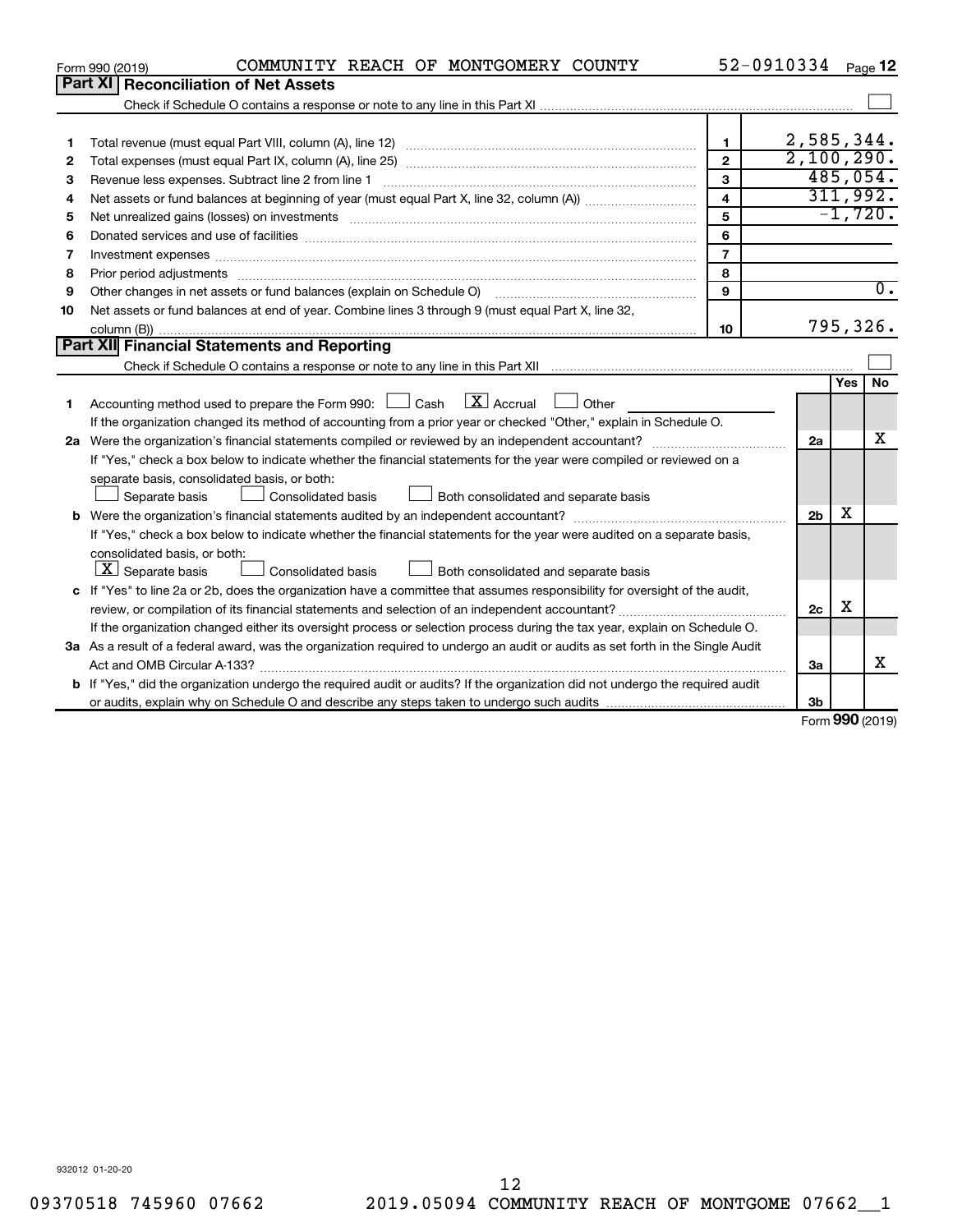| <b>SCHEDULE A</b> |  |
|-------------------|--|
|-------------------|--|

| (Form 990 or 990-EZ) |  |  |  |  |
|----------------------|--|--|--|--|
|----------------------|--|--|--|--|

Form 990 or 990-EZ) **Public Charity Status and Public Support**<br>
Complete if the organization is a section 501(c)(3) organization or a section<br> **2019** 

**4947(a)(1) nonexempt charitable trust.**

| OMB No 1545-0047                    |
|-------------------------------------|
| 19                                  |
| <b>Open to Public</b><br>Inspection |

|       |                     | Department of the Treasury<br>Internal Revenue Service |  |                                                                        | Attach to Form 990 or Form 990-EZ.                                                                                                                                                                                                                                                         |                                 |                             |                            |  | <b>Open to Public</b><br>Inspection   |
|-------|---------------------|--------------------------------------------------------|--|------------------------------------------------------------------------|--------------------------------------------------------------------------------------------------------------------------------------------------------------------------------------------------------------------------------------------------------------------------------------------|---------------------------------|-----------------------------|----------------------------|--|---------------------------------------|
|       |                     | Name of the organization                               |  |                                                                        | Go to www.irs.gov/Form990 for instructions and the latest information.                                                                                                                                                                                                                     |                                 |                             |                            |  | <b>Employer identification number</b> |
|       |                     |                                                        |  |                                                                        | COMMUNITY REACH OF MONTGOMERY COUNTY                                                                                                                                                                                                                                                       |                                 |                             |                            |  | 52-0910334                            |
|       | Part I              |                                                        |  |                                                                        | Reason for Public Charity Status (All organizations must complete this part.) See instructions.                                                                                                                                                                                            |                                 |                             |                            |  |                                       |
|       |                     |                                                        |  |                                                                        | The organization is not a private foundation because it is: (For lines 1 through 12, check only one box.)                                                                                                                                                                                  |                                 |                             |                            |  |                                       |
| 1     |                     |                                                        |  |                                                                        | A church, convention of churches, or association of churches described in section 170(b)(1)(A)(i).                                                                                                                                                                                         |                                 |                             |                            |  |                                       |
| 2     |                     |                                                        |  |                                                                        | A school described in section 170(b)(1)(A)(ii). (Attach Schedule E (Form 990 or 990-EZ).)                                                                                                                                                                                                  |                                 |                             |                            |  |                                       |
| 3     |                     |                                                        |  |                                                                        | A hospital or a cooperative hospital service organization described in section 170(b)(1)(A)(iii).                                                                                                                                                                                          |                                 |                             |                            |  |                                       |
| 4     |                     |                                                        |  |                                                                        | A medical research organization operated in conjunction with a hospital described in section 170(b)(1)(A)(iii). Enter the hospital's name,                                                                                                                                                 |                                 |                             |                            |  |                                       |
|       |                     | city, and state:                                       |  |                                                                        |                                                                                                                                                                                                                                                                                            |                                 |                             |                            |  |                                       |
| 5     |                     |                                                        |  |                                                                        | An organization operated for the benefit of a college or university owned or operated by a governmental unit described in                                                                                                                                                                  |                                 |                             |                            |  |                                       |
|       |                     | section 170(b)(1)(A)(iv). (Complete Part II.)          |  |                                                                        |                                                                                                                                                                                                                                                                                            |                                 |                             |                            |  |                                       |
| 6     |                     |                                                        |  |                                                                        | A federal, state, or local government or governmental unit described in section 170(b)(1)(A)(v).                                                                                                                                                                                           |                                 |                             |                            |  |                                       |
| 7     | $\lfloor x \rfloor$ |                                                        |  |                                                                        | An organization that normally receives a substantial part of its support from a governmental unit or from the general public described in                                                                                                                                                  |                                 |                             |                            |  |                                       |
|       |                     |                                                        |  | section 170(b)(1)(A)(vi). (Complete Part II.)                          |                                                                                                                                                                                                                                                                                            |                                 |                             |                            |  |                                       |
| 8     |                     |                                                        |  |                                                                        | A community trust described in section 170(b)(1)(A)(vi). (Complete Part II.)                                                                                                                                                                                                               |                                 |                             |                            |  |                                       |
| 9     |                     |                                                        |  |                                                                        | An agricultural research organization described in section 170(b)(1)(A)(ix) operated in conjunction with a land-grant college                                                                                                                                                              |                                 |                             |                            |  |                                       |
|       |                     |                                                        |  |                                                                        | or university or a non-land-grant college of agriculture (see instructions). Enter the name, city, and state of the college or                                                                                                                                                             |                                 |                             |                            |  |                                       |
| 10    |                     | university:                                            |  |                                                                        |                                                                                                                                                                                                                                                                                            |                                 |                             |                            |  |                                       |
|       |                     |                                                        |  |                                                                        | An organization that normally receives: (1) more than 33 1/3% of its support from contributions, membership fees, and gross receipts from<br>activities related to its exempt functions - subject to certain exceptions, and (2) no more than 33 1/3% of its support from gross investment |                                 |                             |                            |  |                                       |
|       |                     |                                                        |  |                                                                        | income and unrelated business taxable income (less section 511 tax) from businesses acquired by the organization after June 30, 1975.                                                                                                                                                      |                                 |                             |                            |  |                                       |
|       |                     |                                                        |  | See section 509(a)(2). (Complete Part III.)                            |                                                                                                                                                                                                                                                                                            |                                 |                             |                            |  |                                       |
| 11    |                     |                                                        |  |                                                                        | An organization organized and operated exclusively to test for public safety. See section 509(a)(4).                                                                                                                                                                                       |                                 |                             |                            |  |                                       |
| 12    |                     |                                                        |  |                                                                        | An organization organized and operated exclusively for the benefit of, to perform the functions of, or to carry out the purposes of one or                                                                                                                                                 |                                 |                             |                            |  |                                       |
|       |                     |                                                        |  |                                                                        | more publicly supported organizations described in section 509(a)(1) or section 509(a)(2). See section 509(a)(3). Check the box in                                                                                                                                                         |                                 |                             |                            |  |                                       |
|       |                     |                                                        |  |                                                                        | lines 12a through 12d that describes the type of supporting organization and complete lines 12e, 12f, and 12g.                                                                                                                                                                             |                                 |                             |                            |  |                                       |
| a     |                     |                                                        |  |                                                                        | Type I. A supporting organization operated, supervised, or controlled by its supported organization(s), typically by giving                                                                                                                                                                |                                 |                             |                            |  |                                       |
|       |                     |                                                        |  |                                                                        | the supported organization(s) the power to regularly appoint or elect a majority of the directors or trustees of the supporting                                                                                                                                                            |                                 |                             |                            |  |                                       |
|       |                     |                                                        |  | organization. You must complete Part IV, Sections A and B.             |                                                                                                                                                                                                                                                                                            |                                 |                             |                            |  |                                       |
| b     |                     |                                                        |  |                                                                        | Type II. A supporting organization supervised or controlled in connection with its supported organization(s), by having                                                                                                                                                                    |                                 |                             |                            |  |                                       |
|       |                     |                                                        |  |                                                                        | control or management of the supporting organization vested in the same persons that control or manage the supported                                                                                                                                                                       |                                 |                             |                            |  |                                       |
|       |                     |                                                        |  | organization(s). You must complete Part IV, Sections A and C.          |                                                                                                                                                                                                                                                                                            |                                 |                             |                            |  |                                       |
| с     |                     |                                                        |  |                                                                        | Type III functionally integrated. A supporting organization operated in connection with, and functionally integrated with,                                                                                                                                                                 |                                 |                             |                            |  |                                       |
|       |                     |                                                        |  |                                                                        | its supported organization(s) (see instructions). You must complete Part IV, Sections A, D, and E.                                                                                                                                                                                         |                                 |                             |                            |  |                                       |
| d     |                     |                                                        |  |                                                                        | Type III non-functionally integrated. A supporting organization operated in connection with its supported organization(s)                                                                                                                                                                  |                                 |                             |                            |  |                                       |
|       |                     |                                                        |  |                                                                        | that is not functionally integrated. The organization generally must satisfy a distribution requirement and an attentiveness<br>requirement (see instructions). You must complete Part IV, Sections A and D, and Part V.                                                                   |                                 |                             |                            |  |                                       |
|       |                     |                                                        |  |                                                                        | Check this box if the organization received a written determination from the IRS that it is a Type I, Type II, Type III                                                                                                                                                                    |                                 |                             |                            |  |                                       |
|       |                     |                                                        |  |                                                                        | functionally integrated, or Type III non-functionally integrated supporting organization.                                                                                                                                                                                                  |                                 |                             |                            |  |                                       |
|       |                     |                                                        |  |                                                                        |                                                                                                                                                                                                                                                                                            |                                 |                             |                            |  |                                       |
|       |                     |                                                        |  | Provide the following information about the supported organization(s). |                                                                                                                                                                                                                                                                                            |                                 |                             |                            |  |                                       |
|       |                     | (i) Name of supported                                  |  | (ii) EIN                                                               | (iii) Type of organization<br>(described on lines 1-10                                                                                                                                                                                                                                     | (iv) Is the organization listed | in your governing document? | (v) Amount of monetary     |  | (vi) Amount of other                  |
|       |                     | organization                                           |  |                                                                        | above (see instructions))                                                                                                                                                                                                                                                                  | Yes                             | No                          | support (see instructions) |  | support (see instructions)            |
|       |                     |                                                        |  |                                                                        |                                                                                                                                                                                                                                                                                            |                                 |                             |                            |  |                                       |
|       |                     |                                                        |  |                                                                        |                                                                                                                                                                                                                                                                                            |                                 |                             |                            |  |                                       |
|       |                     |                                                        |  |                                                                        |                                                                                                                                                                                                                                                                                            |                                 |                             |                            |  |                                       |
|       |                     |                                                        |  |                                                                        |                                                                                                                                                                                                                                                                                            |                                 |                             |                            |  |                                       |
|       |                     |                                                        |  |                                                                        |                                                                                                                                                                                                                                                                                            |                                 |                             |                            |  |                                       |
|       |                     |                                                        |  |                                                                        |                                                                                                                                                                                                                                                                                            |                                 |                             |                            |  |                                       |
|       |                     |                                                        |  |                                                                        |                                                                                                                                                                                                                                                                                            |                                 |                             |                            |  |                                       |
|       |                     |                                                        |  |                                                                        |                                                                                                                                                                                                                                                                                            |                                 |                             |                            |  |                                       |
|       |                     |                                                        |  |                                                                        |                                                                                                                                                                                                                                                                                            |                                 |                             |                            |  |                                       |
| Total |                     |                                                        |  |                                                                        |                                                                                                                                                                                                                                                                                            |                                 |                             |                            |  |                                       |

LHA For Paperwork Reduction Act Notice, see the Instructions for Form 990 or 990-EZ. 932021 09-25-19 Schedule A (Form 990 or 990-EZ) 2019 13

09370518 745960 07662 2019.05094 COMMUNITY REACH OF MONTGOME 07662\_1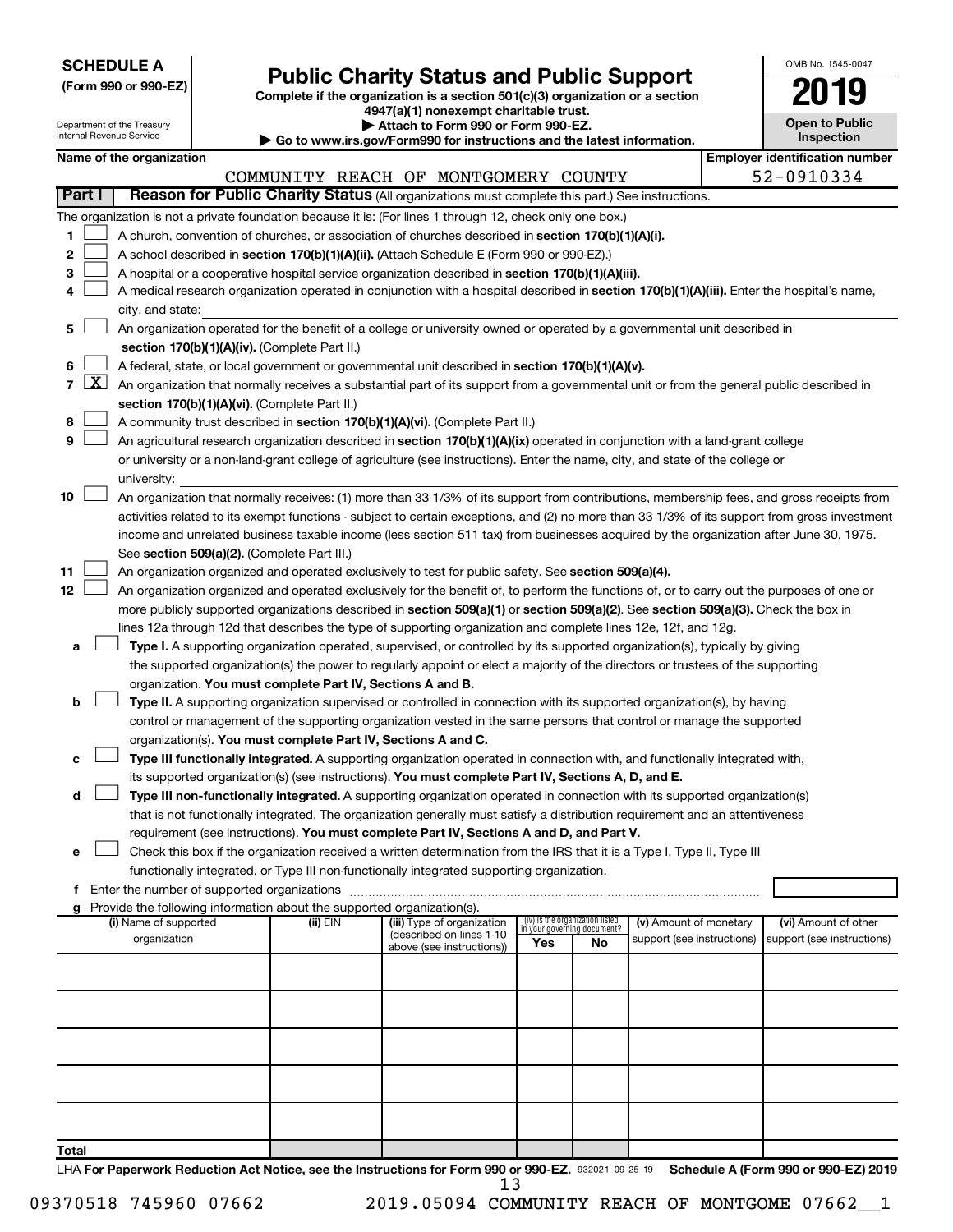#### 52-0910334 Page 2 Schedule A (Form 990 or 990-EZ) 2019 COMMUNITY REACH OF MONTGOMERY COUNTY 52-0910334 Page

(Complete only if you checked the box on line 5, 7, or 8 of Part I or if the organization failed to qualify under Part III. If the organization fails to qualify under the tests listed below, please complete Part III.) **Part II Support Schedule for Organizations Described in Sections 170(b)(1)(A)(iv) and 170(b)(1)(A)(vi)**

|     | <b>Section A. Public Support</b>                                                                                                                                                                                              |              |            |            |            |                                      |                                |
|-----|-------------------------------------------------------------------------------------------------------------------------------------------------------------------------------------------------------------------------------|--------------|------------|------------|------------|--------------------------------------|--------------------------------|
|     | Calendar year (or fiscal year beginning in)                                                                                                                                                                                   | (a) 2015     | (b) 2016   | $(c)$ 2017 | $(d)$ 2018 | (e) 2019                             | (f) Total                      |
|     | 1 Gifts, grants, contributions, and                                                                                                                                                                                           |              |            |            |            |                                      |                                |
|     | membership fees received. (Do not                                                                                                                                                                                             |              |            |            |            |                                      |                                |
|     | include any "unusual grants.")                                                                                                                                                                                                | 2, 163, 243. | 1,924,801. | 1,770,504. | 1,782,352. | 2,346,910.                           | 9,987,810.                     |
|     | 2 Tax revenues levied for the organ-                                                                                                                                                                                          |              |            |            |            |                                      |                                |
|     | ization's benefit and either paid to                                                                                                                                                                                          |              |            |            |            |                                      |                                |
|     | or expended on its behalf                                                                                                                                                                                                     |              |            |            |            |                                      |                                |
|     | 3 The value of services or facilities                                                                                                                                                                                         |              |            |            |            |                                      |                                |
|     | furnished by a governmental unit to                                                                                                                                                                                           |              |            |            |            |                                      |                                |
|     | the organization without charge                                                                                                                                                                                               |              |            |            |            |                                      |                                |
|     | 4 Total. Add lines 1 through 3                                                                                                                                                                                                | 2, 163, 243. | 1,924,801. | 1,770,504. | 1,782,352. | 2,346,910                            | 9,987,810.                     |
|     | 5 The portion of total contributions                                                                                                                                                                                          |              |            |            |            |                                      |                                |
|     | by each person (other than a                                                                                                                                                                                                  |              |            |            |            |                                      |                                |
|     | governmental unit or publicly                                                                                                                                                                                                 |              |            |            |            |                                      |                                |
|     | supported organization) included                                                                                                                                                                                              |              |            |            |            |                                      |                                |
|     | on line 1 that exceeds 2% of the                                                                                                                                                                                              |              |            |            |            |                                      |                                |
|     | amount shown on line 11,                                                                                                                                                                                                      |              |            |            |            |                                      |                                |
|     | column (f)                                                                                                                                                                                                                    |              |            |            |            |                                      | 740,965.                       |
|     | 6 Public support. Subtract line 5 from line 4.                                                                                                                                                                                |              |            |            |            |                                      | 9,246,845.                     |
|     | <b>Section B. Total Support</b>                                                                                                                                                                                               |              |            |            |            |                                      |                                |
|     | Calendar year (or fiscal year beginning in)                                                                                                                                                                                   | (a) 2015     | (b) 2016   | $(c)$ 2017 | $(d)$ 2018 | (e) 2019                             | (f) Total                      |
|     | 7 Amounts from line 4                                                                                                                                                                                                         | 2, 163, 243. | 1,924,801  | 1,770,504  | 1,782,352. | 2,346,910                            | 9,987,810.                     |
|     | 8 Gross income from interest,                                                                                                                                                                                                 |              |            |            |            |                                      |                                |
|     | dividends, payments received on                                                                                                                                                                                               |              |            |            |            |                                      |                                |
|     | securities loans, rents, royalties,                                                                                                                                                                                           |              |            |            |            |                                      |                                |
|     | and income from similar sources                                                                                                                                                                                               | 1,120.       | 361.       | 492.       | 632.       | 1,098.                               | 3,703.                         |
|     | 9 Net income from unrelated business                                                                                                                                                                                          |              |            |            |            |                                      |                                |
|     | activities, whether or not the                                                                                                                                                                                                |              |            |            |            |                                      |                                |
|     | business is regularly carried on                                                                                                                                                                                              | 13,790.      | 15,912.    | 2,808.     | 15,559.    |                                      | 48,069.                        |
|     | 10 Other income. Do not include gain                                                                                                                                                                                          |              |            |            |            |                                      |                                |
|     | or loss from the sale of capital                                                                                                                                                                                              |              |            |            |            |                                      |                                |
|     | assets (Explain in Part VI.)                                                                                                                                                                                                  | 367.         | 4,005.     | 9,930.     | 15,354.    | 2,557.                               | 32, 213.                       |
|     | 11 Total support. Add lines 7 through 10                                                                                                                                                                                      |              |            |            |            |                                      | 10,071,795.                    |
|     | 12 Gross receipts from related activities, etc. (see instructions)                                                                                                                                                            |              |            |            |            | 12 <sup>12</sup>                     | 1,384,485.                     |
|     | 13 First five years. If the Form 990 is for the organization's first, second, third, fourth, or fifth tax year as a section 501(c)(3)                                                                                         |              |            |            |            |                                      |                                |
|     | organization, check this box and stop here                                                                                                                                                                                    |              |            |            |            |                                      |                                |
|     | Section C. Computation of Public Support Percentage                                                                                                                                                                           |              |            |            |            |                                      |                                |
|     | 14 Public support percentage for 2019 (line 6, column (f) divided by line 11, column (f)                                                                                                                                      |              |            |            |            | 14                                   | 91.81<br>%                     |
|     |                                                                                                                                                                                                                               |              |            |            |            | 15                                   | 87.64<br>%                     |
|     | 16a 33 1/3% support test - 2019. If the organization did not check the box on line 13, and line 14 is 33 1/3% or more, check this box and                                                                                     |              |            |            |            |                                      |                                |
|     | stop here. The organization qualifies as a publicly supported organization manufaction manufacture or the organization manufacture or the organization manufacture or the organization of the state of the state of the state |              |            |            |            |                                      | $\blacktriangleright$ $\mid$ X |
|     | b 33 1/3% support test - 2018. If the organization did not check a box on line 13 or 16a, and line 15 is 33 1/3% or more, check this box                                                                                      |              |            |            |            |                                      |                                |
|     |                                                                                                                                                                                                                               |              |            |            |            |                                      |                                |
|     | 17a 10% -facts-and-circumstances test - 2019. If the organization did not check a box on line 13, 16a, or 16b, and line 14 is 10% or more,                                                                                    |              |            |            |            |                                      |                                |
|     | and if the organization meets the "facts-and-circumstances" test, check this box and stop here. Explain in Part VI how the organization                                                                                       |              |            |            |            |                                      |                                |
|     |                                                                                                                                                                                                                               |              |            |            |            |                                      |                                |
|     | b 10% -facts-and-circumstances test - 2018. If the organization did not check a box on line 13, 16a, 16b, or 17a, and line 15 is 10% or                                                                                       |              |            |            |            |                                      |                                |
|     | more, and if the organization meets the "facts-and-circumstances" test, check this box and stop here. Explain in Part VI how the                                                                                              |              |            |            |            |                                      |                                |
|     | organization meets the "facts-and-circumstances" test. The organization qualifies as a publicly supported organization                                                                                                        |              |            |            |            |                                      |                                |
| 18. | Private foundation. If the organization did not check a box on line 13, 16a, 16b, 17a, or 17b, check this box and see instructions                                                                                            |              |            |            |            |                                      |                                |
|     |                                                                                                                                                                                                                               |              |            |            |            | Schedule A (Form 990 or 990-EZ) 2019 |                                |

932022 09-25-19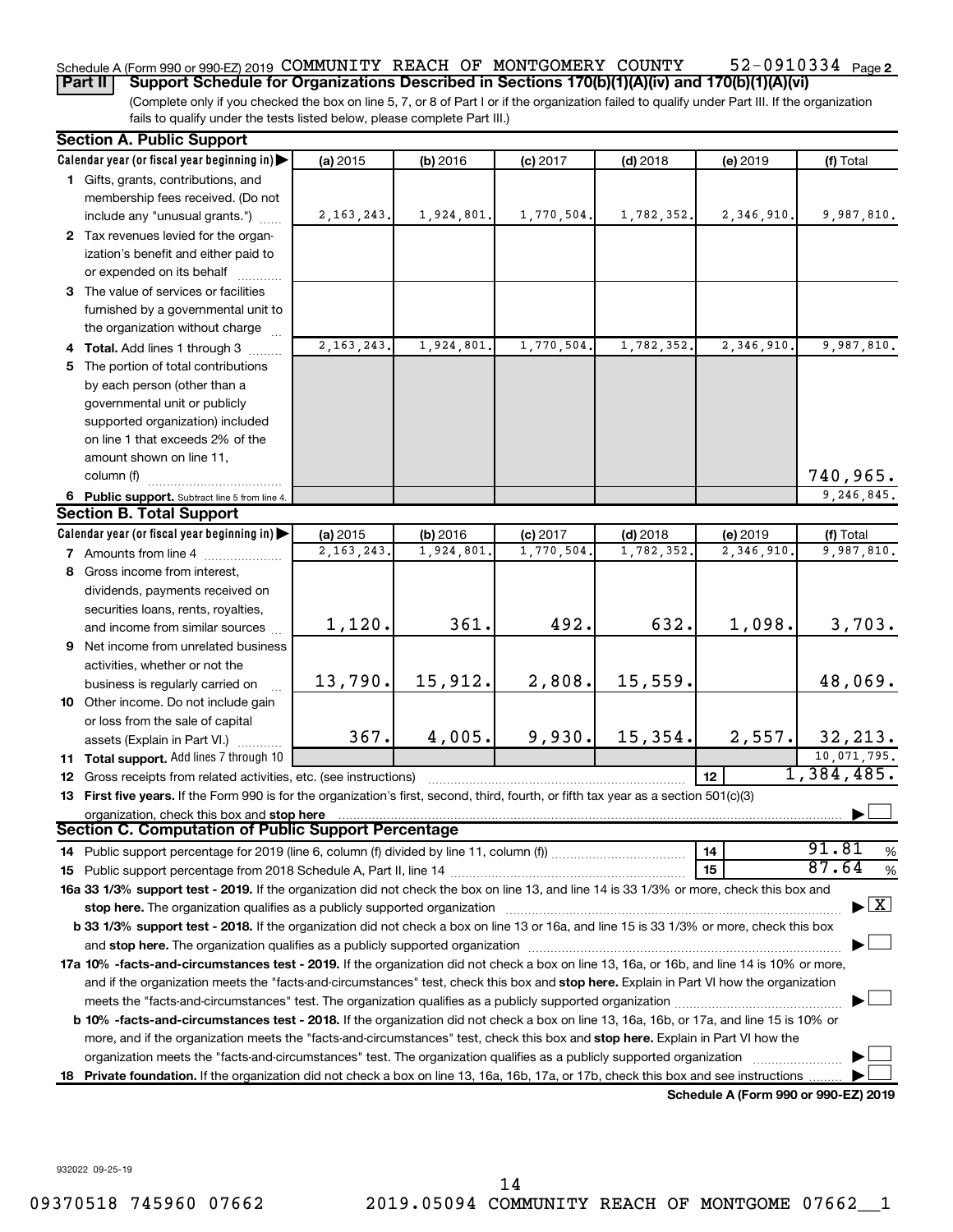#### Schedule A (Form 990 or 990-EZ) 2019 COMMUNITY REACH OF MONTGOMERY COUNTY 52-0910334 Page **Part III Support Schedule for Organizations Described in Section 509(a)(2)**

(Complete only if you checked the box on line 10 of Part I or if the organization failed to qualify under Part II. If the organization fails to qualify under the tests listed below, please complete Part II.)

| <b>Section A. Public Support</b>                                                                                                                                                                                         |          |          |            |            |          |                                      |
|--------------------------------------------------------------------------------------------------------------------------------------------------------------------------------------------------------------------------|----------|----------|------------|------------|----------|--------------------------------------|
| Calendar year (or fiscal year beginning in)                                                                                                                                                                              | (a) 2015 | (b) 2016 | $(c)$ 2017 | $(d)$ 2018 | (e) 2019 | (f) Total                            |
| 1 Gifts, grants, contributions, and                                                                                                                                                                                      |          |          |            |            |          |                                      |
| membership fees received. (Do not                                                                                                                                                                                        |          |          |            |            |          |                                      |
| include any "unusual grants.")                                                                                                                                                                                           |          |          |            |            |          |                                      |
| 2 Gross receipts from admissions,<br>merchandise sold or services per-<br>formed, or facilities furnished in<br>any activity that is related to the<br>organization's tax-exempt purpose                                 |          |          |            |            |          |                                      |
| 3 Gross receipts from activities that                                                                                                                                                                                    |          |          |            |            |          |                                      |
| are not an unrelated trade or bus-                                                                                                                                                                                       |          |          |            |            |          |                                      |
| iness under section 513                                                                                                                                                                                                  |          |          |            |            |          |                                      |
| 4 Tax revenues levied for the organ-                                                                                                                                                                                     |          |          |            |            |          |                                      |
| ization's benefit and either paid to                                                                                                                                                                                     |          |          |            |            |          |                                      |
| or expended on its behalf                                                                                                                                                                                                |          |          |            |            |          |                                      |
| .<br>5 The value of services or facilities                                                                                                                                                                               |          |          |            |            |          |                                      |
| furnished by a governmental unit to                                                                                                                                                                                      |          |          |            |            |          |                                      |
| the organization without charge                                                                                                                                                                                          |          |          |            |            |          |                                      |
|                                                                                                                                                                                                                          |          |          |            |            |          |                                      |
| 6 Total. Add lines 1 through 5<br>7a Amounts included on lines 1, 2, and                                                                                                                                                 |          |          |            |            |          |                                      |
|                                                                                                                                                                                                                          |          |          |            |            |          |                                      |
| 3 received from disqualified persons<br><b>b</b> Amounts included on lines 2 and 3 received<br>from other than disqualified persons that<br>exceed the greater of \$5,000 or 1% of the<br>amount on line 13 for the year |          |          |            |            |          |                                      |
| c Add lines 7a and 7b                                                                                                                                                                                                    |          |          |            |            |          |                                      |
| 8 Public support. (Subtract line 7c from line 6.)                                                                                                                                                                        |          |          |            |            |          |                                      |
| <b>Section B. Total Support</b>                                                                                                                                                                                          |          |          |            |            |          |                                      |
| Calendar year (or fiscal year beginning in)                                                                                                                                                                              | (a) 2015 | (b) 2016 | $(c)$ 2017 | $(d)$ 2018 | (e) 2019 | (f) Total                            |
| <b>9</b> Amounts from line 6                                                                                                                                                                                             |          |          |            |            |          |                                      |
| <b>10a</b> Gross income from interest,<br>dividends, payments received on<br>securities loans, rents, royalties,<br>and income from similar sources                                                                      |          |          |            |            |          |                                      |
| <b>b</b> Unrelated business taxable income                                                                                                                                                                               |          |          |            |            |          |                                      |
| (less section 511 taxes) from businesses                                                                                                                                                                                 |          |          |            |            |          |                                      |
| acquired after June 30, 1975                                                                                                                                                                                             |          |          |            |            |          |                                      |
| c Add lines 10a and 10b                                                                                                                                                                                                  |          |          |            |            |          |                                      |
| 11 Net income from unrelated business<br>activities not included in line 10b.<br>whether or not the business is<br>regularly carried on                                                                                  |          |          |            |            |          |                                      |
| <b>12</b> Other income. Do not include gain<br>or loss from the sale of capital                                                                                                                                          |          |          |            |            |          |                                      |
| assets (Explain in Part VI.)<br><b>13</b> Total support. (Add lines 9, 10c, 11, and 12.)                                                                                                                                 |          |          |            |            |          |                                      |
| 14 First five years. If the Form 990 is for the organization's first, second, third, fourth, or fifth tax year as a section 501(c)(3) organization,                                                                      |          |          |            |            |          |                                      |
|                                                                                                                                                                                                                          |          |          |            |            |          |                                      |
| Section C. Computation of Public Support Percentage                                                                                                                                                                      |          |          |            |            |          |                                      |
| 15 Public support percentage for 2019 (line 8, column (f), divided by line 13, column (f) <i>manumeronominimal</i>                                                                                                       |          |          |            |            | 15       | ℅                                    |
| 16 Public support percentage from 2018 Schedule A, Part III, line 15                                                                                                                                                     |          |          |            |            | 16       | %                                    |
| Section D. Computation of Investment Income Percentage                                                                                                                                                                   |          |          |            |            |          |                                      |
|                                                                                                                                                                                                                          |          |          |            |            | 17       | %                                    |
| 18 Investment income percentage from 2018 Schedule A, Part III, line 17                                                                                                                                                  |          |          |            |            | 18       | %                                    |
| 19a 33 1/3% support tests - 2019. If the organization did not check the box on line 14, and line 15 is more than 33 1/3%, and line 17 is not                                                                             |          |          |            |            |          |                                      |
| more than 33 1/3%, check this box and stop here. The organization qualifies as a publicly supported organization                                                                                                         |          |          |            |            |          |                                      |
| b 33 1/3% support tests - 2018. If the organization did not check a box on line 14 or line 19a, and line 16 is more than 33 1/3%, and                                                                                    |          |          |            |            |          |                                      |
| line 18 is not more than 33 1/3%, check this box and stop here. The organization qualifies as a publicly supported organization                                                                                          |          |          |            |            |          |                                      |
|                                                                                                                                                                                                                          |          |          |            |            |          |                                      |
| 932023 09-25-19                                                                                                                                                                                                          |          |          |            |            |          | Schedule A (Form 990 or 990-EZ) 2019 |
|                                                                                                                                                                                                                          |          |          | 15         |            |          |                                      |

09370518 745960 07662 2019.05094 COMMUNITY REACH OF MONTGOME 07662\_1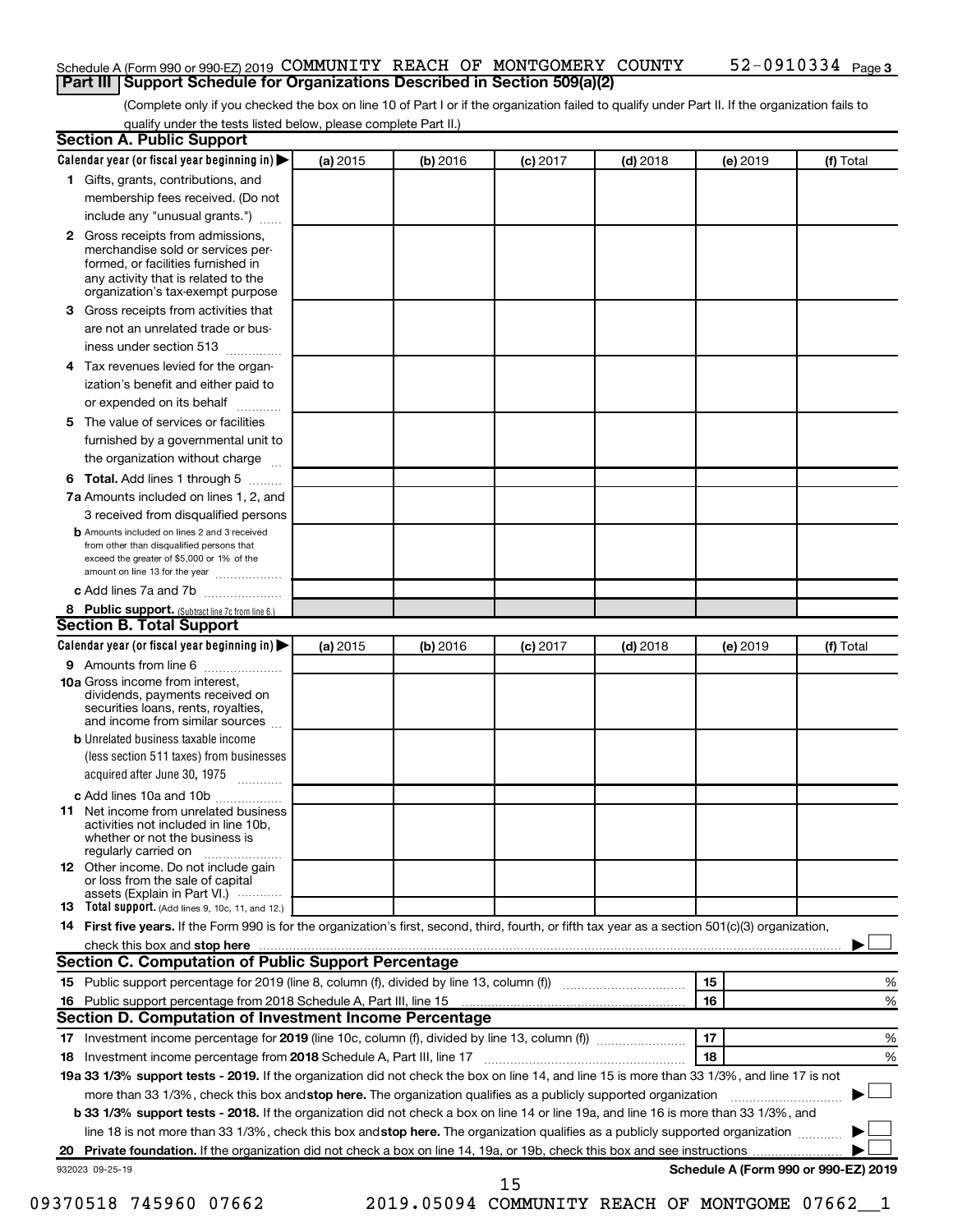### **Part IV Supporting Organizations**

(Complete only if you checked a box in line 12 on Part I. If you checked 12a of Part I, complete Sections A and B. If you checked 12b of Part I, complete Sections A and C. If you checked 12c of Part I, complete Sections A, D, and E. If you checked 12d of Part I, complete Sections A and D, and complete Part V.)

### **Section A. All Supporting Organizations**

- **1** Are all of the organization's supported organizations listed by name in the organization's governing documents? If "No," describe in Part VI how the supported organizations are designated. If designated by *class or purpose, describe the designation. If historic and continuing relationship, explain.*
- **2** Did the organization have any supported organization that does not have an IRS determination of status under section 509(a)(1) or (2)? If "Yes," explain in Part **VI** how the organization determined that the supported *organization was described in section 509(a)(1) or (2).*
- **3a** Did the organization have a supported organization described in section 501(c)(4), (5), or (6)? If "Yes," answer *(b) and (c) below.*
- **b** Did the organization confirm that each supported organization qualified under section 501(c)(4), (5), or (6) and satisfied the public support tests under section 509(a)(2)? If "Yes," describe in Part VI when and how the *organization made the determination.*
- **c** Did the organization ensure that all support to such organizations was used exclusively for section 170(c)(2)(B) purposes? If "Yes," explain in Part VI what controls the organization put in place to ensure such use.
- **4 a** *If* Was any supported organization not organized in the United States ("foreign supported organization")? *"Yes," and if you checked 12a or 12b in Part I, answer (b) and (c) below.*
- **b** Did the organization have ultimate control and discretion in deciding whether to make grants to the foreign supported organization? If "Yes," describe in Part VI how the organization had such control and discretion *despite being controlled or supervised by or in connection with its supported organizations.*
- **c** Did the organization support any foreign supported organization that does not have an IRS determination under sections 501(c)(3) and 509(a)(1) or (2)? If "Yes," explain in Part VI what controls the organization used *to ensure that all support to the foreign supported organization was used exclusively for section 170(c)(2)(B) purposes.*
- **5a** Did the organization add, substitute, or remove any supported organizations during the tax year? If "Yes," answer (b) and (c) below (if applicable). Also, provide detail in **Part VI,** including (i) the names and EIN *numbers of the supported organizations added, substituted, or removed; (ii) the reasons for each such action; (iii) the authority under the organization's organizing document authorizing such action; and (iv) how the action was accomplished (such as by amendment to the organizing document).*
- **b Type I or Type II only.** Was any added or substituted supported organization part of a class already designated in the organization's organizing document?
- **c Substitutions only.**  Was the substitution the result of an event beyond the organization's control?
- **6** Did the organization provide support (whether in the form of grants or the provision of services or facilities) to **Part VI.** support or benefit one or more of the filing organization's supported organizations? If "Yes," provide detail in anyone other than (i) its supported organizations, (ii) individuals that are part of the charitable class benefited by one or more of its supported organizations, or (iii) other supporting organizations that also
- **7** Did the organization provide a grant, loan, compensation, or other similar payment to a substantial contributor regard to a substantial contributor? If "Yes," complete Part I of Schedule L (Form 990 or 990-EZ). (as defined in section 4958(c)(3)(C)), a family member of a substantial contributor, or a 35% controlled entity with
- **8** Did the organization make a loan to a disqualified person (as defined in section 4958) not described in line 7? *If "Yes," complete Part I of Schedule L (Form 990 or 990-EZ).*
- **9 a** Was the organization controlled directly or indirectly at any time during the tax year by one or more in section 509(a)(1) or (2))? If "Yes," provide detail in **Part VI.** disqualified persons as defined in section 4946 (other than foundation managers and organizations described
- **b** Did one or more disqualified persons (as defined in line 9a) hold a controlling interest in any entity in which the supporting organization had an interest? If "Yes," provide detail in Part VI.
- **c** Did a disqualified person (as defined in line 9a) have an ownership interest in, or derive any personal benefit from, assets in which the supporting organization also had an interest? If "Yes," provide detail in Part VI.
- **10 a** Was the organization subject to the excess business holdings rules of section 4943 because of section supporting organizations)? If "Yes," answer 10b below. 4943(f) (regarding certain Type II supporting organizations, and all Type III non-functionally integrated
	- **b** Did the organization have any excess business holdings in the tax year? (Use Schedule C, Form 4720, to *determine whether the organization had excess business holdings.)*

932024 09-25-19

**Schedule A (Form 990 or 990-EZ) 2019**

**Yes No**

**1**

**2**

**3a**

**3b**

**3c**

**4a**

**4b**

**4c**

**5a**

**5b 5c**

**6**

**7**

**8**

**9a**

**9b**

**9c**

**10a**

**10b**

16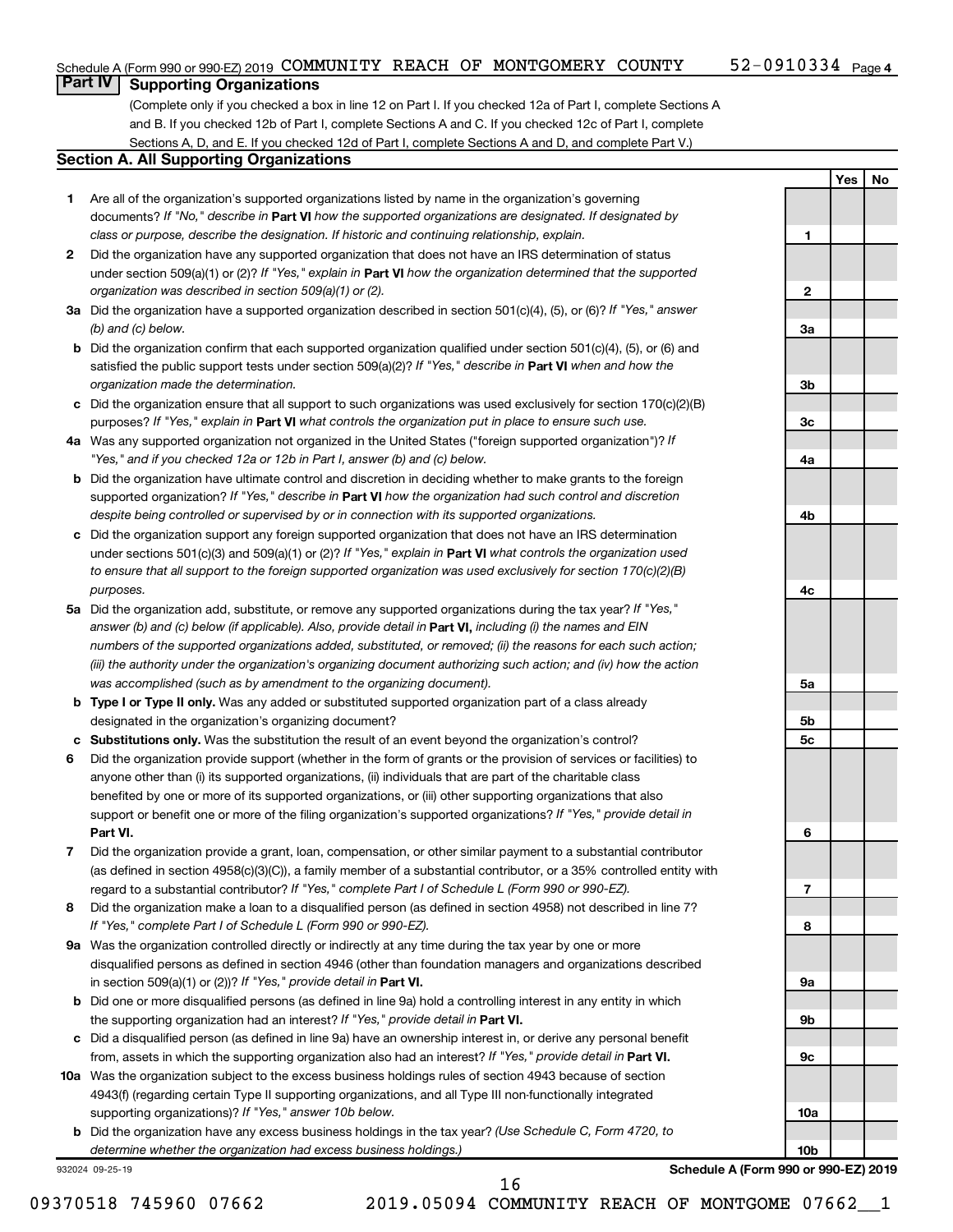#### 52-0910334 Page 5 Schedule A (Form 990 or 990-EZ) 2019 COMMUNITY REACH OF MONTGOMERY COUNTY 52-09I0334 Page COMMUNITY REACH OF MONTGOMERY COUNTY 52-0910334

|    | <b>Part IV</b>  | <b>Supporting Organizations (continued)</b>                                                                                                                                  |                 |            |    |
|----|-----------------|------------------------------------------------------------------------------------------------------------------------------------------------------------------------------|-----------------|------------|----|
|    |                 |                                                                                                                                                                              |                 | Yes        | No |
| 11 |                 | Has the organization accepted a gift or contribution from any of the following persons?                                                                                      |                 |            |    |
| а  |                 | A person who directly or indirectly controls, either alone or together with persons described in (b) and (c)                                                                 |                 |            |    |
|    |                 | below, the governing body of a supported organization?                                                                                                                       | 11a             |            |    |
|    |                 | <b>b</b> A family member of a person described in (a) above?                                                                                                                 | 11 <sub>b</sub> |            |    |
|    |                 |                                                                                                                                                                              | 11c             |            |    |
|    |                 | c A 35% controlled entity of a person described in (a) or (b) above? If "Yes" to a, b, or c, provide detail in Part VI.<br><b>Section B. Type I Supporting Organizations</b> |                 |            |    |
|    |                 |                                                                                                                                                                              |                 |            |    |
|    |                 |                                                                                                                                                                              |                 | Yes        | No |
| 1. |                 | Did the directors, trustees, or membership of one or more supported organizations have the power to                                                                          |                 |            |    |
|    |                 | regularly appoint or elect at least a majority of the organization's directors or trustees at all times during the                                                           |                 |            |    |
|    |                 | tax year? If "No," describe in Part VI how the supported organization(s) effectively operated, supervised, or                                                                |                 |            |    |
|    |                 | controlled the organization's activities. If the organization had more than one supported organization,                                                                      |                 |            |    |
|    |                 | describe how the powers to appoint and/or remove directors or trustees were allocated among the supported                                                                    |                 |            |    |
|    |                 | organizations and what conditions or restrictions, if any, applied to such powers during the tax year.                                                                       | 1               |            |    |
| 2  |                 | Did the organization operate for the benefit of any supported organization other than the supported                                                                          |                 |            |    |
|    |                 | organization(s) that operated, supervised, or controlled the supporting organization? If "Yes," explain in                                                                   |                 |            |    |
|    |                 | Part VI how providing such benefit carried out the purposes of the supported organization(s) that operated,                                                                  |                 |            |    |
|    |                 | supervised, or controlled the supporting organization.                                                                                                                       | 2               |            |    |
|    |                 | <b>Section C. Type II Supporting Organizations</b>                                                                                                                           |                 |            |    |
|    |                 |                                                                                                                                                                              |                 | <b>Yes</b> | No |
| 1. |                 | Were a majority of the organization's directors or trustees during the tax year also a majority of the directors                                                             |                 |            |    |
|    |                 | or trustees of each of the organization's supported organization(s)? If "No," describe in Part VI how control                                                                |                 |            |    |
|    |                 | or management of the supporting organization was vested in the same persons that controlled or managed                                                                       |                 |            |    |
|    |                 | the supported organization(s).                                                                                                                                               | 1               |            |    |
|    |                 | <b>Section D. All Type III Supporting Organizations</b>                                                                                                                      |                 |            |    |
|    |                 |                                                                                                                                                                              |                 | <b>Yes</b> | No |
| 1  |                 | Did the organization provide to each of its supported organizations, by the last day of the fifth month of the                                                               |                 |            |    |
|    |                 | organization's tax year, (i) a written notice describing the type and amount of support provided during the prior tax                                                        |                 |            |    |
|    |                 | year, (ii) a copy of the Form 990 that was most recently filed as of the date of notification, and (iii) copies of the                                                       |                 |            |    |
|    |                 | organization's governing documents in effect on the date of notification, to the extent not previously provided?                                                             | 1               |            |    |
| 2  |                 | Were any of the organization's officers, directors, or trustees either (i) appointed or elected by the supported                                                             |                 |            |    |
|    |                 |                                                                                                                                                                              |                 |            |    |
|    |                 | organization(s) or (ii) serving on the governing body of a supported organization? If "No," explain in Part VI how                                                           |                 |            |    |
|    |                 | the organization maintained a close and continuous working relationship with the supported organization(s).                                                                  | 2               |            |    |
| 3  |                 | By reason of the relationship described in (2), did the organization's supported organizations have a                                                                        |                 |            |    |
|    |                 | significant voice in the organization's investment policies and in directing the use of the organization's                                                                   |                 |            |    |
|    |                 | income or assets at all times during the tax year? If "Yes," describe in Part VI the role the organization's                                                                 |                 |            |    |
|    |                 | supported organizations played in this regard.                                                                                                                               | з               |            |    |
|    |                 | Section E. Type III Functionally Integrated Supporting Organizations                                                                                                         |                 |            |    |
| 1  |                 | Check the box next to the method that the organization used to satisfy the Integral Part Test during the yealsee instructions).                                              |                 |            |    |
| a  |                 | The organization satisfied the Activities Test. Complete line 2 below.                                                                                                       |                 |            |    |
| b  |                 | The organization is the parent of each of its supported organizations. Complete line 3 below.                                                                                |                 |            |    |
| c  |                 | The organization supported a governmental entity. Describe in Part VI how you supported a government entity (see instructions).                                              |                 |            |    |
| 2  |                 | Activities Test. Answer (a) and (b) below.                                                                                                                                   |                 | Yes        | No |
| а  |                 | Did substantially all of the organization's activities during the tax year directly further the exempt purposes of                                                           |                 |            |    |
|    |                 | the supported organization(s) to which the organization was responsive? If "Yes," then in Part VI identify                                                                   |                 |            |    |
|    |                 | those supported organizations and explain how these activities directly furthered their exempt purposes,                                                                     |                 |            |    |
|    |                 | how the organization was responsive to those supported organizations, and how the organization determined                                                                    |                 |            |    |
|    |                 | that these activities constituted substantially all of its activities.                                                                                                       | 2a              |            |    |
| b  |                 | Did the activities described in (a) constitute activities that, but for the organization's involvement, one or more                                                          |                 |            |    |
|    |                 | of the organization's supported organization(s) would have been engaged in? If "Yes," explain in Part VI the                                                                 |                 |            |    |
|    |                 | reasons for the organization's position that its supported organization(s) would have engaged in these                                                                       |                 |            |    |
|    |                 | activities but for the organization's involvement.                                                                                                                           | 2b              |            |    |
| з  |                 | Parent of Supported Organizations. Answer (a) and (b) below.                                                                                                                 |                 |            |    |
| а  |                 | Did the organization have the power to regularly appoint or elect a majority of the officers, directors, or                                                                  |                 |            |    |
|    |                 | trustees of each of the supported organizations? Provide details in Part VI.                                                                                                 | За              |            |    |
|    |                 | <b>b</b> Did the organization exercise a substantial degree of direction over the policies, programs, and activities of each                                                 |                 |            |    |
|    |                 | of its supported organizations? If "Yes," describe in Part VI the role played by the organization in this regard.                                                            | Зb              |            |    |
|    | 932025 09-25-19 | Schedule A (Form 990 or 990-EZ) 2019                                                                                                                                         |                 |            |    |
|    |                 | 17                                                                                                                                                                           |                 |            |    |

09370518 745960 07662 2019.05094 COMMUNITY REACH OF MONTGOME 07662\_1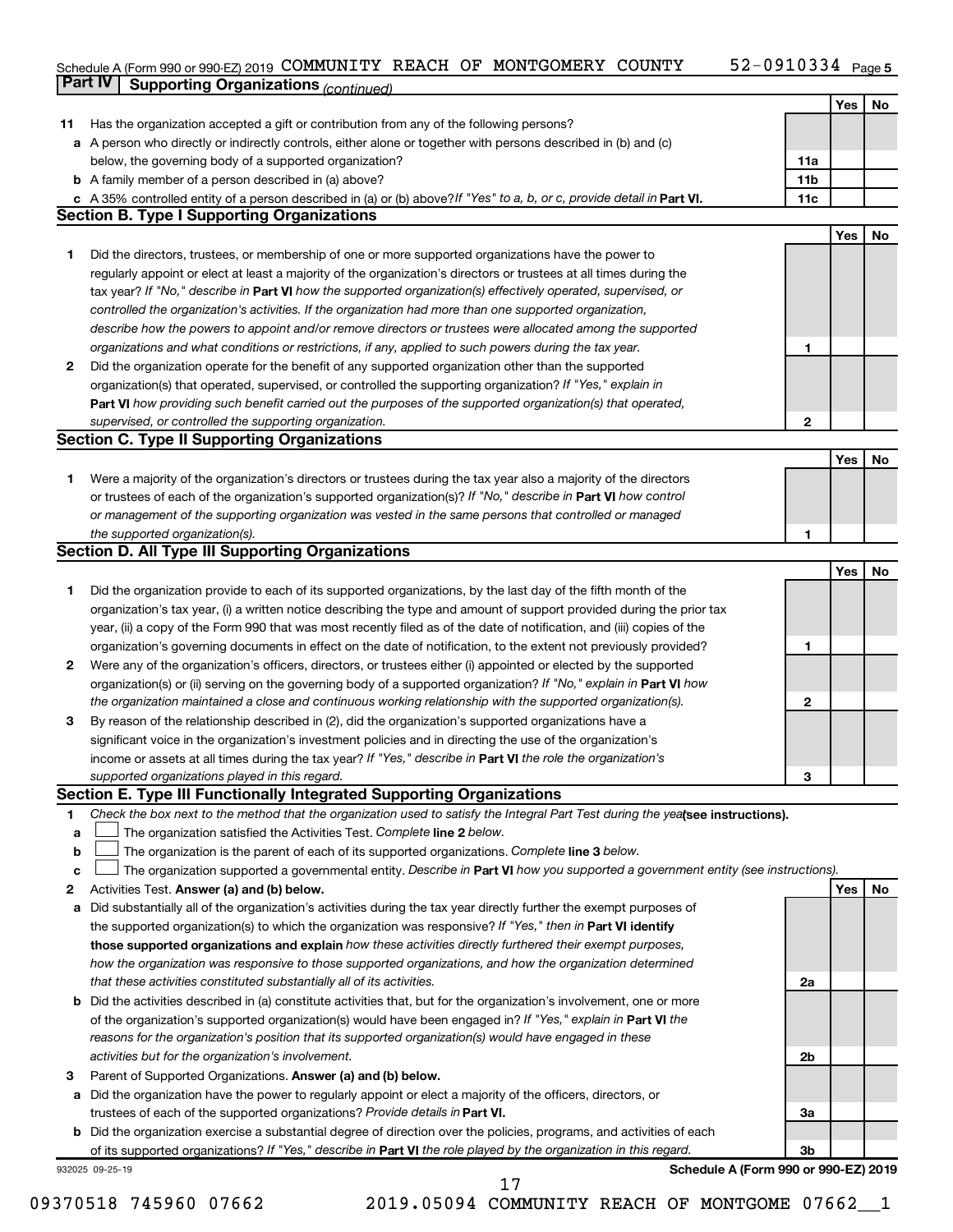| Schedule A (Form 990 or 990-EZ) 2019 COMMUNITY REACH OF MONTGOMERY COUNTY        |  |  | $52-0910334$ Page 6 |  |
|----------------------------------------------------------------------------------|--|--|---------------------|--|
| Part V   Type III Non-Functionally Integrated 509(a)(3) Supporting Organizations |  |  |                     |  |

1 **Letter See instructions.** All Check here if the organization satisfied the Integral Part Test as a qualifying trust on Nov. 20, 1970 (explain in Part VI). See instructions. All other Type III non-functionally integrated supporting organizations must complete Sections A through E.

|   | Section A - Adjusted Net Income                                              | (A) Prior Year | (B) Current Year<br>(optional) |                                |
|---|------------------------------------------------------------------------------|----------------|--------------------------------|--------------------------------|
| 1 | Net short-term capital gain                                                  | 1              |                                |                                |
| 2 | Recoveries of prior-year distributions                                       | $\mathbf{2}$   |                                |                                |
| 3 | Other gross income (see instructions)                                        | 3              |                                |                                |
| 4 | Add lines 1 through 3.                                                       | 4              |                                |                                |
| 5 | Depreciation and depletion                                                   | 5              |                                |                                |
| 6 | Portion of operating expenses paid or incurred for production or             |                |                                |                                |
|   | collection of gross income or for management, conservation, or               |                |                                |                                |
|   | maintenance of property held for production of income (see instructions)     | 6              |                                |                                |
| 7 | Other expenses (see instructions)                                            | $\overline{7}$ |                                |                                |
| 8 | Adjusted Net Income (subtract lines 5, 6, and 7 from line 4)                 | 8              |                                |                                |
|   | <b>Section B - Minimum Asset Amount</b>                                      |                | (A) Prior Year                 | (B) Current Year<br>(optional) |
| 1 | Aggregate fair market value of all non-exempt-use assets (see                |                |                                |                                |
|   | instructions for short tax year or assets held for part of year):            |                |                                |                                |
|   | <b>a</b> Average monthly value of securities                                 | 1a             |                                |                                |
|   | <b>b</b> Average monthly cash balances                                       | 1b             |                                |                                |
|   | <b>c</b> Fair market value of other non-exempt-use assets                    | 1c             |                                |                                |
|   | <b>d</b> Total (add lines 1a, 1b, and 1c)                                    | 1d             |                                |                                |
|   | e Discount claimed for blockage or other                                     |                |                                |                                |
|   | factors (explain in detail in <b>Part VI</b> ):                              |                |                                |                                |
| 2 | Acquisition indebtedness applicable to non-exempt-use assets                 | $\mathbf{2}$   |                                |                                |
| 3 | Subtract line 2 from line 1d.                                                | 3              |                                |                                |
| 4 | Cash deemed held for exempt use. Enter 1-1/2% of line 3 (for greater amount, |                |                                |                                |
|   | see instructions).                                                           | 4              |                                |                                |
| 5 | Net value of non-exempt-use assets (subtract line 4 from line 3)             | 5              |                                |                                |
| 6 | Multiply line 5 by .035.                                                     | 6              |                                |                                |
| 7 | Recoveries of prior-year distributions                                       | $\overline{7}$ |                                |                                |
| 8 | Minimum Asset Amount (add line 7 to line 6)                                  | 8              |                                |                                |
|   | <b>Section C - Distributable Amount</b>                                      |                |                                | <b>Current Year</b>            |
| 1 | Adjusted net income for prior year (from Section A, line 8, Column A)        | 1              |                                |                                |
| 2 | Enter 85% of line 1.                                                         | $\mathbf{2}$   |                                |                                |
| 3 | Minimum asset amount for prior year (from Section B, line 8, Column A)       | 3              |                                |                                |
| 4 | Enter greater of line 2 or line 3.                                           | 4              |                                |                                |
| 5 | Income tax imposed in prior year                                             | 5              |                                |                                |
| 6 | <b>Distributable Amount.</b> Subtract line 5 from line 4, unless subject to  |                |                                |                                |
|   | emergency temporary reduction (see instructions).                            | 6              |                                |                                |
|   |                                                                              |                |                                |                                |

**7** Check here if the current year is the organization's first as a non-functionally integrated Type III supporting organization (see † instructions).

**Schedule A (Form 990 or 990-EZ) 2019**

932026 09-25-19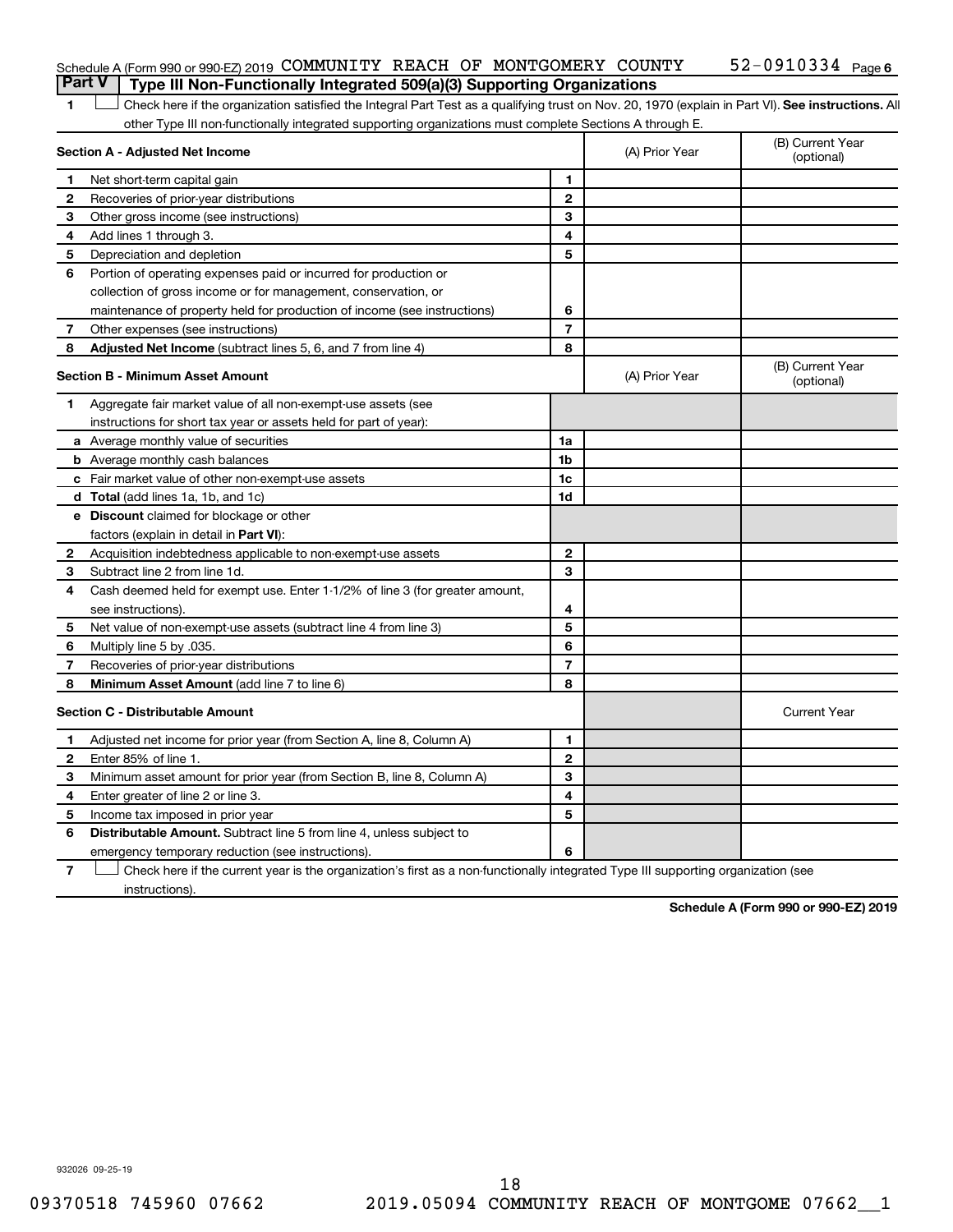#### Schedule A (Form 990 or 990-EZ) 2019 COMMUNITY REACH OF MONTGOMERY COUNTY 52-09I0334 Page COMMUNITY REACH OF MONTGOMERY COUNTY 52-0910334

| <b>Part V</b>  | Type III Non-Functionally Integrated 509(a)(3) Supporting Organizations (continued)        |                             |                                       |                                                |  |  |  |  |  |  |
|----------------|--------------------------------------------------------------------------------------------|-----------------------------|---------------------------------------|------------------------------------------------|--|--|--|--|--|--|
|                | <b>Section D - Distributions</b>                                                           |                             |                                       | <b>Current Year</b>                            |  |  |  |  |  |  |
| 1              | Amounts paid to supported organizations to accomplish exempt purposes                      |                             |                                       |                                                |  |  |  |  |  |  |
| $\mathbf{2}$   | Amounts paid to perform activity that directly furthers exempt purposes of supported       |                             |                                       |                                                |  |  |  |  |  |  |
|                | organizations, in excess of income from activity                                           |                             |                                       |                                                |  |  |  |  |  |  |
| 3              | Administrative expenses paid to accomplish exempt purposes of supported organizations      |                             |                                       |                                                |  |  |  |  |  |  |
| 4              | Amounts paid to acquire exempt-use assets                                                  |                             |                                       |                                                |  |  |  |  |  |  |
| 5              | Qualified set-aside amounts (prior IRS approval required)                                  |                             |                                       |                                                |  |  |  |  |  |  |
| 6              | Other distributions (describe in <b>Part VI</b> ). See instructions.                       |                             |                                       |                                                |  |  |  |  |  |  |
| 7              | Total annual distributions. Add lines 1 through 6.                                         |                             |                                       |                                                |  |  |  |  |  |  |
| 8              | Distributions to attentive supported organizations to which the organization is responsive |                             |                                       |                                                |  |  |  |  |  |  |
|                | (provide details in Part VI). See instructions.                                            |                             |                                       |                                                |  |  |  |  |  |  |
| 9              | Distributable amount for 2019 from Section C, line 6                                       |                             |                                       |                                                |  |  |  |  |  |  |
| 10             | Line 8 amount divided by line 9 amount                                                     |                             |                                       |                                                |  |  |  |  |  |  |
|                |                                                                                            | (i)                         | (ii)                                  | (iii)                                          |  |  |  |  |  |  |
|                | <b>Section E - Distribution Allocations (see instructions)</b>                             | <b>Excess Distributions</b> | <b>Underdistributions</b><br>Pre-2019 | <b>Distributable</b><br><b>Amount for 2019</b> |  |  |  |  |  |  |
| 1              | Distributable amount for 2019 from Section C, line 6                                       |                             |                                       |                                                |  |  |  |  |  |  |
| 2              | Underdistributions, if any, for years prior to 2019 (reason-                               |                             |                                       |                                                |  |  |  |  |  |  |
|                | able cause required-explain in Part VI). See instructions.                                 |                             |                                       |                                                |  |  |  |  |  |  |
| 3              | Excess distributions carryover, if any, to 2019                                            |                             |                                       |                                                |  |  |  |  |  |  |
|                | a From 2014                                                                                |                             |                                       |                                                |  |  |  |  |  |  |
|                | <b>b</b> From 2015                                                                         |                             |                                       |                                                |  |  |  |  |  |  |
|                | c From 2016                                                                                |                             |                                       |                                                |  |  |  |  |  |  |
|                | <b>d</b> From 2017                                                                         |                             |                                       |                                                |  |  |  |  |  |  |
|                | e From 2018                                                                                |                             |                                       |                                                |  |  |  |  |  |  |
|                | f Total of lines 3a through e                                                              |                             |                                       |                                                |  |  |  |  |  |  |
|                | <b>g</b> Applied to underdistributions of prior years                                      |                             |                                       |                                                |  |  |  |  |  |  |
|                | <b>h</b> Applied to 2019 distributable amount                                              |                             |                                       |                                                |  |  |  |  |  |  |
| Ť.             | Carryover from 2014 not applied (see instructions)                                         |                             |                                       |                                                |  |  |  |  |  |  |
|                | Remainder. Subtract lines 3g, 3h, and 3i from 3f.                                          |                             |                                       |                                                |  |  |  |  |  |  |
| 4              | Distributions for 2019 from Section D,                                                     |                             |                                       |                                                |  |  |  |  |  |  |
|                | line $7:$                                                                                  |                             |                                       |                                                |  |  |  |  |  |  |
|                | a Applied to underdistributions of prior years                                             |                             |                                       |                                                |  |  |  |  |  |  |
|                | <b>b</b> Applied to 2019 distributable amount                                              |                             |                                       |                                                |  |  |  |  |  |  |
| c              | Remainder. Subtract lines 4a and 4b from 4.                                                |                             |                                       |                                                |  |  |  |  |  |  |
| 5              | Remaining underdistributions for years prior to 2019, if                                   |                             |                                       |                                                |  |  |  |  |  |  |
|                | any. Subtract lines 3g and 4a from line 2. For result greater                              |                             |                                       |                                                |  |  |  |  |  |  |
|                | than zero, explain in Part VI. See instructions.                                           |                             |                                       |                                                |  |  |  |  |  |  |
| 6              | Remaining underdistributions for 2019. Subtract lines 3h                                   |                             |                                       |                                                |  |  |  |  |  |  |
|                | and 4b from line 1. For result greater than zero, explain in                               |                             |                                       |                                                |  |  |  |  |  |  |
|                | <b>Part VI.</b> See instructions.                                                          |                             |                                       |                                                |  |  |  |  |  |  |
| $\overline{7}$ | Excess distributions carryover to 2020. Add lines 3j                                       |                             |                                       |                                                |  |  |  |  |  |  |
|                | and 4c.                                                                                    |                             |                                       |                                                |  |  |  |  |  |  |
| 8              | Breakdown of line 7:                                                                       |                             |                                       |                                                |  |  |  |  |  |  |
|                | a Excess from 2015                                                                         |                             |                                       |                                                |  |  |  |  |  |  |
|                | <b>b</b> Excess from 2016                                                                  |                             |                                       |                                                |  |  |  |  |  |  |
|                | c Excess from 2017                                                                         |                             |                                       |                                                |  |  |  |  |  |  |
|                | d Excess from 2018                                                                         |                             |                                       |                                                |  |  |  |  |  |  |
|                | e Excess from 2019                                                                         |                             |                                       |                                                |  |  |  |  |  |  |

**Schedule A (Form 990 or 990-EZ) 2019**

932027 09-25-19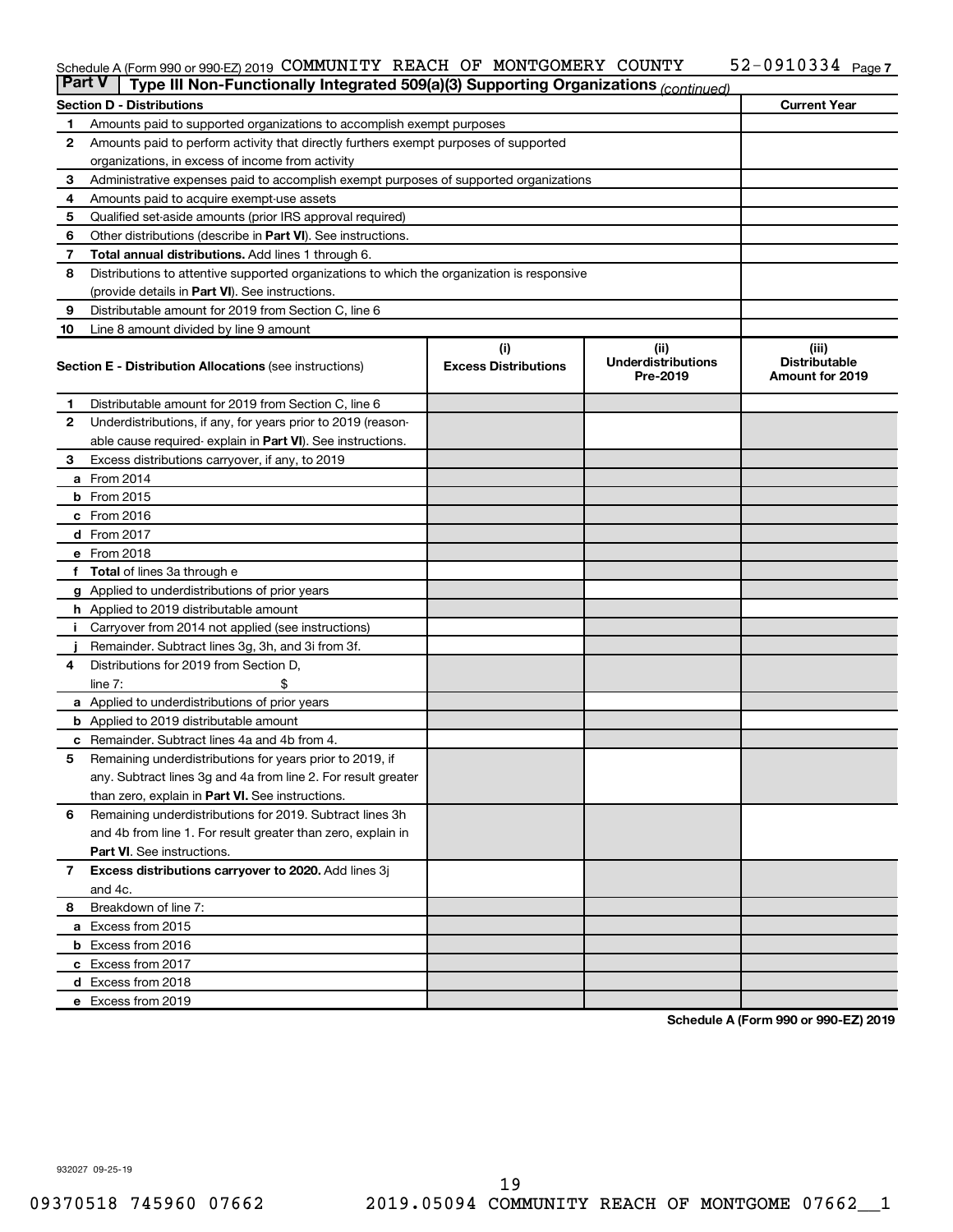| 932028 09-25-19 |                                                                                                                                                                                                                                                                                                  |  | 20                                                                                                                              |  |                                      |  |
|-----------------|--------------------------------------------------------------------------------------------------------------------------------------------------------------------------------------------------------------------------------------------------------------------------------------------------|--|---------------------------------------------------------------------------------------------------------------------------------|--|--------------------------------------|--|
|                 |                                                                                                                                                                                                                                                                                                  |  |                                                                                                                                 |  | Schedule A (Form 990 or 990-EZ) 2019 |  |
|                 |                                                                                                                                                                                                                                                                                                  |  |                                                                                                                                 |  |                                      |  |
|                 |                                                                                                                                                                                                                                                                                                  |  |                                                                                                                                 |  |                                      |  |
|                 |                                                                                                                                                                                                                                                                                                  |  |                                                                                                                                 |  |                                      |  |
|                 |                                                                                                                                                                                                                                                                                                  |  |                                                                                                                                 |  |                                      |  |
|                 |                                                                                                                                                                                                                                                                                                  |  |                                                                                                                                 |  |                                      |  |
|                 |                                                                                                                                                                                                                                                                                                  |  |                                                                                                                                 |  |                                      |  |
|                 |                                                                                                                                                                                                                                                                                                  |  |                                                                                                                                 |  |                                      |  |
|                 |                                                                                                                                                                                                                                                                                                  |  |                                                                                                                                 |  |                                      |  |
|                 |                                                                                                                                                                                                                                                                                                  |  |                                                                                                                                 |  |                                      |  |
|                 |                                                                                                                                                                                                                                                                                                  |  |                                                                                                                                 |  |                                      |  |
|                 |                                                                                                                                                                                                                                                                                                  |  |                                                                                                                                 |  |                                      |  |
|                 |                                                                                                                                                                                                                                                                                                  |  |                                                                                                                                 |  |                                      |  |
|                 |                                                                                                                                                                                                                                                                                                  |  |                                                                                                                                 |  |                                      |  |
|                 |                                                                                                                                                                                                                                                                                                  |  |                                                                                                                                 |  |                                      |  |
|                 |                                                                                                                                                                                                                                                                                                  |  |                                                                                                                                 |  |                                      |  |
|                 |                                                                                                                                                                                                                                                                                                  |  |                                                                                                                                 |  |                                      |  |
|                 |                                                                                                                                                                                                                                                                                                  |  |                                                                                                                                 |  |                                      |  |
|                 |                                                                                                                                                                                                                                                                                                  |  |                                                                                                                                 |  |                                      |  |
|                 |                                                                                                                                                                                                                                                                                                  |  |                                                                                                                                 |  |                                      |  |
|                 |                                                                                                                                                                                                                                                                                                  |  |                                                                                                                                 |  |                                      |  |
|                 |                                                                                                                                                                                                                                                                                                  |  |                                                                                                                                 |  |                                      |  |
|                 |                                                                                                                                                                                                                                                                                                  |  |                                                                                                                                 |  |                                      |  |
|                 |                                                                                                                                                                                                                                                                                                  |  |                                                                                                                                 |  |                                      |  |
|                 |                                                                                                                                                                                                                                                                                                  |  |                                                                                                                                 |  |                                      |  |
|                 |                                                                                                                                                                                                                                                                                                  |  |                                                                                                                                 |  |                                      |  |
|                 |                                                                                                                                                                                                                                                                                                  |  |                                                                                                                                 |  |                                      |  |
|                 | (See instructions.)                                                                                                                                                                                                                                                                              |  | Section D, lines 5, 6, and 8; and Part V, Section E, lines 2, 5, and 6. Also complete this part for any additional information. |  |                                      |  |
|                 | Part IV, Section A, lines 1, 2, 3b, 3c, 4b, 4c, 5a, 6, 9a, 9b, 9c, 11a, 11b, and 11c; Part IV, Section B, lines 1 and 2; Part IV, Section C,<br>line 1; Part IV, Section D, lines 2 and 3; Part IV, Section E, lines 1c, 2a, 2b, 3a, and 3b; Part V, line 1; Part V, Section B, line 1e; Part V, |  |                                                                                                                                 |  |                                      |  |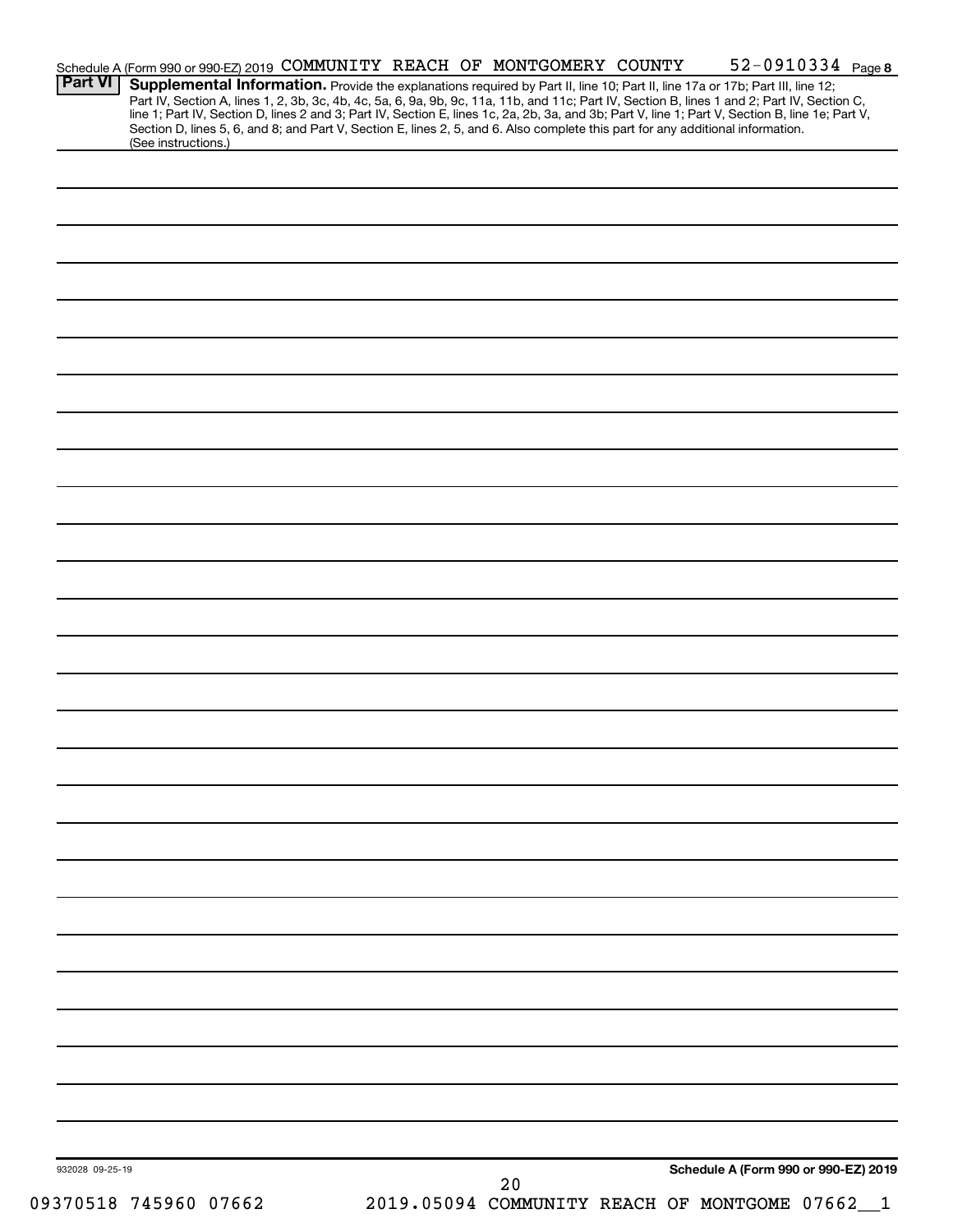Department of the Treasury **(Form 990, 990-EZ,**

Internal Revenue Service

Name of the organization

**Organization type** (check one):

#### \*\* PUBLIC DISCLOSURE COPY \*\*

# **Schedule B Schedule of Contributors**

**or 990-PF) | Attach to Form 990, Form 990-EZ, or Form 990-PF. | Go to www.irs.gov/Form990 for the latest information.** OMB No. 1545-0047

**2019**

**Employer identification number**

|  |  | 2-091033 |
|--|--|----------|
|--|--|----------|

|  | COMMUNITY REACH OF MONTGOMERY COUNTY | 52-0910334 |
|--|--------------------------------------|------------|

| Filers of:         | Section:                                                                    |
|--------------------|-----------------------------------------------------------------------------|
| Form 990 or 990-EZ | $\boxed{\textbf{X}}$ 501(c)( 3) (enter number) organization                 |
|                    | $4947(a)(1)$ nonexempt charitable trust not treated as a private foundation |
|                    | 527 political organization                                                  |
| Form 990-PF        | 501(c)(3) exempt private foundation                                         |
|                    | 4947(a)(1) nonexempt charitable trust treated as a private foundation       |
|                    | 501(c)(3) taxable private foundation                                        |

Check if your organization is covered by the General Rule or a Special Rule.

**Note:**  Only a section 501(c)(7), (8), or (10) organization can check boxes for both the General Rule and a Special Rule. See instructions.

#### **General Rule**

 $\Box$ 

For an organization filing Form 990, 990-EZ, or 990-PF that received, during the year, contributions totaling \$5,000 or more (in money or property) from any one contributor. Complete Parts I and II. See instructions for determining a contributor's total contributions.

#### **Special Rules**

any one contributor, during the year, total contributions of the greater of (1) \$5,000; or (2) 2% of the amount on (i) Form 990, Part VIII, line 1h;  $\boxed{\text{X}}$  For an organization described in section 501(c)(3) filing Form 990 or 990-EZ that met the 33 1/3% support test of the regulations under sections 509(a)(1) and 170(b)(1)(A)(vi), that checked Schedule A (Form 990 or 990-EZ), Part II, line 13, 16a, or 16b, and that received from or (ii) Form 990-EZ, line 1. Complete Parts I and II.

year, total contributions of more than \$1,000 *exclusively* for religious, charitable, scientific, literary, or educational purposes, or for the For an organization described in section 501(c)(7), (8), or (10) filing Form 990 or 990-EZ that received from any one contributor, during the prevention of cruelty to children or animals. Complete Parts I, II, and III.  $\Box$ 

purpose. Don't complete any of the parts unless the General Rule applies to this organization because it received nonexclusively year, contributions exclusively for religious, charitable, etc., purposes, but no such contributions totaled more than \$1,000. If this box is checked, enter here the total contributions that were received during the year for an exclusively religious, charitable, etc., For an organization described in section 501(c)(7), (8), or (10) filing Form 990 or 990-EZ that received from any one contributor, during the religious, charitable, etc., contributions totaling \$5,000 or more during the year  $\ldots$  $\ldots$  $\ldots$  $\ldots$  $\ldots$  $\ldots$  $\Box$ 

**Caution:**  An organization that isn't covered by the General Rule and/or the Special Rules doesn't file Schedule B (Form 990, 990-EZ, or 990-PF),  **must** but it answer "No" on Part IV, line 2, of its Form 990; or check the box on line H of its Form 990-EZ or on its Form 990-PF, Part I, line 2, to certify that it doesn't meet the filing requirements of Schedule B (Form 990, 990-EZ, or 990-PF).

**For Paperwork Reduction Act Notice, see the instructions for Form 990, 990-EZ, or 990-PF. Schedule B (Form 990, 990-EZ, or 990-PF) (2019)** LHA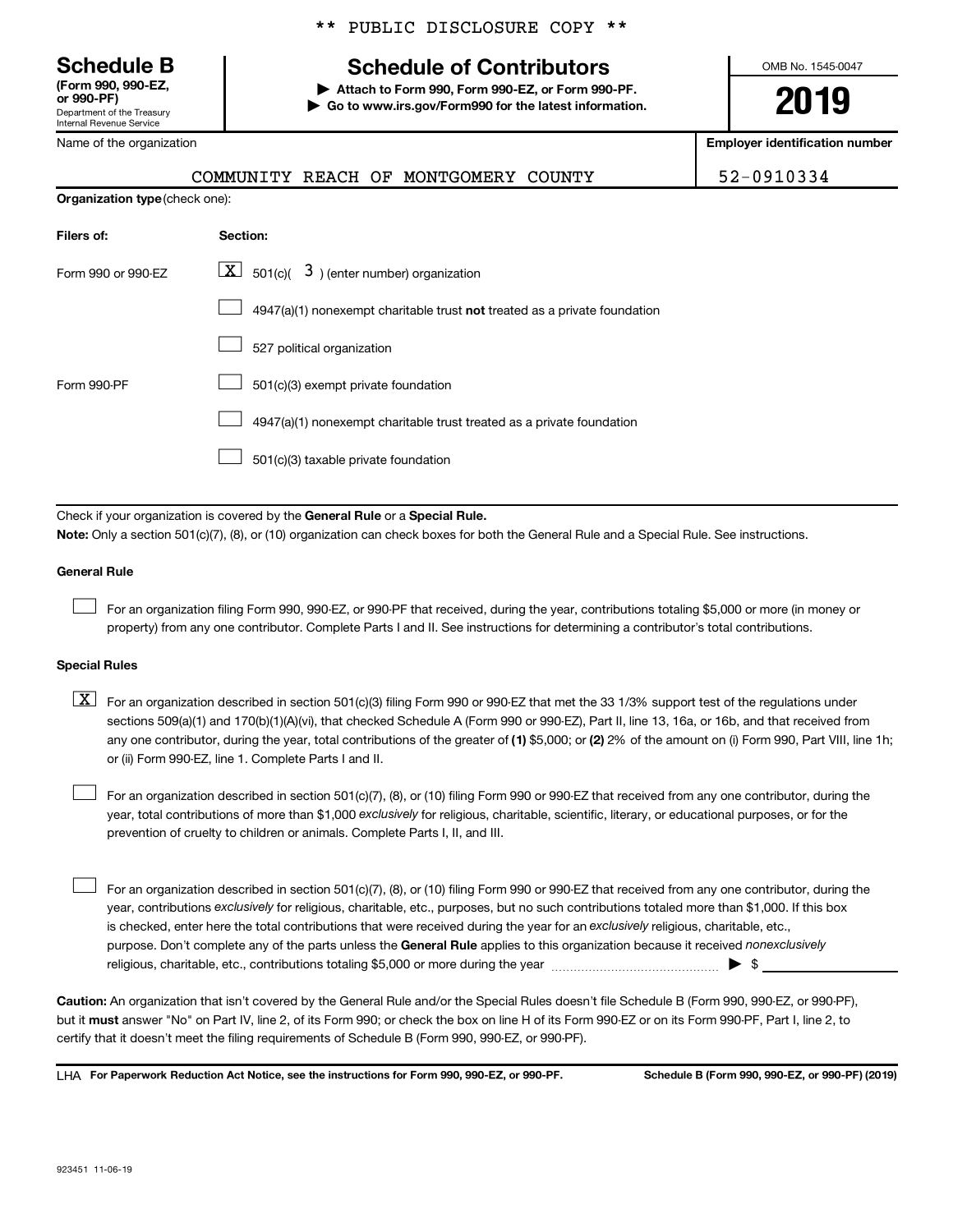| Schedule B (Form 990, 990-EZ, or 990-PF) (2019)<br>$\sqrt{2}$ and $\sqrt{2}$ and $\sqrt{2}$ and $\sqrt{2}$ and $\sqrt{2}$ and $\sqrt{2}$ and $\sqrt{2}$ and $\sqrt{2}$ and $\sqrt{2}$ and $\sqrt{2}$ and $\sqrt{2}$ and $\sqrt{2}$ and $\sqrt{2}$ and $\sqrt{2}$ and $\sqrt{2}$ and $\sqrt{2}$ and $\sqrt{2}$ and $\sqrt{2}$ and $\sqrt{2$ | Page |
|--------------------------------------------------------------------------------------------------------------------------------------------------------------------------------------------------------------------------------------------------------------------------------------------------------------------------------------------|------|
|--------------------------------------------------------------------------------------------------------------------------------------------------------------------------------------------------------------------------------------------------------------------------------------------------------------------------------------------|------|

Name of organization

**Employer identification number**

# COMMUNITY REACH OF MONTGOMERY COUNTY 62-0910334

**Part I** Contributors (see instructions). Use duplicate copies of Part I if additional space is needed.

| (a)                    | (b)                               | (c)                                         | (d)                                                                                                                                                         |
|------------------------|-----------------------------------|---------------------------------------------|-------------------------------------------------------------------------------------------------------------------------------------------------------------|
| No.                    | Name, address, and ZIP + 4        | <b>Total contributions</b>                  | Type of contribution                                                                                                                                        |
| 1                      |                                   | 450,625.<br>\$                              | $\overline{\text{X}}$<br>Person<br>Payroll<br>Noncash<br>(Complete Part II for<br>noncash contributions.)                                                   |
| (a)<br>No.             | (b)<br>Name, address, and ZIP + 4 | (c)<br><b>Total contributions</b>           | (d)<br>Type of contribution                                                                                                                                 |
| 2                      |                                   | 334,810.<br>\$                              | $\overline{\text{X}}$<br>Person<br>Payroll<br>$\overline{\texttt{x}}$<br>Noncash<br>(Complete Part II for<br>noncash contributions.)                        |
| (a)<br>No.             | (b)<br>Name, address, and ZIP + 4 | (c)<br><b>Total contributions</b>           | (d)<br>Type of contribution                                                                                                                                 |
| 3                      |                                   | 143,722.<br>\$                              | x<br>Person<br>Payroll<br><b>Noncash</b><br>(Complete Part II for<br>noncash contributions.)                                                                |
| (a)<br>No.             | (b)<br>Name, address, and ZIP + 4 | (c)<br><b>Total contributions</b>           | (d)<br>Type of contribution                                                                                                                                 |
| 4                      |                                   | 62,630.<br>\$                               | x<br>Person<br>Payroll<br><b>Noncash</b><br>(Complete Part II for<br>noncash contributions.)                                                                |
| (a)                    | (b)                               | (c)                                         | (d)                                                                                                                                                         |
| No.<br>5               | Name, address, and ZIP + 4        | <b>Total contributions</b><br>50,000.<br>\$ | Type of contribution<br>$\overline{\text{X}}$<br>Person<br>Payroll<br>Noncash<br>(Complete Part II for<br>noncash contributions.)                           |
| (a)                    | (b)                               | (c)                                         | (d)                                                                                                                                                         |
| No.<br>923452 11-06-19 | Name, address, and ZIP + 4        | <b>Total contributions</b><br>\$            | Type of contribution<br>Person<br>Payroll<br>Noncash<br>(Complete Part II for<br>noncash contributions.)<br>Schedule B (Form 990, 990-EZ, or 990-PF) (2019) |

09370518 745960 07662 2019.05094 COMMUNITY REACH OF MONTGOME 07662\_1 22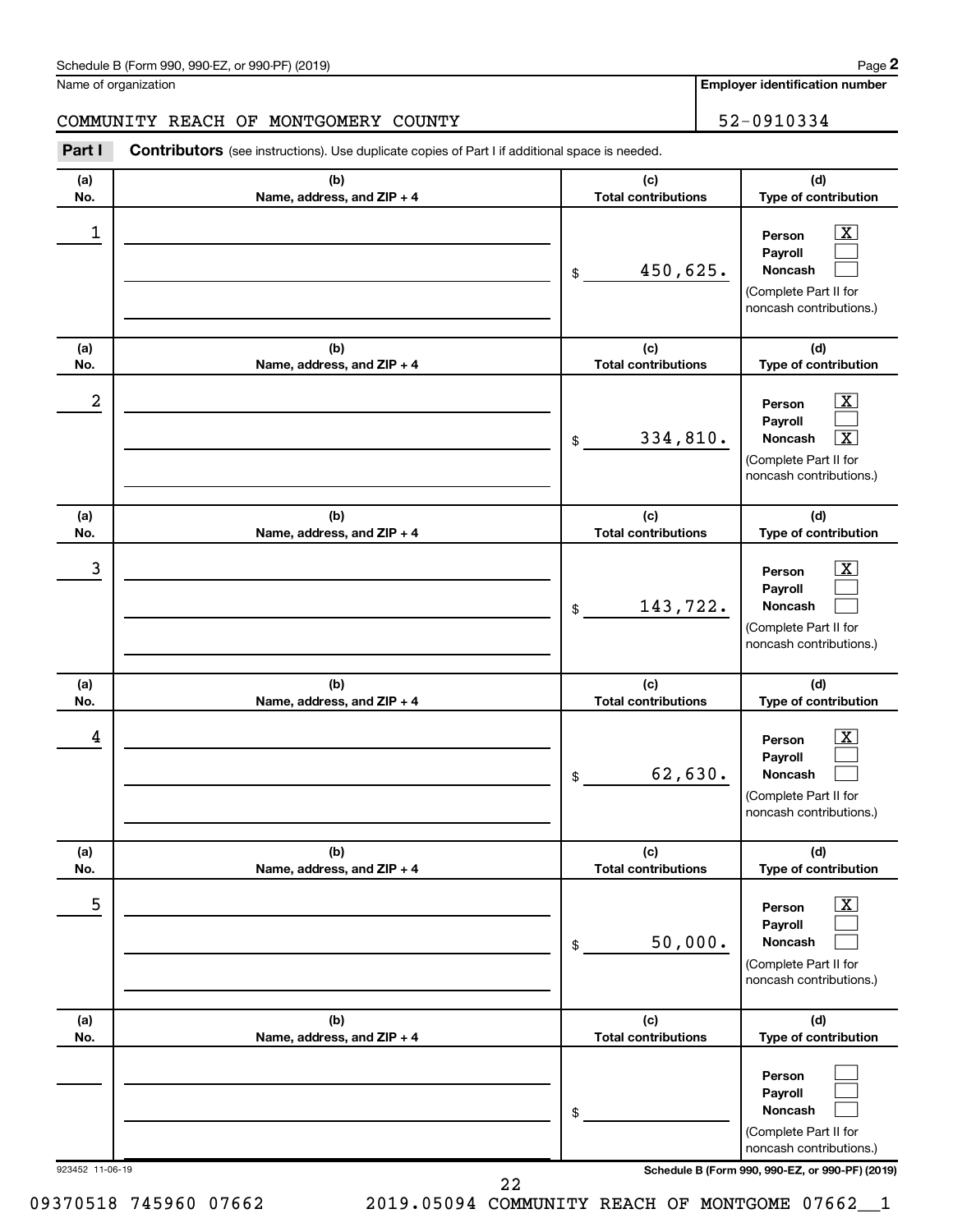Name of organization

**Employer identification number**

# COMMUNITY REACH OF MONTGOMERY COUNTY **1999** 52-0910334

Part II Noncash Property (see instructions). Use duplicate copies of Part II if additional space is needed.

| (a)<br>No.<br>from<br>Part I | (b)<br>Description of noncash property given | (c)<br>FMV (or estimate)<br>(See instructions.) | (d)<br>Date received                            |
|------------------------------|----------------------------------------------|-------------------------------------------------|-------------------------------------------------|
| $\overline{2}$               | PHARMACEUTICAL SUPPLIES                      |                                                 |                                                 |
|                              |                                              | 81,972.<br>$\frac{1}{2}$                        | 06/30/20                                        |
| (a)<br>No.<br>from<br>Part I | (b)<br>Description of noncash property given | (c)<br>FMV (or estimate)<br>(See instructions.) | (d)<br>Date received                            |
|                              |                                              | $\sim$                                          |                                                 |
| (a)<br>No.<br>from<br>Part I | (b)<br>Description of noncash property given | (c)<br>FMV (or estimate)<br>(See instructions.) | (d)<br>Date received                            |
|                              |                                              | $\frac{1}{2}$                                   |                                                 |
| (a)<br>No.<br>from<br>Part I | (b)<br>Description of noncash property given | (c)<br>FMV (or estimate)<br>(See instructions.) | (d)<br>Date received                            |
|                              |                                              | \$                                              |                                                 |
| (a)<br>No.<br>from<br>Part I | (b)<br>Description of noncash property given | (c)<br>FMV (or estimate)<br>(See instructions.) | (d)<br>Date received                            |
|                              |                                              | \$                                              |                                                 |
| (a)<br>No.<br>from<br>Part I | (b)<br>Description of noncash property given | (c)<br>FMV (or estimate)<br>(See instructions.) | (d)<br>Date received                            |
| 923453 11-06-19              |                                              | \$                                              | Schedule B (Form 990, 990-EZ, or 990-PF) (2019) |

09370518 745960 07662 2019.05094 COMMUNITY REACH OF MONTGOME 07662\_1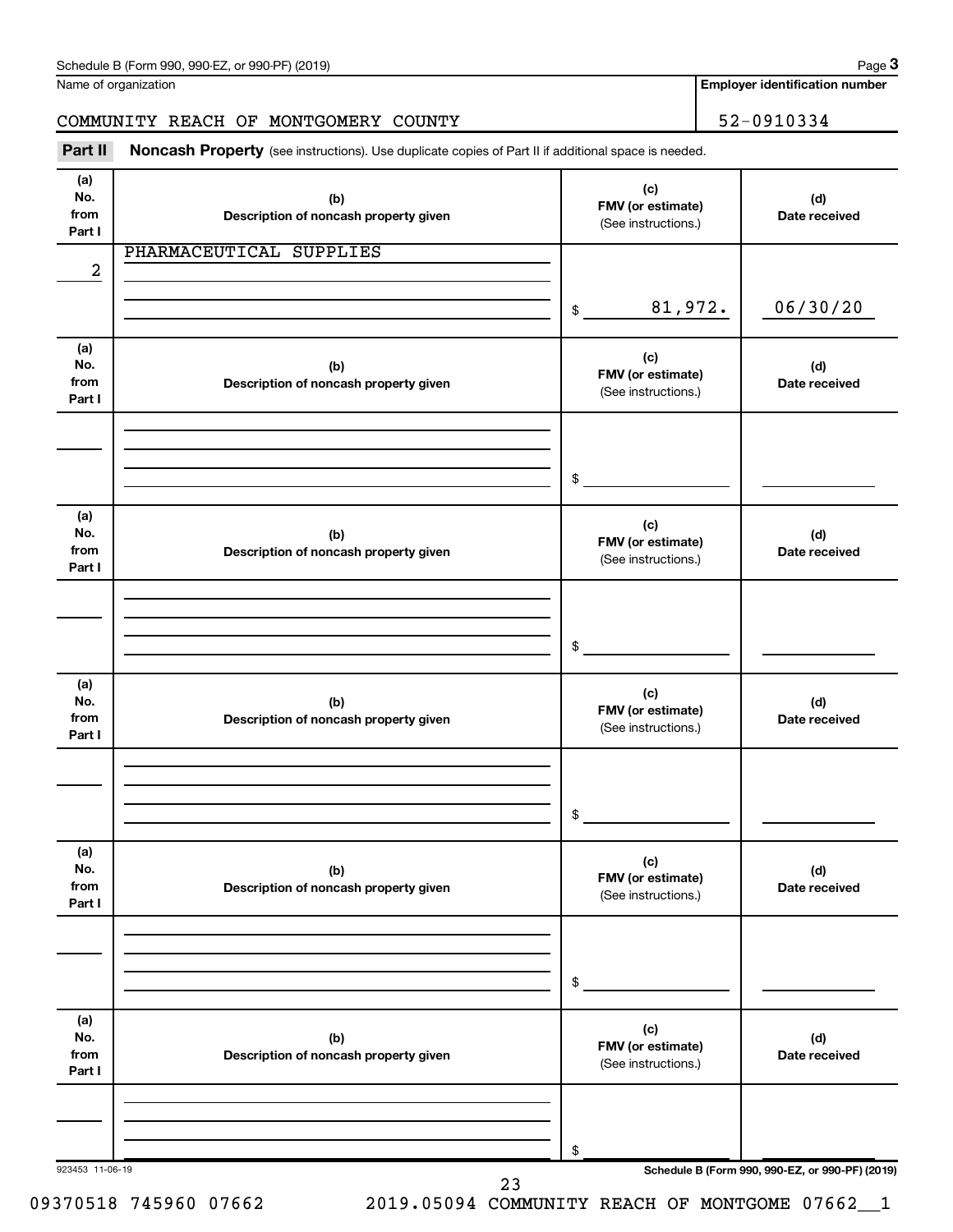| Name of organization<br>COMMUNITY REACH OF MONTGOMERY COUNTY<br>Part III<br>from any one contributor. Complete columns (a) through (e) and the following line entry. For organizations<br>completing Part III, enter the total of exclusively religious, charitable, etc., contributions of \$1,000 or less for the year. (Enter this info. once.)<br>Use duplicate copies of Part III if additional space is needed.<br>(a) No. | (c) Use of gift      | <b>Employer identification number</b><br>52-0910334<br>Exclusively religious, charitable, etc., contributions to organizations described in section 501(c)(7), (8), or (10) that total more than \$1,000 for the year |
|----------------------------------------------------------------------------------------------------------------------------------------------------------------------------------------------------------------------------------------------------------------------------------------------------------------------------------------------------------------------------------------------------------------------------------|----------------------|-----------------------------------------------------------------------------------------------------------------------------------------------------------------------------------------------------------------------|
|                                                                                                                                                                                                                                                                                                                                                                                                                                  |                      |                                                                                                                                                                                                                       |
|                                                                                                                                                                                                                                                                                                                                                                                                                                  |                      |                                                                                                                                                                                                                       |
|                                                                                                                                                                                                                                                                                                                                                                                                                                  |                      |                                                                                                                                                                                                                       |
|                                                                                                                                                                                                                                                                                                                                                                                                                                  |                      |                                                                                                                                                                                                                       |
|                                                                                                                                                                                                                                                                                                                                                                                                                                  |                      |                                                                                                                                                                                                                       |
| from<br>(b) Purpose of gift<br>Part I                                                                                                                                                                                                                                                                                                                                                                                            |                      | (d) Description of how gift is held                                                                                                                                                                                   |
|                                                                                                                                                                                                                                                                                                                                                                                                                                  |                      |                                                                                                                                                                                                                       |
|                                                                                                                                                                                                                                                                                                                                                                                                                                  |                      |                                                                                                                                                                                                                       |
|                                                                                                                                                                                                                                                                                                                                                                                                                                  |                      |                                                                                                                                                                                                                       |
|                                                                                                                                                                                                                                                                                                                                                                                                                                  | (e) Transfer of gift |                                                                                                                                                                                                                       |
| Transferee's name, address, and ZIP + 4                                                                                                                                                                                                                                                                                                                                                                                          |                      | Relationship of transferor to transferee                                                                                                                                                                              |
|                                                                                                                                                                                                                                                                                                                                                                                                                                  |                      |                                                                                                                                                                                                                       |
|                                                                                                                                                                                                                                                                                                                                                                                                                                  |                      |                                                                                                                                                                                                                       |
|                                                                                                                                                                                                                                                                                                                                                                                                                                  |                      |                                                                                                                                                                                                                       |
| (a) No.<br>from<br>(b) Purpose of gift                                                                                                                                                                                                                                                                                                                                                                                           |                      |                                                                                                                                                                                                                       |
| Part I                                                                                                                                                                                                                                                                                                                                                                                                                           | (c) Use of gift      | (d) Description of how gift is held                                                                                                                                                                                   |
|                                                                                                                                                                                                                                                                                                                                                                                                                                  |                      |                                                                                                                                                                                                                       |
|                                                                                                                                                                                                                                                                                                                                                                                                                                  |                      |                                                                                                                                                                                                                       |
|                                                                                                                                                                                                                                                                                                                                                                                                                                  |                      |                                                                                                                                                                                                                       |
|                                                                                                                                                                                                                                                                                                                                                                                                                                  | (e) Transfer of gift |                                                                                                                                                                                                                       |
| Transferee's name, address, and ZIP + 4                                                                                                                                                                                                                                                                                                                                                                                          |                      | Relationship of transferor to transferee                                                                                                                                                                              |
|                                                                                                                                                                                                                                                                                                                                                                                                                                  |                      |                                                                                                                                                                                                                       |
|                                                                                                                                                                                                                                                                                                                                                                                                                                  |                      |                                                                                                                                                                                                                       |
|                                                                                                                                                                                                                                                                                                                                                                                                                                  |                      |                                                                                                                                                                                                                       |
| (a) No.<br>from<br>(b) Purpose of gift                                                                                                                                                                                                                                                                                                                                                                                           | (c) Use of gift      | (d) Description of how gift is held                                                                                                                                                                                   |
| Part I                                                                                                                                                                                                                                                                                                                                                                                                                           |                      |                                                                                                                                                                                                                       |
|                                                                                                                                                                                                                                                                                                                                                                                                                                  |                      |                                                                                                                                                                                                                       |
|                                                                                                                                                                                                                                                                                                                                                                                                                                  |                      |                                                                                                                                                                                                                       |
|                                                                                                                                                                                                                                                                                                                                                                                                                                  | (e) Transfer of gift |                                                                                                                                                                                                                       |
|                                                                                                                                                                                                                                                                                                                                                                                                                                  |                      |                                                                                                                                                                                                                       |
| Transferee's name, address, and ZIP + 4                                                                                                                                                                                                                                                                                                                                                                                          |                      | Relationship of transferor to transferee                                                                                                                                                                              |
|                                                                                                                                                                                                                                                                                                                                                                                                                                  |                      |                                                                                                                                                                                                                       |
|                                                                                                                                                                                                                                                                                                                                                                                                                                  |                      |                                                                                                                                                                                                                       |
| (a) No.<br>from                                                                                                                                                                                                                                                                                                                                                                                                                  |                      |                                                                                                                                                                                                                       |
| (b) Purpose of gift<br>Part I                                                                                                                                                                                                                                                                                                                                                                                                    | (c) Use of gift      | (d) Description of how gift is held                                                                                                                                                                                   |
|                                                                                                                                                                                                                                                                                                                                                                                                                                  |                      |                                                                                                                                                                                                                       |
|                                                                                                                                                                                                                                                                                                                                                                                                                                  |                      |                                                                                                                                                                                                                       |
|                                                                                                                                                                                                                                                                                                                                                                                                                                  |                      |                                                                                                                                                                                                                       |
|                                                                                                                                                                                                                                                                                                                                                                                                                                  | (e) Transfer of gift |                                                                                                                                                                                                                       |
| Transferee's name, address, and ZIP + 4                                                                                                                                                                                                                                                                                                                                                                                          |                      | Relationship of transferor to transferee                                                                                                                                                                              |
|                                                                                                                                                                                                                                                                                                                                                                                                                                  |                      |                                                                                                                                                                                                                       |
|                                                                                                                                                                                                                                                                                                                                                                                                                                  |                      |                                                                                                                                                                                                                       |
|                                                                                                                                                                                                                                                                                                                                                                                                                                  |                      |                                                                                                                                                                                                                       |
| 923454 11-06-19                                                                                                                                                                                                                                                                                                                                                                                                                  | 24                   | Schedule B (Form 990, 990-EZ, or 990-PF) (2019)                                                                                                                                                                       |

09370518 745960 07662 2019.05094 COMMUNITY REACH OF MONTGOME 07662\_\_1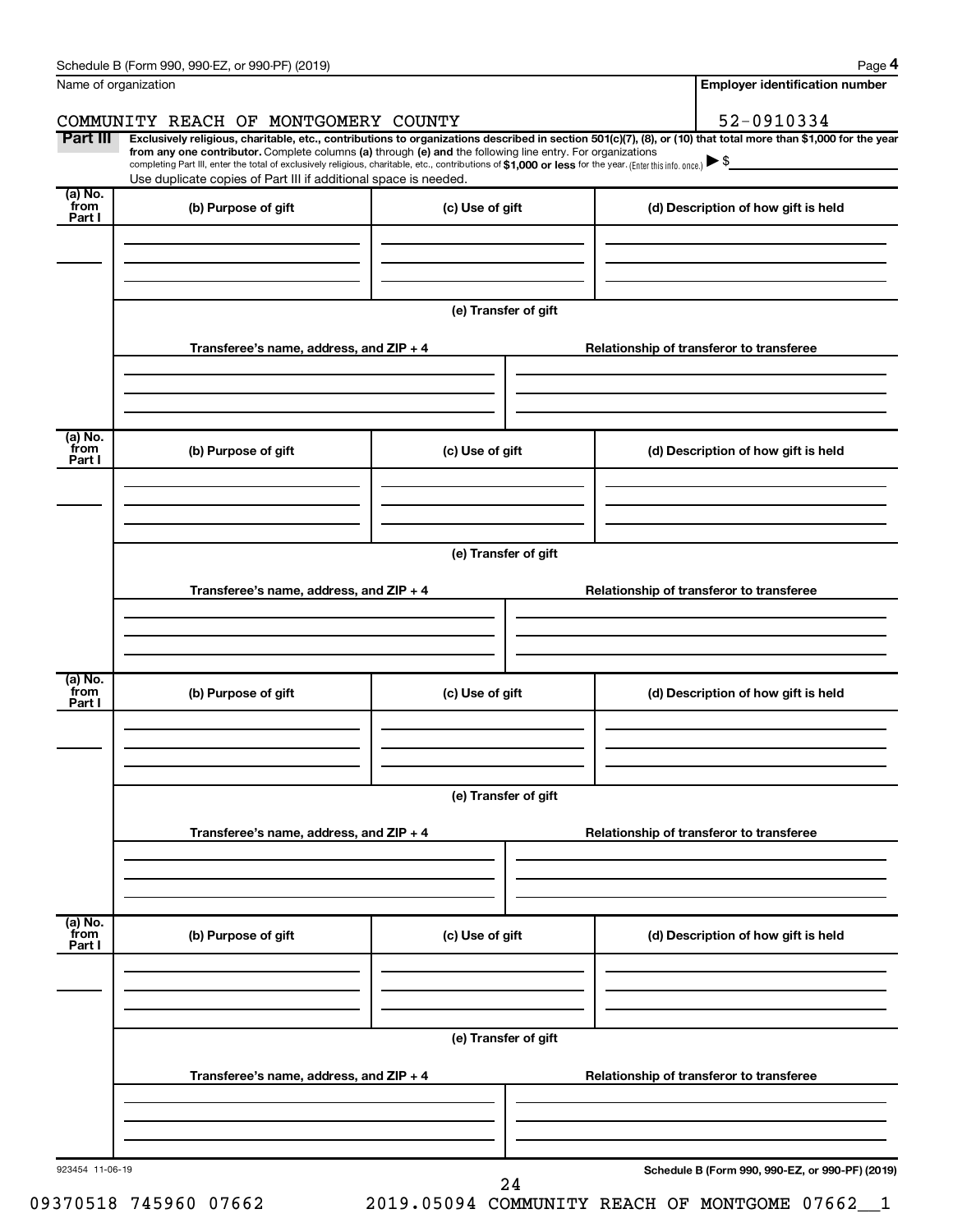| <b>SCHEDULE D</b> |
|-------------------|
|                   |

| (Form 990) |  |
|------------|--|
|------------|--|

# **SCHEDULE D Supplemental Financial Statements**<br> **Form 990 2019**<br> **Part IV** line 6.7.8.9.10, 11a, 11b, 11d, 11d, 11d, 11d, 11d, 12a, 0r, 12b

**(Form 990) | Complete if the organization answered "Yes" on Form 990, Part IV, line 6, 7, 8, 9, 10, 11a, 11b, 11c, 11d, 11e, 11f, 12a, or 12b.**

**| Attach to Form 990. |Go to www.irs.gov/Form990 for instructions and the latest information.**



Department of the Treasury Internal Revenue Service

Name of the organization<br>**COMMUNITY REACH OF MONTGOMERY COUNTY Employer identification number**<br>52-0910334 COMMUNITY REACH OF MONTGOMERY COUNTY

|    | organization answered "Yes" on Form 990, Part IV, line 6.                                                                                                              | (a) Donor advised funds | (b) Funds and other accounts                       |
|----|------------------------------------------------------------------------------------------------------------------------------------------------------------------------|-------------------------|----------------------------------------------------|
| 1  |                                                                                                                                                                        |                         |                                                    |
| 2  | Aggregate value of contributions to (during year)                                                                                                                      |                         |                                                    |
| з  | Aggregate value of grants from (during year)                                                                                                                           |                         |                                                    |
| 4  |                                                                                                                                                                        |                         |                                                    |
| 5  | Did the organization inform all donors and donor advisors in writing that the assets held in donor advised funds                                                       |                         |                                                    |
|    |                                                                                                                                                                        |                         | Yes<br>No                                          |
| 6  | Did the organization inform all grantees, donors, and donor advisors in writing that grant funds can be used only                                                      |                         |                                                    |
|    | for charitable purposes and not for the benefit of the donor or donor advisor, or for any other purpose conferring                                                     |                         |                                                    |
|    |                                                                                                                                                                        |                         | Yes<br>No                                          |
|    | Part II<br>Conservation Easements. Complete if the organization answered "Yes" on Form 990, Part IV, line 7.                                                           |                         |                                                    |
| 1. | Purpose(s) of conservation easements held by the organization (check all that apply).                                                                                  |                         |                                                    |
|    | Preservation of land for public use (for example, recreation or education)                                                                                             |                         | Preservation of a historically important land area |
|    | Protection of natural habitat                                                                                                                                          |                         | Preservation of a certified historic structure     |
|    | Preservation of open space                                                                                                                                             |                         |                                                    |
| 2  |                                                                                                                                                                        |                         |                                                    |
|    | Complete lines 2a through 2d if the organization held a qualified conservation contribution in the form of a conservation easement on the last<br>day of the tax year. |                         | Held at the End of the Tax Year                    |
|    |                                                                                                                                                                        |                         | 2a                                                 |
| а  |                                                                                                                                                                        |                         | 2 <sub>b</sub>                                     |
|    | Number of conservation easements on a certified historic structure included in (a) manufacture included in (a)                                                         |                         | 2c                                                 |
|    |                                                                                                                                                                        |                         |                                                    |
| d  | Number of conservation easements included in (c) acquired after 7/25/06, and not on a historic structure                                                               |                         |                                                    |
|    | listed in the National Register [111] [12] The National Register [11] Manuscritt, Manuscritt, Manuscritt, Manus                                                        |                         | 2d                                                 |
| 3  | Number of conservation easements modified, transferred, released, extinguished, or terminated by the organization during the tax                                       |                         |                                                    |
|    | year                                                                                                                                                                   |                         |                                                    |
| 4  | Number of states where property subject to conservation easement is located >                                                                                          |                         |                                                    |
| 5  | Does the organization have a written policy regarding the periodic monitoring, inspection, handling of                                                                 |                         |                                                    |
|    |                                                                                                                                                                        |                         | Yes<br><b>No</b>                                   |
| 6  | Staff and volunteer hours devoted to monitoring, inspecting, handling of violations, and enforcing conservation easements during the year                              |                         |                                                    |
|    |                                                                                                                                                                        |                         |                                                    |
| 7  | Amount of expenses incurred in monitoring, inspecting, handling of violations, and enforcing conservation easements during the year                                    |                         |                                                    |
|    | $\blacktriangleright$ \$                                                                                                                                               |                         |                                                    |
| 8  | Does each conservation easement reported on line 2(d) above satisfy the requirements of section 170(h)(4)(B)(i)                                                        |                         |                                                    |
|    |                                                                                                                                                                        |                         | Yes<br>No                                          |
| 9  | In Part XIII, describe how the organization reports conservation easements in its revenue and expense statement and                                                    |                         |                                                    |
|    | balance sheet, and include, if applicable, the text of the footnote to the organization's financial statements that describes the                                      |                         |                                                    |
|    | organization's accounting for conservation easements.                                                                                                                  |                         |                                                    |
|    | Organizations Maintaining Collections of Art, Historical Treasures, or Other Similar Assets.<br>Part III                                                               |                         |                                                    |
|    | Complete if the organization answered "Yes" on Form 990, Part IV, line 8.                                                                                              |                         |                                                    |
|    | 1a If the organization elected, as permitted under FASB ASC 958, not to report in its revenue statement and balance sheet works                                        |                         |                                                    |
|    | of art, historical treasures, or other similar assets held for public exhibition, education, or research in furtherance of public                                      |                         |                                                    |
|    |                                                                                                                                                                        |                         |                                                    |
|    | service, provide in Part XIII the text of the footnote to its financial statements that describes these items.                                                         |                         |                                                    |
|    | b If the organization elected, as permitted under FASB ASC 958, to report in its revenue statement and balance sheet works of                                          |                         |                                                    |
|    | art, historical treasures, or other similar assets held for public exhibition, education, or research in furtherance of public service,                                |                         |                                                    |
|    | provide the following amounts relating to these items:                                                                                                                 |                         |                                                    |
|    |                                                                                                                                                                        |                         |                                                    |
|    | (ii) Assets included in Form 990, Part X                                                                                                                               |                         | $\blacktriangleright$ \$                           |
|    |                                                                                                                                                                        |                         |                                                    |
|    | If the organization received or held works of art, historical treasures, or other similar assets for financial gain, provide                                           |                         |                                                    |
| 2  | the following amounts required to be reported under FASB ASC 958 relating to these items:                                                                              |                         |                                                    |
| а  |                                                                                                                                                                        |                         | $\blacktriangleright$ \$                           |
|    |                                                                                                                                                                        |                         | $\blacktriangleright$ s                            |
|    |                                                                                                                                                                        |                         |                                                    |
|    | LHA For Paperwork Reduction Act Notice, see the Instructions for Form 990.<br>932051 10-02-19                                                                          |                         | Schedule D (Form 990) 2019                         |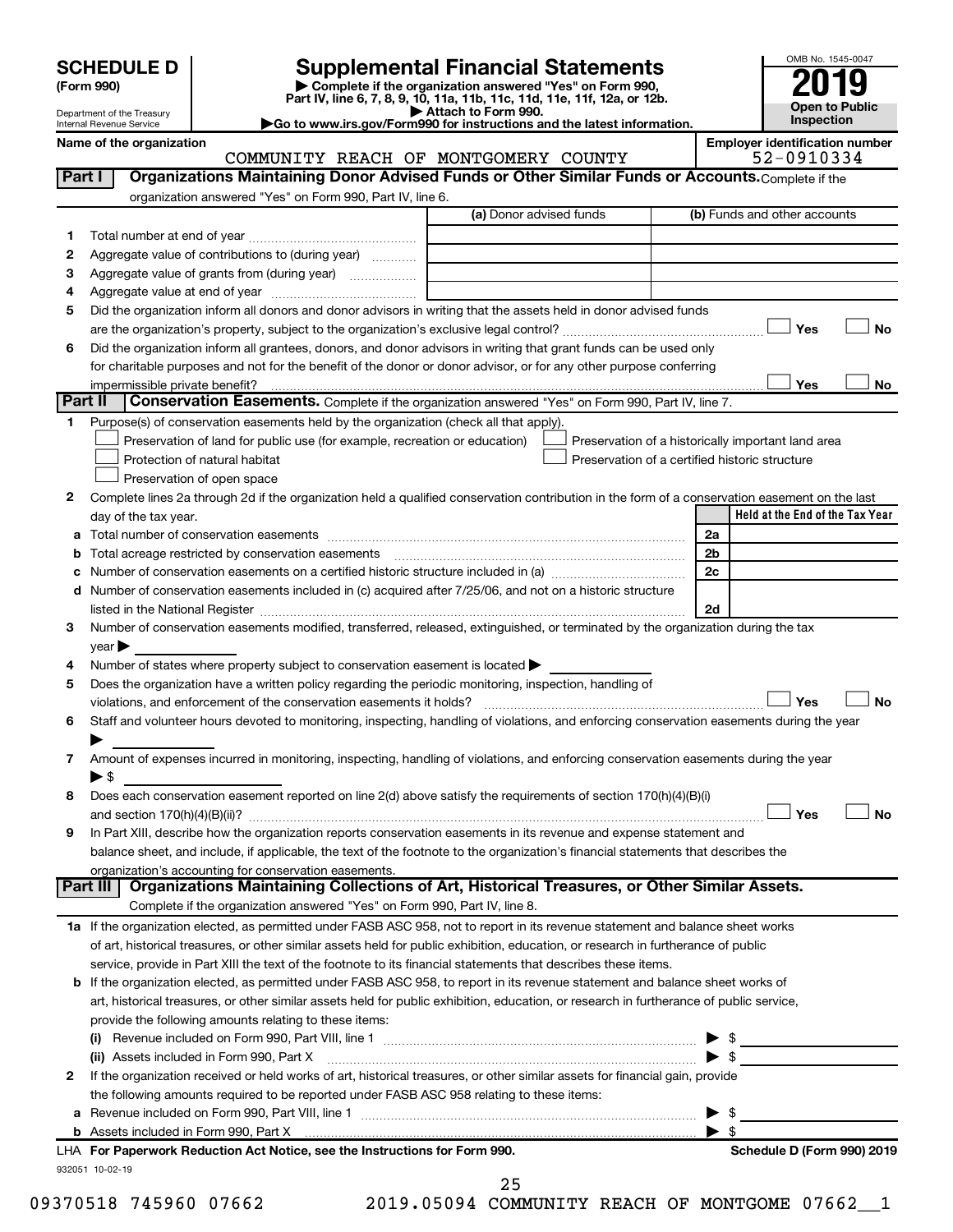|               | Schedule D (Form 990) 2019                                                                                                                                                                                                     | COMMUNITY REACH OF MONTGOMERY COUNTY |   |                          |                    |          |                 | 52-0910334 Page 2                                        |                |          |           |
|---------------|--------------------------------------------------------------------------------------------------------------------------------------------------------------------------------------------------------------------------------|--------------------------------------|---|--------------------------|--------------------|----------|-----------------|----------------------------------------------------------|----------------|----------|-----------|
|               | Part III<br>Organizations Maintaining Collections of Art, Historical Treasures, or Other Similar Assets(continued)                                                                                                             |                                      |   |                          |                    |          |                 |                                                          |                |          |           |
| 3             | Using the organization's acquisition, accession, and other records, check any of the following that make significant use of its                                                                                                |                                      |   |                          |                    |          |                 |                                                          |                |          |           |
|               | collection items (check all that apply):                                                                                                                                                                                       |                                      |   |                          |                    |          |                 |                                                          |                |          |           |
| a             | Public exhibition                                                                                                                                                                                                              |                                      |   | Loan or exchange program |                    |          |                 |                                                          |                |          |           |
| b             | Scholarly research                                                                                                                                                                                                             | e                                    |   | Other                    |                    |          |                 |                                                          |                |          |           |
| c             | Preservation for future generations                                                                                                                                                                                            |                                      |   |                          |                    |          |                 |                                                          |                |          |           |
| 4             | Provide a description of the organization's collections and explain how they further the organization's exempt purpose in Part XIII.                                                                                           |                                      |   |                          |                    |          |                 |                                                          |                |          |           |
| 5             | During the year, did the organization solicit or receive donations of art, historical treasures, or other similar assets                                                                                                       |                                      |   |                          |                    |          |                 |                                                          |                |          |           |
|               |                                                                                                                                                                                                                                |                                      |   |                          |                    |          |                 |                                                          | Yes            |          | No        |
|               | <b>Part IV</b><br>Escrow and Custodial Arrangements. Complete if the organization answered "Yes" on Form 990, Part IV, line 9, or<br>reported an amount on Form 990, Part X, line 21.                                          |                                      |   |                          |                    |          |                 |                                                          |                |          |           |
|               | 1a Is the organization an agent, trustee, custodian or other intermediary for contributions or other assets not included                                                                                                       |                                      |   |                          |                    |          |                 |                                                          |                |          |           |
|               |                                                                                                                                                                                                                                |                                      |   |                          |                    |          |                 |                                                          | Yes            |          | <b>No</b> |
|               | b If "Yes," explain the arrangement in Part XIII and complete the following table:                                                                                                                                             |                                      |   |                          |                    |          |                 |                                                          |                |          |           |
|               |                                                                                                                                                                                                                                |                                      |   |                          |                    |          |                 |                                                          | Amount         |          |           |
|               | c Beginning balance measurements and the contract of the contract of the contract of the contract of the contract of the contract of the contract of the contract of the contract of the contract of the contract of the contr |                                      |   |                          |                    |          | 1c              |                                                          |                |          |           |
|               |                                                                                                                                                                                                                                |                                      |   |                          |                    |          | 1d              |                                                          |                |          |           |
|               | e Distributions during the year manufactured and continuum and contact the year manufactured and contact the year manufactured and contact the year manufactured and contact the year manufactured and contact the year manufa |                                      |   |                          |                    |          | 1e              |                                                          |                |          |           |
|               |                                                                                                                                                                                                                                |                                      |   |                          |                    |          | 1f              |                                                          |                |          |           |
|               | 2a Did the organization include an amount on Form 990, Part X, line 21, for escrow or custodial account liability?                                                                                                             |                                      |   |                          |                    |          |                 |                                                          | Yes            |          | No        |
|               | <b>b</b> If "Yes," explain the arrangement in Part XIII. Check here if the explanation has been provided on Part XIII                                                                                                          |                                      |   |                          |                    |          |                 |                                                          |                |          |           |
| <b>Part V</b> | Endowment Funds. Complete if the organization answered "Yes" on Form 990, Part IV, line 10.                                                                                                                                    |                                      |   |                          |                    |          |                 |                                                          |                |          |           |
|               |                                                                                                                                                                                                                                | (a) Current year                     |   | (b) Prior year           | (c) Two years back |          |                 | $\vert$ (d) Three years back $\vert$ (e) Four years back |                |          |           |
|               | 1a Beginning of year balance                                                                                                                                                                                                   | 20,326.                              |   | 18,838.                  |                    | 23,474.  |                 | 13,418.                                                  |                |          | 14,544.   |
| b             |                                                                                                                                                                                                                                | 2,000.                               |   | 10,000.                  |                    | 21, 149. |                 | 16,104.                                                  |                |          | 16,804.   |
|               | Net investment earnings, gains, and losses                                                                                                                                                                                     | 212.                                 |   | 2,029.                   |                    | 1,715.   |                 | 1,452.                                                   |                |          | $-1,868.$ |
|               |                                                                                                                                                                                                                                |                                      |   |                          |                    |          |                 |                                                          |                |          |           |
|               | e Other expenditures for facilities                                                                                                                                                                                            |                                      |   |                          |                    |          |                 |                                                          |                |          |           |
|               | and programs                                                                                                                                                                                                                   | 1,009.                               |   | 10,541.                  |                    | 27,500.  |                 | 7,500.                                                   |                |          | 16,062.   |
|               | Administrative expenses                                                                                                                                                                                                        | 21,529.                              |   |                          |                    |          |                 |                                                          |                |          |           |
| g             | End of year balance                                                                                                                                                                                                            |                                      |   | 20, 326.                 |                    | 18,838.  |                 | 23, 474.                                                 |                |          | 13,418.   |
| 2             | Provide the estimated percentage of the current year end balance (line 1g, column (a)) held as:                                                                                                                                | 100.00                               |   |                          |                    |          |                 |                                                          |                |          |           |
|               | Board designated or quasi-endowment<br>.00                                                                                                                                                                                     |                                      | % |                          |                    |          |                 |                                                          |                |          |           |
|               | <b>b</b> Permanent endowment $\blacktriangleright$<br>.00%                                                                                                                                                                     | %                                    |   |                          |                    |          |                 |                                                          |                |          |           |
|               | c Term endowment $\blacktriangleright$                                                                                                                                                                                         |                                      |   |                          |                    |          |                 |                                                          |                |          |           |
|               | The percentages on lines 2a, 2b, and 2c should equal 100%.                                                                                                                                                                     |                                      |   |                          |                    |          |                 |                                                          |                |          |           |
|               | 3a Are there endowment funds not in the possession of the organization that are held and administered for the organization                                                                                                     |                                      |   |                          |                    |          |                 |                                                          |                | Yes      | No        |
|               | by:<br>(i)                                                                                                                                                                                                                     |                                      |   |                          |                    |          |                 |                                                          | 3a(i)          |          | х         |
|               |                                                                                                                                                                                                                                |                                      |   |                          |                    |          |                 |                                                          | 3a(ii)         |          | X         |
|               |                                                                                                                                                                                                                                |                                      |   |                          |                    |          |                 |                                                          | 3b             |          |           |
| 4             | Describe in Part XIII the intended uses of the organization's endowment funds.                                                                                                                                                 |                                      |   |                          |                    |          |                 |                                                          |                |          |           |
|               | Land, Buildings, and Equipment.<br>Part VI                                                                                                                                                                                     |                                      |   |                          |                    |          |                 |                                                          |                |          |           |
|               | Complete if the organization answered "Yes" on Form 990, Part IV, line 11a. See Form 990, Part X, line 10.                                                                                                                     |                                      |   |                          |                    |          |                 |                                                          |                |          |           |
|               | Description of property                                                                                                                                                                                                        | (a) Cost or other                    |   |                          | (b) Cost or other  |          | (c) Accumulated |                                                          | (d) Book value |          |           |
|               |                                                                                                                                                                                                                                | basis (investment)                   |   |                          | basis (other)      |          | depreciation    |                                                          |                |          |           |
|               |                                                                                                                                                                                                                                |                                      |   |                          |                    |          |                 |                                                          |                |          |           |
|               |                                                                                                                                                                                                                                |                                      |   |                          | 1,023,051.         |          | 639, 219.       |                                                          |                | 383,832. |           |
|               |                                                                                                                                                                                                                                |                                      |   |                          |                    |          |                 |                                                          |                |          |           |
|               |                                                                                                                                                                                                                                |                                      |   |                          |                    |          |                 |                                                          |                |          |           |
|               |                                                                                                                                                                                                                                |                                      |   |                          | 110, 179.          |          | 101, 323.       |                                                          |                |          | 8,856.    |
|               | Total. Add lines 1a through 1e. (Column (d) must equal Form 990, Part X, column (B), line 10c.)                                                                                                                                |                                      |   |                          |                    |          |                 |                                                          |                | 392,688. |           |
|               |                                                                                                                                                                                                                                |                                      |   |                          |                    |          |                 | Schedule D (Form 990) 2019                               |                |          |           |

932052 10-02-19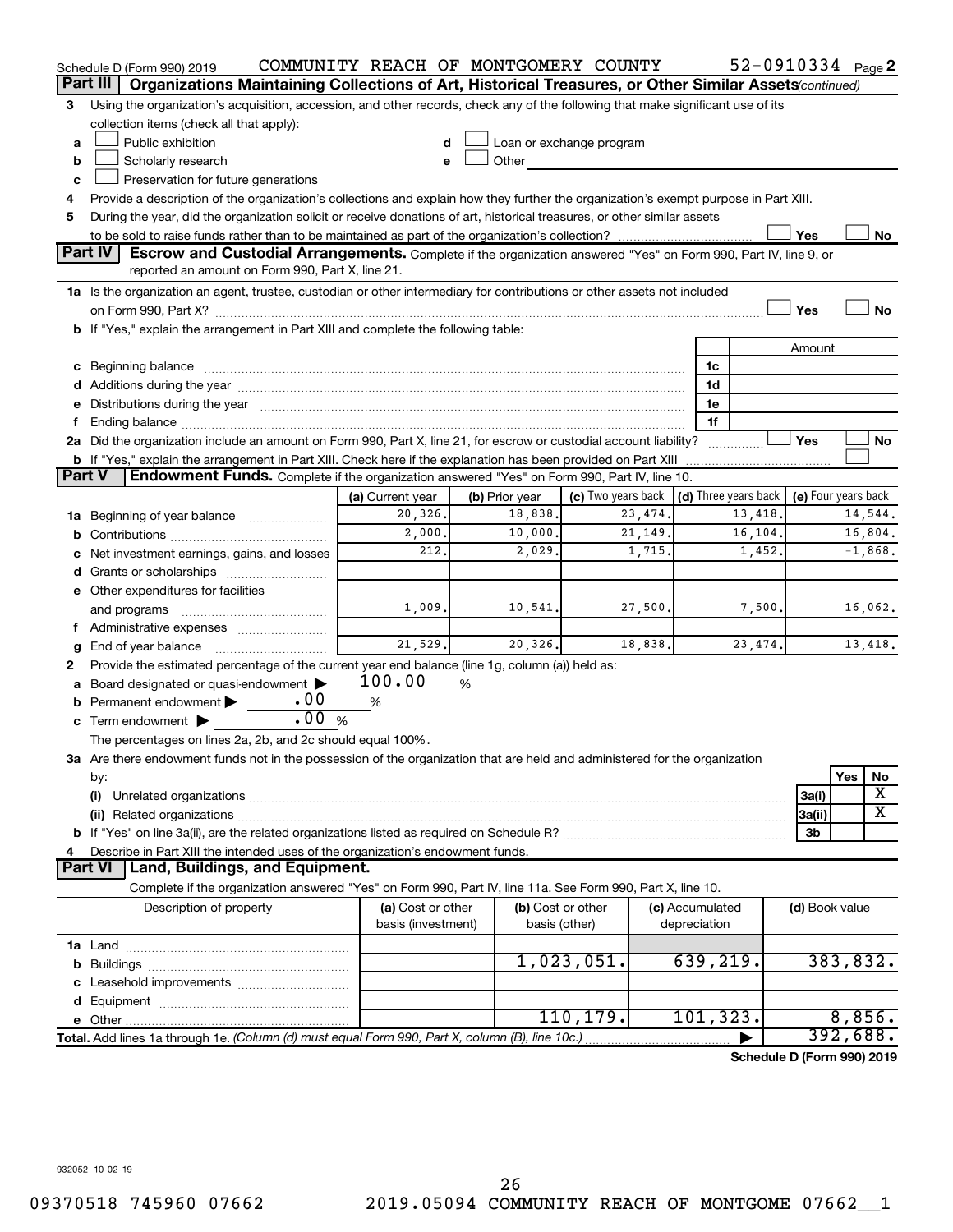|                                                                                                                               |                                                                                                                   |                 | Complete if the organization answered "Yes" on Form 990, Part IV, line 11b. See Form 990, Part X, line 12. |                |
|-------------------------------------------------------------------------------------------------------------------------------|-------------------------------------------------------------------------------------------------------------------|-----------------|------------------------------------------------------------------------------------------------------------|----------------|
|                                                                                                                               | (a) Description of security or category (including name of security)                                              | (b) Book value  | (c) Method of valuation: Cost or end-of-year market value                                                  |                |
| (1) Financial derivatives                                                                                                     |                                                                                                                   |                 |                                                                                                            |                |
|                                                                                                                               |                                                                                                                   |                 |                                                                                                            |                |
| $(3)$ Other                                                                                                                   |                                                                                                                   |                 |                                                                                                            |                |
| (A)                                                                                                                           |                                                                                                                   |                 |                                                                                                            |                |
| (B)                                                                                                                           |                                                                                                                   |                 |                                                                                                            |                |
| (C)                                                                                                                           |                                                                                                                   |                 |                                                                                                            |                |
| (D)                                                                                                                           |                                                                                                                   |                 |                                                                                                            |                |
| (E)                                                                                                                           |                                                                                                                   |                 |                                                                                                            |                |
| (F)                                                                                                                           |                                                                                                                   |                 |                                                                                                            |                |
| (G)                                                                                                                           |                                                                                                                   |                 |                                                                                                            |                |
| (H)                                                                                                                           |                                                                                                                   |                 |                                                                                                            |                |
|                                                                                                                               | Total. (Col. (b) must equal Form 990, Part X, col. (B) line 12.) $\blacktriangleright$                            |                 |                                                                                                            |                |
|                                                                                                                               | Part VIII Investments - Program Related.                                                                          |                 |                                                                                                            |                |
|                                                                                                                               | Complete if the organization answered "Yes" on Form 990, Part IV, line 11c. See Form 990, Part X, line 13.        |                 |                                                                                                            |                |
|                                                                                                                               | (a) Description of investment                                                                                     | (b) Book value  | (c) Method of valuation: Cost or end-of-year market value                                                  |                |
| (1)                                                                                                                           |                                                                                                                   |                 |                                                                                                            |                |
| (2)                                                                                                                           |                                                                                                                   |                 |                                                                                                            |                |
| (3)                                                                                                                           |                                                                                                                   |                 |                                                                                                            |                |
| (4)                                                                                                                           |                                                                                                                   |                 |                                                                                                            |                |
| (5)                                                                                                                           |                                                                                                                   |                 |                                                                                                            |                |
| (6)                                                                                                                           |                                                                                                                   |                 |                                                                                                            |                |
| (7)                                                                                                                           |                                                                                                                   |                 |                                                                                                            |                |
| (8)                                                                                                                           |                                                                                                                   |                 |                                                                                                            |                |
| (9)                                                                                                                           |                                                                                                                   |                 |                                                                                                            |                |
| Part IX                                                                                                                       | <b>Other Assets.</b>                                                                                              |                 |                                                                                                            |                |
|                                                                                                                               | Complete if the organization answered "Yes" on Form 990, Part IV, line 11d. See Form 990, Part X, line 15.        | (a) Description |                                                                                                            | (b) Book value |
|                                                                                                                               |                                                                                                                   |                 |                                                                                                            |                |
|                                                                                                                               |                                                                                                                   |                 |                                                                                                            |                |
|                                                                                                                               |                                                                                                                   |                 |                                                                                                            |                |
|                                                                                                                               |                                                                                                                   |                 |                                                                                                            |                |
|                                                                                                                               |                                                                                                                   |                 |                                                                                                            |                |
|                                                                                                                               |                                                                                                                   |                 |                                                                                                            |                |
|                                                                                                                               |                                                                                                                   |                 |                                                                                                            |                |
|                                                                                                                               |                                                                                                                   |                 |                                                                                                            |                |
|                                                                                                                               |                                                                                                                   |                 |                                                                                                            |                |
|                                                                                                                               | Total. (Column (b) must equal Form 990, Part X, col. (B) line 15.)<br><b>Other Liabilities.</b>                   |                 |                                                                                                            |                |
|                                                                                                                               | Complete if the organization answered "Yes" on Form 990, Part IV, line 11e or 11f. See Form 990, Part X, line 25. |                 |                                                                                                            |                |
|                                                                                                                               | (a) Description of liability                                                                                      |                 |                                                                                                            |                |
|                                                                                                                               | Federal income taxes                                                                                              |                 |                                                                                                            |                |
|                                                                                                                               |                                                                                                                   |                 |                                                                                                            |                |
|                                                                                                                               |                                                                                                                   |                 |                                                                                                            |                |
|                                                                                                                               |                                                                                                                   |                 |                                                                                                            |                |
|                                                                                                                               |                                                                                                                   |                 |                                                                                                            |                |
|                                                                                                                               |                                                                                                                   |                 |                                                                                                            |                |
|                                                                                                                               |                                                                                                                   |                 |                                                                                                            |                |
| (1)<br>(2)<br>(3)<br>(4)<br>(5)<br>(6)<br>(7)<br>(8)<br>(9)<br>Part X<br>(1)<br>(2)<br>(3)<br>(4)<br>(5)<br>(6)<br>(7)<br>(8) |                                                                                                                   |                 |                                                                                                            |                |
| (9)                                                                                                                           |                                                                                                                   |                 |                                                                                                            | (b) Book value |

Schedule D (Form 990) 2019 COMMUNITY REACH OF MONTGOMERY COUNTY 52-0910334 Page

52-0910334 Page 3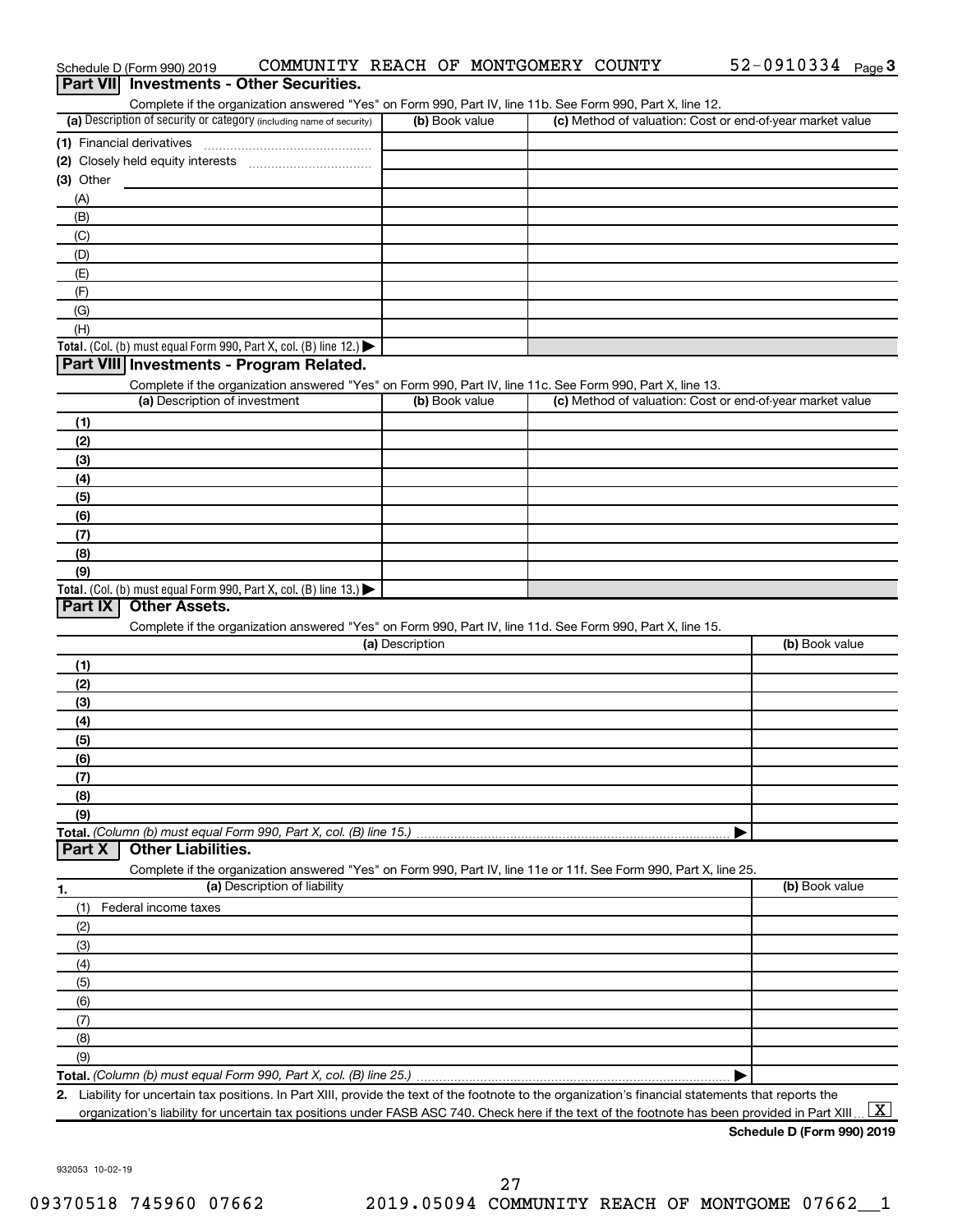|                                                                                                                                                                                                                                | COMMUNITY REACH OF MONTGOMERY COUNTY |                | $52 - 0910334$ Page 4 |
|--------------------------------------------------------------------------------------------------------------------------------------------------------------------------------------------------------------------------------|--------------------------------------|----------------|-----------------------|
| Reconciliation of Revenue per Audited Financial Statements With Revenue per Return.<br>Part XI                                                                                                                                 |                                      |                |                       |
| Complete if the organization answered "Yes" on Form 990, Part IV, line 12a.                                                                                                                                                    |                                      |                |                       |
| Total revenue, gains, and other support per audited financial statements<br>1                                                                                                                                                  |                                      | $\blacksquare$ | 3,581,838.            |
| Amounts included on line 1 but not on Form 990, Part VIII, line 12:<br>2                                                                                                                                                       |                                      |                |                       |
| 2a<br>a                                                                                                                                                                                                                        | $-1,720.$                            |                |                       |
| 2 <sub>b</sub>                                                                                                                                                                                                                 | 984,554.                             |                |                       |
| 2 <sub>c</sub>                                                                                                                                                                                                                 |                                      |                |                       |
| 2d<br>d                                                                                                                                                                                                                        | 13,660.                              |                |                       |
| Add lines 2a through 2d<br>e                                                                                                                                                                                                   |                                      | <b>2e</b>      | 996,494.              |
| З                                                                                                                                                                                                                              |                                      | $\mathbf{3}$   | 2,585,344.            |
| Amounts included on Form 990, Part VIII, line 12, but not on line 1:<br>4                                                                                                                                                      |                                      |                |                       |
| Investment expenses not included on Form 990, Part VIII, line 7b [11, 11, 11, 11, 11]<br>4а<br>a                                                                                                                               |                                      |                |                       |
| 4b                                                                                                                                                                                                                             |                                      |                |                       |
| c Add lines 4a and 4b                                                                                                                                                                                                          |                                      | 4c             | 0.                    |
|                                                                                                                                                                                                                                |                                      | 5              | 2,585,344.            |
|                                                                                                                                                                                                                                |                                      |                |                       |
| Part XII   Reconciliation of Expenses per Audited Financial Statements With Expenses per Return.                                                                                                                               |                                      |                |                       |
| Complete if the organization answered "Yes" on Form 990, Part IV, line 12a.                                                                                                                                                    |                                      |                |                       |
| 1                                                                                                                                                                                                                              |                                      | $\blacksquare$ | 3,098,504.            |
| Amounts included on line 1 but not on Form 990, Part IX, line 25:<br>2                                                                                                                                                         |                                      |                |                       |
| 2a<br>a                                                                                                                                                                                                                        | 984,554.                             |                |                       |
| 2 <sub>b</sub><br>b                                                                                                                                                                                                            |                                      |                |                       |
| 2c<br>Other losses<br>C.                                                                                                                                                                                                       |                                      |                |                       |
| 2d<br>Other (Describe in Part XIII.) [100] [2010] [2010] [2010] [2010] [2010] [2010] [2010] [2010] [2010] [2010] [20<br>d                                                                                                      | 13,660.                              |                |                       |
| e Add lines 2a through 2d [11] manufactured and all the Add lines 2a through 2d [11] manufactured and all through 2d [11] manufactured and all through 2d [11] manufactured and all through 2d [11] manufactured and all throu |                                      | 2e             | 998,214.              |
|                                                                                                                                                                                                                                |                                      | $\mathbf{a}$   | 2,100,290.            |
| Amounts included on Form 990, Part IX, line 25, but not on line 1:<br>4                                                                                                                                                        |                                      |                |                       |
| 4a<br>a                                                                                                                                                                                                                        |                                      |                |                       |
| 4 <sub>b</sub>                                                                                                                                                                                                                 |                                      |                |                       |
| c Add lines 4a and 4b                                                                                                                                                                                                          |                                      | 4c             | 0.                    |
| 5.<br>Part XIII Supplemental Information.                                                                                                                                                                                      |                                      | 5              | 2,100,290.            |

Provide the descriptions required for Part II, lines 3, 5, and 9; Part III, lines 1a and 4; Part IV, lines 1b and 2b; Part V, line 4; Part X, line 2; Part XI, lines 2d and 4b; and Part XII, lines 2d and 4b. Also complete this part to provide any additional information.

#### PART V, LINE 4:

TO HAVE A FUND THAT WOULD POTENTIALLY GROW AND PROVIDE A SOURCE OF FUNDS FOR PROGRAM EXPANSION.

PART X, LINE 2:

FOR THE YEAR ENDED JUNE 30, 2020, THE ORGANIZATION HAS DOCUMENTED ITS

CONSIDERATION OF FASB ASC 740-10, INCOME TAXES, THAT PROVIDES GUIDANCE FOR

REPORTING UNCERTAINTY IN INCOME TAXES AND HAS DETERMINED THAT NO MATERIAL

UNCERTAIN TAX POSITIONS QUALIFY FOR EITHER RECOGNITION OR DISCLOSURE IN

THE CONSOLIDATED FINANCIAL STATEMENTS.

### PART XI, LINE 2D - OTHER ADJUSTMENTS:

932054 10-02-19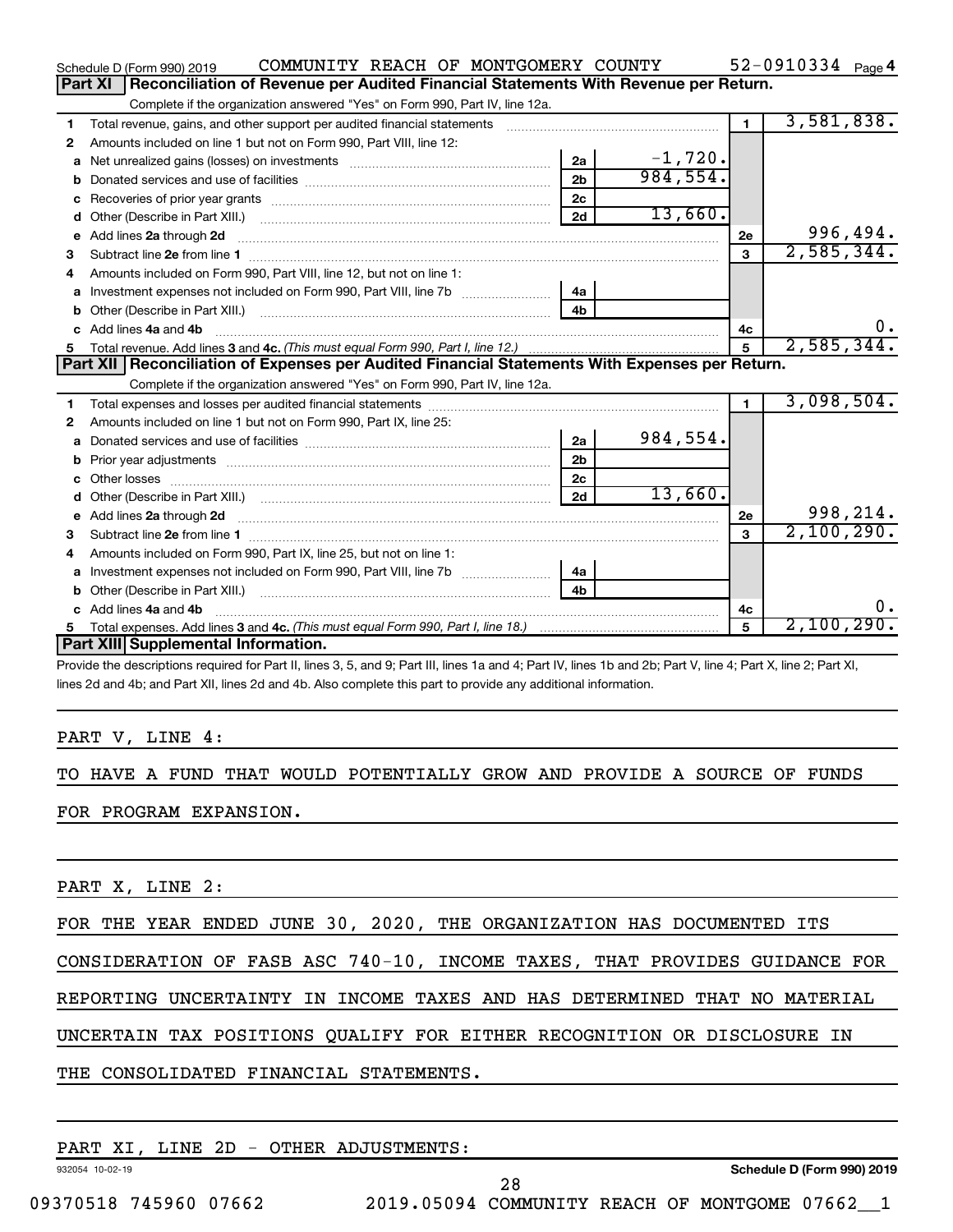| Schedule D (Form 990) 2019 COMMUNITY REACH OF MONTGOMERY COUNTY<br><b>Part XIII Supplemental Information (continued)</b><br><u> 1989 - Johann Barn, amerikansk politiker (d. 1989)</u> | 52-0910334 Page 5          |
|----------------------------------------------------------------------------------------------------------------------------------------------------------------------------------------|----------------------------|
| FUNDRAISING EVENT EXPENSES REPORTED AS AN EXPENSE ON THE 13,660.                                                                                                                       |                            |
| FINANCIAL STATEMENTS AND NETTED AGAINST REVENUE ON PART VIII,                                                                                                                          |                            |
| LINE 8B.<br><u> 1989 - Johann Barbara, martxa alemaniar argametar argametar argametar argametar argametar argametar argametar</u>                                                      |                            |
| PART XII, LINE 2D - OTHER ADJUSTMENTS:<br><u> 1989 - Andrea Barbara, amerikan personal dan personal dan personal dan personal dan personal dan personal dan</u>                        |                            |
| FUNDRAISING EVENT EXPENSES REPORTED AS AN EXPENSE ON THE 13,660.                                                                                                                       |                            |
| FINANCIAL STATEMENTS AND NETTED AGAINST REVENUE ON PART VIII,                                                                                                                          |                            |
| LINE 8B.                                                                                                                                                                               |                            |
|                                                                                                                                                                                        |                            |
|                                                                                                                                                                                        |                            |
|                                                                                                                                                                                        |                            |
|                                                                                                                                                                                        |                            |
|                                                                                                                                                                                        |                            |
|                                                                                                                                                                                        |                            |
|                                                                                                                                                                                        |                            |
|                                                                                                                                                                                        |                            |
|                                                                                                                                                                                        |                            |
|                                                                                                                                                                                        |                            |
|                                                                                                                                                                                        |                            |
|                                                                                                                                                                                        |                            |
|                                                                                                                                                                                        |                            |
|                                                                                                                                                                                        |                            |
|                                                                                                                                                                                        |                            |
|                                                                                                                                                                                        |                            |
|                                                                                                                                                                                        |                            |
|                                                                                                                                                                                        |                            |
|                                                                                                                                                                                        |                            |
| 932055 10-02-19<br>29                                                                                                                                                                  | Schedule D (Form 990) 2019 |

09370518 745960 07662 2019.05094 COMMUNITY REACH OF MONTGOME 07662\_1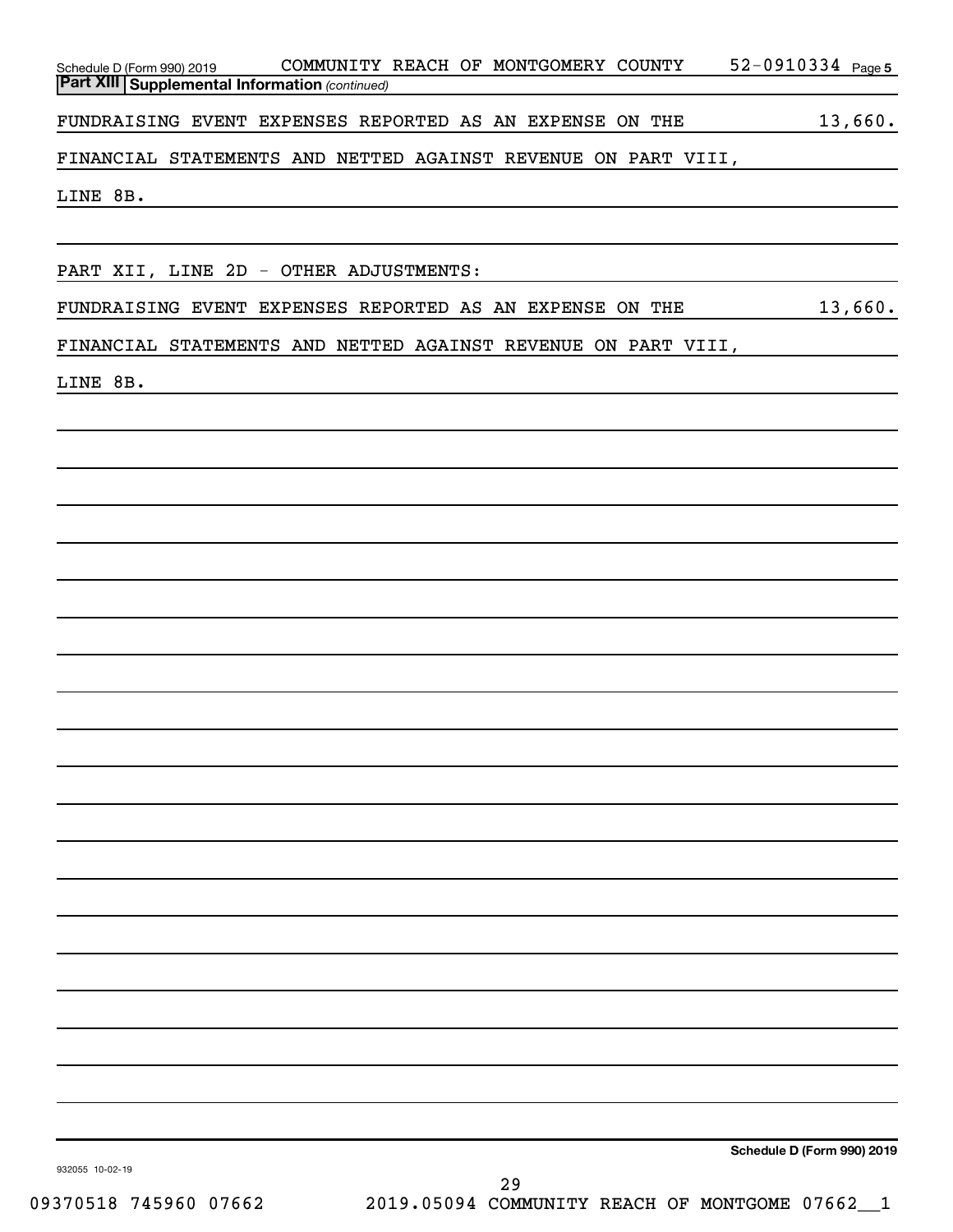| <b>SCHEDULE G</b>                                      |                                                                                                                                                                     | <b>Supplemental Information Regarding Fundraising or Gaming Activities</b>                                                                         |                                         |                                 |                                       |  |                                        | OMB No. 1545-0047                       |  |
|--------------------------------------------------------|---------------------------------------------------------------------------------------------------------------------------------------------------------------------|----------------------------------------------------------------------------------------------------------------------------------------------------|-----------------------------------------|---------------------------------|---------------------------------------|--|----------------------------------------|-----------------------------------------|--|
| (Form 990 or 990-EZ)                                   | Complete if the organization answered "Yes" on Form 990, Part IV, line 17, 18, or 19, or if the<br>organization entered more than \$15,000 on Form 990-EZ, line 6a. |                                                                                                                                                    |                                         |                                 |                                       |  |                                        | 19                                      |  |
|                                                        |                                                                                                                                                                     | Attach to Form 990 or Form 990-EZ.                                                                                                                 |                                         |                                 |                                       |  |                                        | <b>Open to Public</b>                   |  |
| Department of the Treasury<br>Internal Revenue Service |                                                                                                                                                                     | Go to www.irs.gov/Form990 for instructions and the latest information.                                                                             |                                         |                                 |                                       |  |                                        | Inspection                              |  |
| Name of the organization                               |                                                                                                                                                                     | COMMUNITY REACH OF MONTGOMERY COUNTY                                                                                                               |                                         |                                 |                                       |  | 52-0910334                             | <b>Employer identification number</b>   |  |
| Part I                                                 |                                                                                                                                                                     | Fundraising Activities. Complete if the organization answered "Yes" on Form 990, Part IV, line 17. Form 990-EZ filers are not                      |                                         |                                 |                                       |  |                                        |                                         |  |
|                                                        | required to complete this part.                                                                                                                                     |                                                                                                                                                    |                                         |                                 |                                       |  |                                        |                                         |  |
| Mail solicitations<br>a                                |                                                                                                                                                                     | 1 Indicate whether the organization raised funds through any of the following activities. Check all that apply.<br>е                               |                                         |                                 | Solicitation of non-government grants |  |                                        |                                         |  |
| b                                                      | Internet and email solicitations                                                                                                                                    | f                                                                                                                                                  |                                         |                                 | Solicitation of government grants     |  |                                        |                                         |  |
| c                                                      | Phone solicitations<br>Special fundraising events<br>g                                                                                                              |                                                                                                                                                    |                                         |                                 |                                       |  |                                        |                                         |  |
| In-person solicitations<br>d                           |                                                                                                                                                                     | 2 a Did the organization have a written or oral agreement with any individual (including officers, directors, trustees, or                         |                                         |                                 |                                       |  |                                        |                                         |  |
|                                                        |                                                                                                                                                                     | key employees listed in Form 990, Part VII) or entity in connection with professional fundraising services?                                        |                                         |                                 |                                       |  | Yes                                    | <b>No</b>                               |  |
|                                                        |                                                                                                                                                                     | b If "Yes," list the 10 highest paid individuals or entities (fundraisers) pursuant to agreements under which the fundraiser is to be              |                                         |                                 |                                       |  |                                        |                                         |  |
| compensated at least \$5,000 by the organization.      |                                                                                                                                                                     |                                                                                                                                                    |                                         |                                 |                                       |  |                                        |                                         |  |
| (i) Name and address of individual                     |                                                                                                                                                                     | (ii) Activity                                                                                                                                      | (iii) Did<br>fundraiser<br>have custody |                                 | (iv) Gross receipts                   |  | (v) Amount paid<br>to (or retained by) | (vi) Amount paid<br>to (or retained by) |  |
| or entity (fundraiser)                                 |                                                                                                                                                                     |                                                                                                                                                    |                                         | or control of<br>contributions? | from activity                         |  | fundraiser<br>listed in col. (i)       | organization                            |  |
|                                                        |                                                                                                                                                                     |                                                                                                                                                    | Yes                                     | No                              |                                       |  |                                        |                                         |  |
|                                                        |                                                                                                                                                                     |                                                                                                                                                    |                                         |                                 |                                       |  |                                        |                                         |  |
|                                                        |                                                                                                                                                                     |                                                                                                                                                    |                                         |                                 |                                       |  |                                        |                                         |  |
|                                                        |                                                                                                                                                                     |                                                                                                                                                    |                                         |                                 |                                       |  |                                        |                                         |  |
|                                                        |                                                                                                                                                                     |                                                                                                                                                    |                                         |                                 |                                       |  |                                        |                                         |  |
|                                                        |                                                                                                                                                                     |                                                                                                                                                    |                                         |                                 |                                       |  |                                        |                                         |  |
|                                                        |                                                                                                                                                                     |                                                                                                                                                    |                                         |                                 |                                       |  |                                        |                                         |  |
|                                                        |                                                                                                                                                                     |                                                                                                                                                    |                                         |                                 |                                       |  |                                        |                                         |  |
|                                                        |                                                                                                                                                                     |                                                                                                                                                    |                                         |                                 |                                       |  |                                        |                                         |  |
|                                                        |                                                                                                                                                                     |                                                                                                                                                    |                                         |                                 |                                       |  |                                        |                                         |  |
|                                                        |                                                                                                                                                                     |                                                                                                                                                    |                                         |                                 |                                       |  |                                        |                                         |  |
|                                                        |                                                                                                                                                                     |                                                                                                                                                    |                                         |                                 |                                       |  |                                        |                                         |  |
|                                                        |                                                                                                                                                                     |                                                                                                                                                    |                                         |                                 |                                       |  |                                        |                                         |  |
|                                                        |                                                                                                                                                                     |                                                                                                                                                    |                                         |                                 |                                       |  |                                        |                                         |  |
|                                                        |                                                                                                                                                                     |                                                                                                                                                    |                                         |                                 |                                       |  |                                        |                                         |  |
| Total                                                  |                                                                                                                                                                     |                                                                                                                                                    |                                         |                                 |                                       |  |                                        |                                         |  |
| or licensing.                                          |                                                                                                                                                                     | 3 List all states in which the organization is registered or licensed to solicit contributions or has been notified it is exempt from registration |                                         |                                 |                                       |  |                                        |                                         |  |
|                                                        |                                                                                                                                                                     |                                                                                                                                                    |                                         |                                 |                                       |  |                                        |                                         |  |
|                                                        |                                                                                                                                                                     |                                                                                                                                                    |                                         |                                 |                                       |  |                                        |                                         |  |
|                                                        |                                                                                                                                                                     |                                                                                                                                                    |                                         |                                 |                                       |  |                                        |                                         |  |
|                                                        |                                                                                                                                                                     |                                                                                                                                                    |                                         |                                 |                                       |  |                                        |                                         |  |
|                                                        |                                                                                                                                                                     |                                                                                                                                                    |                                         |                                 |                                       |  |                                        |                                         |  |
|                                                        |                                                                                                                                                                     |                                                                                                                                                    |                                         |                                 |                                       |  |                                        |                                         |  |
|                                                        |                                                                                                                                                                     |                                                                                                                                                    |                                         |                                 |                                       |  |                                        |                                         |  |
|                                                        |                                                                                                                                                                     |                                                                                                                                                    |                                         |                                 |                                       |  |                                        |                                         |  |

**For Paperwork Reduction Act Notice, see the Instructions for Form 990 or 990-EZ. Schedule G (Form 990 or 990-EZ) 2019** LHA

932081 09-11-19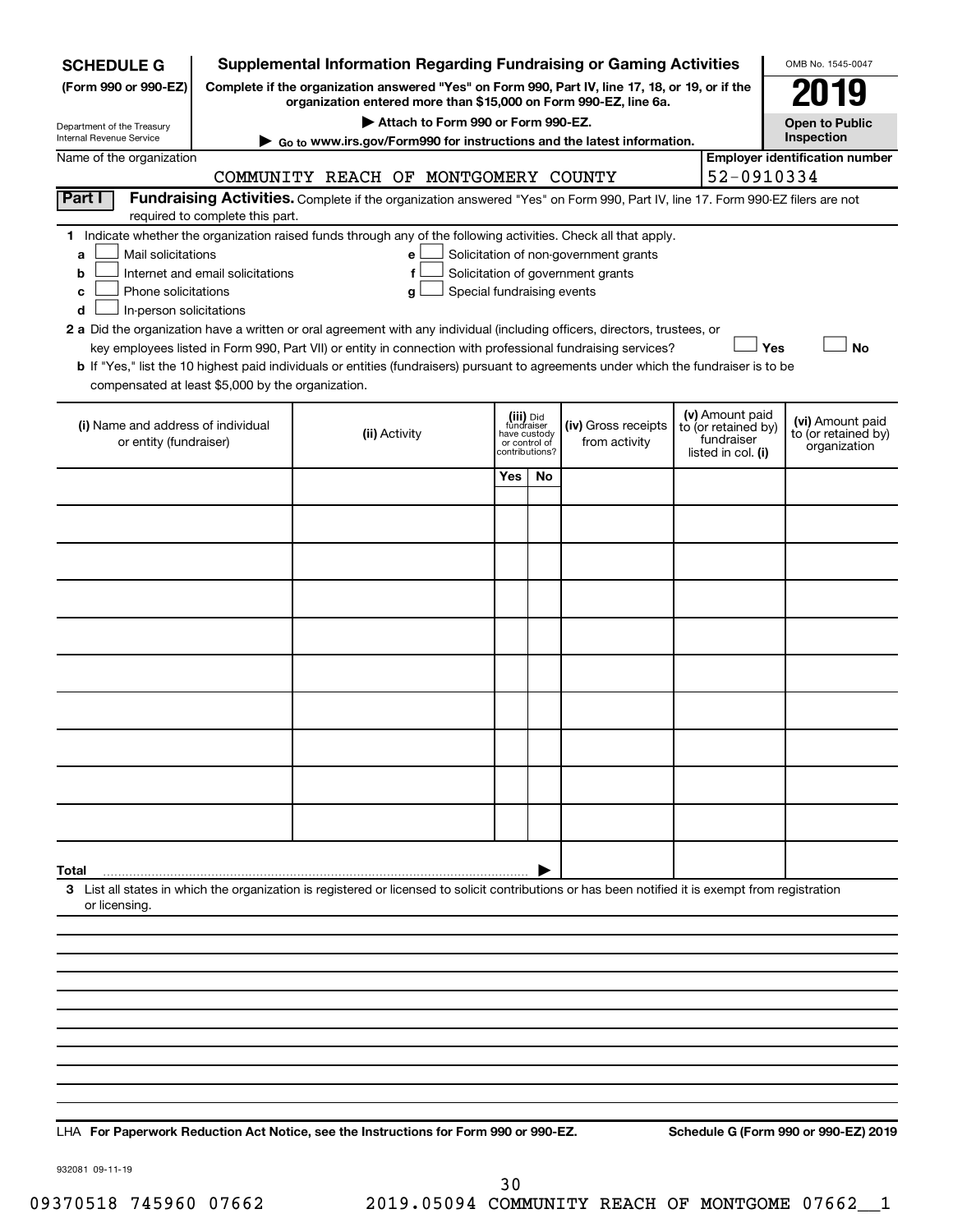52-0910334 Page 2 Schedule G (Form 990 or 990-EZ) 2019 COMMUNITY REACH OF MONTGOMERY COUNTY 52-0910334 Page Part II | Fundraising Events. Complete if the organization answered "Yes" on Form 990, Part IV, line 18, or reported more than \$15,000

of fundraising event contributions and gross income on Form 990-EZ, lines 1 and 6b. List events with gross receipts greater than \$5,000.

|                        |          |                                                                                                          | (a) Event $#1$          | (b) Event $#2$                                   | (c) Other events | (d) Total events                                        |
|------------------------|----------|----------------------------------------------------------------------------------------------------------|-------------------------|--------------------------------------------------|------------------|---------------------------------------------------------|
|                        |          |                                                                                                          | 10TH                    |                                                  | <b>NONE</b>      | (add col. (a) through                                   |
|                        |          |                                                                                                          | ANNIVERSARY ANNUAL GALA |                                                  |                  | col. (c)                                                |
|                        |          |                                                                                                          | (event type)            | (event type)                                     | (total number)   |                                                         |
| Revenue                | 1.       |                                                                                                          | 57,419.                 | 121,449.                                         |                  | 178,868.                                                |
|                        |          |                                                                                                          | 47, 150.                | 118,816.                                         |                  | 165,966.                                                |
|                        |          | 3 Gross income (line 1 minus line 2)                                                                     | 10, 269.                | 2,633.                                           |                  | 12,902.                                                 |
|                        |          |                                                                                                          |                         |                                                  |                  |                                                         |
|                        | 5        |                                                                                                          |                         |                                                  |                  |                                                         |
|                        | 6        |                                                                                                          | 850.                    |                                                  |                  | 850.                                                    |
| Direct Expenses        | 7        | Food and beverages                                                                                       | 7,700.                  |                                                  |                  | 7,700.                                                  |
|                        | 8        |                                                                                                          |                         |                                                  |                  |                                                         |
|                        | 9        |                                                                                                          | 1,578.                  | 3,532.                                           |                  | 5,110.                                                  |
|                        | 10       | Direct expense summary. Add lines 4 through 9 in column (d)                                              |                         |                                                  |                  | 13,660.                                                 |
|                        |          | 11 Net income summary. Subtract line 10 from line 3, column (d)                                          |                         |                                                  |                  | $-758.$                                                 |
|                        | Part III | Gaming. Complete if the organization answered "Yes" on Form 990, Part IV, line 19, or reported more than |                         |                                                  |                  |                                                         |
|                        |          | \$15,000 on Form 990-EZ, line 6a.                                                                        |                         |                                                  |                  |                                                         |
| Revenue                |          |                                                                                                          | (a) Bingo               | (b) Pull tabs/instant<br>bingo/progressive bingo | (c) Other gaming | (d) Total gaming (add<br>$ col. (a)$ through col. $(c)$ |
|                        |          |                                                                                                          |                         |                                                  |                  |                                                         |
|                        |          |                                                                                                          |                         |                                                  |                  |                                                         |
|                        |          |                                                                                                          |                         |                                                  |                  |                                                         |
| <b>Direct Expenses</b> | З        |                                                                                                          |                         |                                                  |                  |                                                         |
|                        | 4        |                                                                                                          |                         |                                                  |                  |                                                         |
|                        |          |                                                                                                          |                         |                                                  |                  |                                                         |
|                        | 6        | Volunteer labor                                                                                          | Yes<br>%<br>No          | Yes<br>%<br>No                                   | Yes<br>%<br>No   |                                                         |
|                        | 7        | Direct expense summary. Add lines 2 through 5 in column (d)                                              |                         |                                                  | ▶                |                                                         |
|                        | 8        |                                                                                                          |                         |                                                  |                  |                                                         |
| 9                      |          | Enter the state(s) in which the organization conducts gaming activities:                                 |                         |                                                  |                  |                                                         |
|                        |          | <b>b</b> If "No," explain:                                                                               |                         |                                                  |                  | Yes<br>No                                               |
|                        |          |                                                                                                          |                         |                                                  |                  |                                                         |
|                        |          | <b>b</b> If "Yes," explain:<br><u> 1980 - Johann John Stein, marwolaethau (b. 1980)</u>                  |                         |                                                  |                  | Yes<br>No                                               |
|                        |          |                                                                                                          |                         |                                                  |                  |                                                         |
|                        |          | 932082 09-11-19                                                                                          |                         |                                                  |                  | Schedule G (Form 990 or 990-EZ) 2019                    |
|                        |          |                                                                                                          |                         |                                                  |                  |                                                         |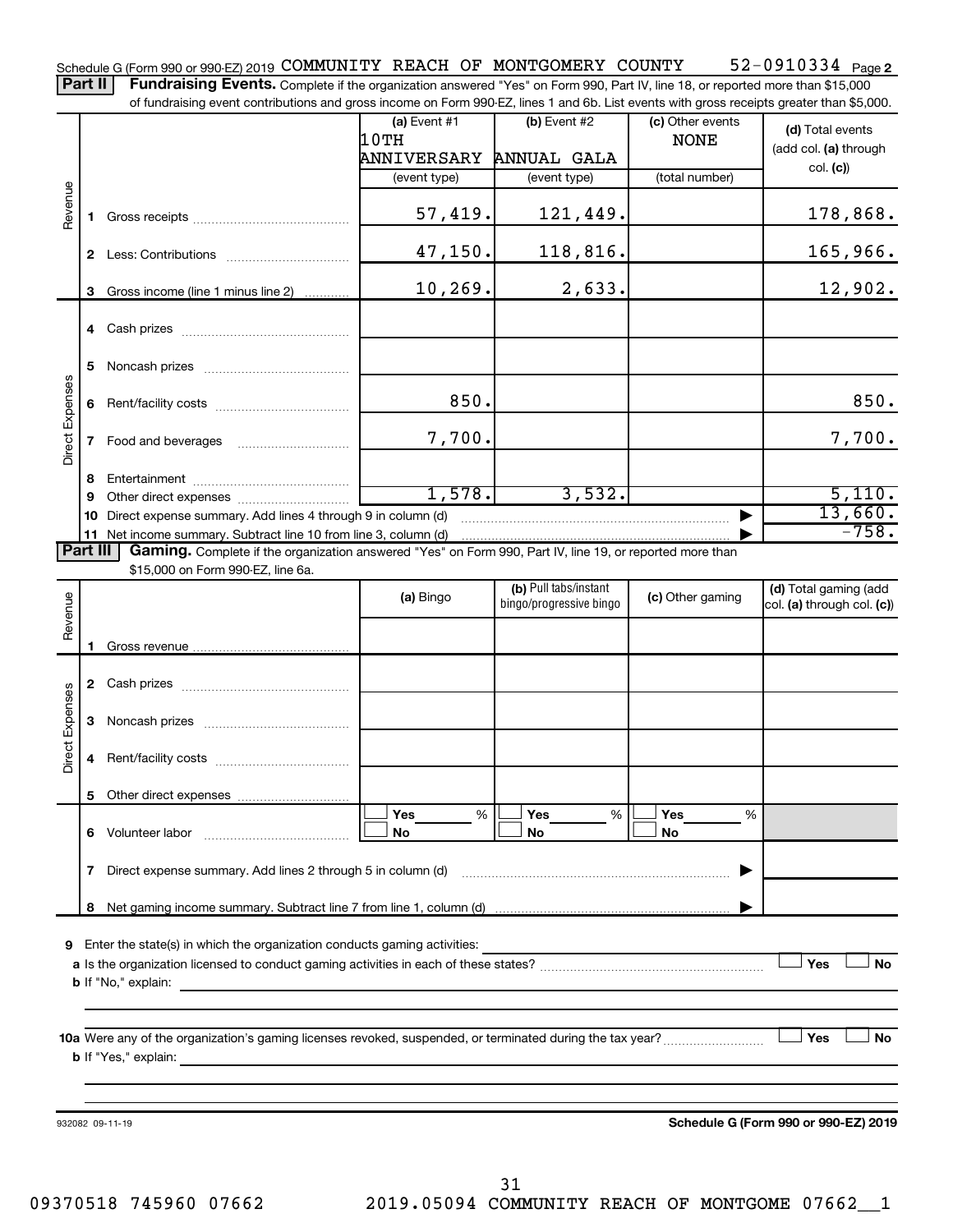| Schedule G (Form 990 or 990-EZ) 2019 COMMUNITY REACH OF MONTGOMERY COUNTY                                                                                | $52 - 0910334$ Page 3 |                      |
|----------------------------------------------------------------------------------------------------------------------------------------------------------|-----------------------|----------------------|
|                                                                                                                                                          | Yes                   | <b>No</b>            |
| 12 Is the organization a grantor, beneficiary or trustee of a trust, or a member of a partnership or other entity formed                                 |                       |                      |
|                                                                                                                                                          | │Yes                  | <b>No</b>            |
| 13 Indicate the percentage of gaming activity conducted in:                                                                                              |                       |                      |
|                                                                                                                                                          |                       | %                    |
|                                                                                                                                                          | 13 <sub>b</sub>       | $\%$                 |
| 14 Enter the name and address of the person who prepares the organization's gaming/special events books and records:                                     |                       |                      |
|                                                                                                                                                          |                       |                      |
|                                                                                                                                                          |                       |                      |
|                                                                                                                                                          |                       | No                   |
|                                                                                                                                                          |                       |                      |
|                                                                                                                                                          |                       |                      |
| c If "Yes," enter name and address of the third party:                                                                                                   |                       |                      |
|                                                                                                                                                          |                       |                      |
|                                                                                                                                                          |                       |                      |
|                                                                                                                                                          |                       |                      |
| <b>16</b> Gaming manager information:                                                                                                                    |                       |                      |
|                                                                                                                                                          |                       |                      |
| Gaming manager compensation > \$                                                                                                                         |                       |                      |
|                                                                                                                                                          |                       |                      |
|                                                                                                                                                          |                       |                      |
|                                                                                                                                                          |                       |                      |
| Director/officer<br>Employee<br>Independent contractor                                                                                                   |                       |                      |
|                                                                                                                                                          |                       |                      |
| <b>17</b> Mandatory distributions:                                                                                                                       |                       |                      |
| a Is the organization required under state law to make charitable distributions from the gaming proceeds to                                              |                       | $\Box$ Yes $\Box$ No |
| <b>b</b> Enter the amount of distributions required under state law to be distributed to other exempt organizations or spent in the                      |                       |                      |
| organization's own exempt activities during the tax year $\triangleright$ \$                                                                             |                       |                      |
| Supplemental Information. Provide the explanations required by Part I, line 2b, columns (iii) and (v); and Part III, lines 9, 9b, 10b,<br><b>Part IV</b> |                       |                      |
| 15b, 15c, 16, and 17b, as applicable. Also provide any additional information. See instructions.                                                         |                       |                      |
|                                                                                                                                                          |                       |                      |
|                                                                                                                                                          |                       |                      |
|                                                                                                                                                          |                       |                      |
|                                                                                                                                                          |                       |                      |
|                                                                                                                                                          |                       |                      |
|                                                                                                                                                          |                       |                      |
|                                                                                                                                                          |                       |                      |
|                                                                                                                                                          |                       |                      |
|                                                                                                                                                          |                       |                      |
|                                                                                                                                                          |                       |                      |
|                                                                                                                                                          |                       |                      |
| Schedule G (Form 990 or 990-EZ) 2019<br>932083 09-11-19                                                                                                  |                       |                      |
| 32                                                                                                                                                       |                       |                      |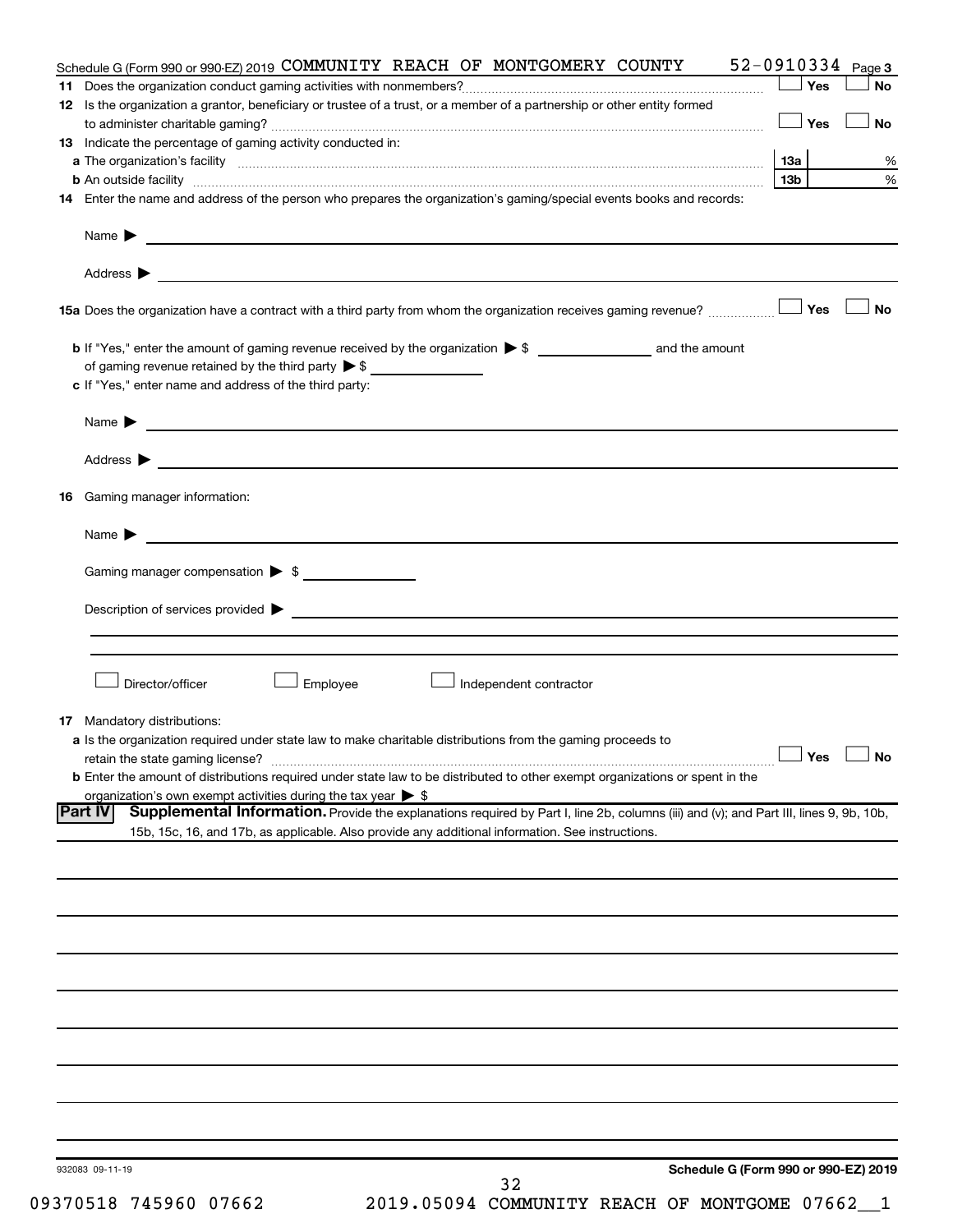|                 | Schedule G (Form 990 or 990-EZ) COMMUNITY<br><b>Part IV   Supplemental Information</b> (continued) | COMMUNITY REACH OF MONTGOMERY COUNTY |  |    | 52-0910334 Page 4               |
|-----------------|----------------------------------------------------------------------------------------------------|--------------------------------------|--|----|---------------------------------|
|                 |                                                                                                    |                                      |  |    |                                 |
|                 |                                                                                                    |                                      |  |    |                                 |
|                 |                                                                                                    |                                      |  |    |                                 |
|                 |                                                                                                    |                                      |  |    |                                 |
|                 |                                                                                                    |                                      |  |    |                                 |
|                 |                                                                                                    |                                      |  |    |                                 |
|                 |                                                                                                    |                                      |  |    |                                 |
|                 |                                                                                                    |                                      |  |    |                                 |
|                 |                                                                                                    |                                      |  |    |                                 |
|                 |                                                                                                    |                                      |  |    |                                 |
|                 |                                                                                                    |                                      |  |    |                                 |
|                 |                                                                                                    |                                      |  |    |                                 |
|                 |                                                                                                    |                                      |  |    |                                 |
|                 |                                                                                                    |                                      |  |    |                                 |
|                 |                                                                                                    |                                      |  |    |                                 |
|                 |                                                                                                    |                                      |  |    |                                 |
|                 |                                                                                                    |                                      |  |    |                                 |
|                 |                                                                                                    |                                      |  |    |                                 |
|                 |                                                                                                    |                                      |  |    |                                 |
|                 |                                                                                                    |                                      |  |    |                                 |
|                 |                                                                                                    |                                      |  |    |                                 |
|                 |                                                                                                    |                                      |  |    |                                 |
|                 |                                                                                                    |                                      |  |    |                                 |
|                 |                                                                                                    |                                      |  |    |                                 |
|                 |                                                                                                    |                                      |  |    |                                 |
|                 |                                                                                                    |                                      |  |    |                                 |
|                 |                                                                                                    |                                      |  |    |                                 |
|                 |                                                                                                    |                                      |  |    |                                 |
|                 |                                                                                                    |                                      |  |    |                                 |
|                 |                                                                                                    |                                      |  |    |                                 |
|                 |                                                                                                    |                                      |  |    |                                 |
|                 |                                                                                                    |                                      |  |    |                                 |
|                 |                                                                                                    |                                      |  |    |                                 |
|                 |                                                                                                    |                                      |  |    |                                 |
|                 |                                                                                                    |                                      |  |    |                                 |
| 932084 04-01-19 |                                                                                                    |                                      |  |    | Schedule G (Form 990 or 990-EZ) |
|                 |                                                                                                    |                                      |  | 33 |                                 |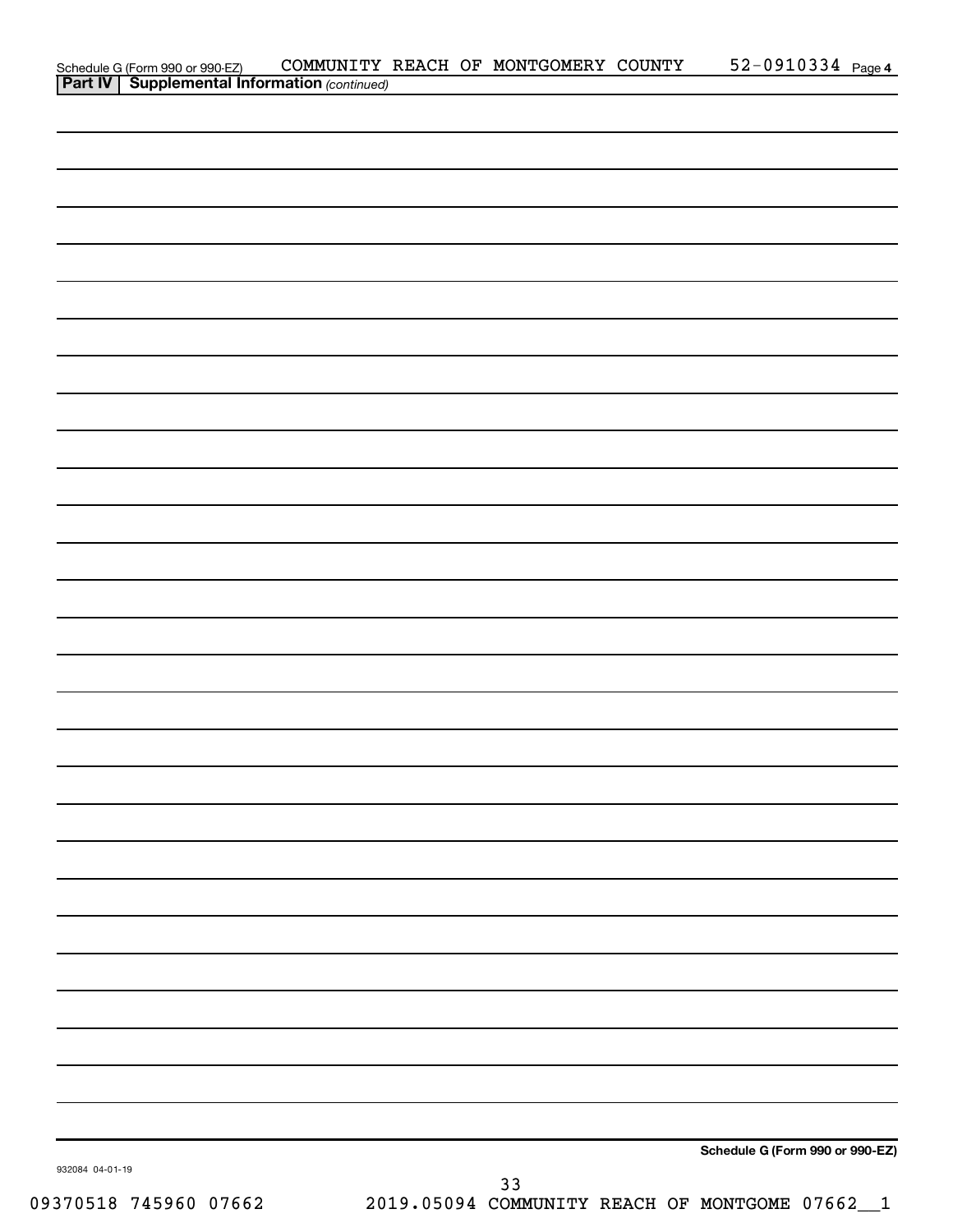#### **SCHEDULE M (Form 990)**

# **Noncash Contributions**

OMB No. 1545-0047

| Department of the Treasury |  |
|----------------------------|--|
| Internal Revenue Service   |  |

◆ Complete if the organizations answered "Yes" on Form 990, Part IV, lines 29 or 30.<br>▶ Complete if the organizations answered "Yes" on Form 990, Part IV, lines 29 or 30.  $\blacktriangleright$ 

 $\blacktriangleright$ 

**Attach to Form 990. Go to www.irs.gov/Form990 for instructions and the latest information.** **Open to Public Inspection**

| Name of the organization |  |
|--------------------------|--|
|--------------------------|--|

### COMMUNITY REACH OF MONTGOMERY COUNTY 52-0910334

| <b>Employer identification number</b> |            |  |
|---------------------------------------|------------|--|
|                                       | ES NOTAS A |  |

#### **(a) (b) (c) (d) 1 2 3 4 5 6 7 8 9 10 11 12 13 14 15 16 17 18 19 20 21 22 23 24 25 26 27 28 29 29 Yes No 30 a** During the year, did the organization receive by contribution any property reported in Part I, lines 1 through 28, that it **31 32 a** Does the organization hire or use third parties or related organizations to solicit, process, or sell noncash **33 b** If "Yes," describe the arrangement in Part II. **30a 31 32a b** If "Yes," describe in Part II. Check if applicable Number of contributions or items contributed Form 990, Part VIII, line 1g Noncash contribution amounts reported on Method of determining noncash contribution amounts Art - Works of art ~~~~~~~~~~~~~ Art - Historical treasures ~~~~~~~~~ Art - Fractional interests ~~~~~~~~~~ Books and publications .............................. Clothing and household goods ................. Cars and other vehicles .............................. Boats and planes ~~~~~~~~~~~~~ Intellectual property ~~~~~~~~~~~ Securities - Publicly traded ....................... Securities - Closely held stock .................... Securities - Partnership, LLC, or trust interests ~~~~~~~~~~~~~~ Securities - Miscellaneous ~~~~~~~~ Qualified conservation contribution - Historic structures ~~~~~~~~~~~~ Qualified conservation contribution - Other... Real estate - Residential ~~~~~~~~~ Real estate - Commercial ........................... Real estate - Other ~~~~~~~~~~~~ Collectibles ~~~~~~~~~~~~~~~~ Food inventory ~~~~~~~~~~~~~~ Drugs and medical supplies ....................... Taxidermy ~~~~~~~~~~~~~~~~ Historical artifacts ~~~~~~~~~~~~ Scientific specimens ................................. Archeological artifacts ………………………………  $($  OFFICE SUPPLI $)$ Other  $\blacktriangleright$  (TOYS & GIFTS )  $\begin{bmatrix} \phantom{-}X & \phantom{-} & \phantom{-} & 35 & \phantom{-} & 18\end{bmatrix}$  18,940. RETAIL VALUE Other  $\blacktriangleright$  (  $\overline{\text{AUCTION}}$  ITEMS )  $\begin{bmatrix} \text{X} \end{bmatrix}$  17 6,238. RETAIL VALUE Other  $\blacktriangleright$  (  $\overline{\text{INSTRUCTIONAL}}$  )  $\begin{bmatrix} \text{X} \end{bmatrix}$  3 267. RETAIL VALUE Number of Forms 8283 received by the organization during the tax year for contributions for which the organization completed Form 8283, Part IV, Donee Acknowledgement ............ must hold for at least three years from the date of the initial contribution, and which isn't required to be used for exempt purposes for the entire holding period? ~~~~~~~~~~~~~~~~~~~~~~~~~~~~~~~~~~~~~~ Does the organization have a gift acceptance policy that requires the review of any nonstandard contributions?  $\ldots$ contributions? ~~~~~~~~~~~~~~~~~~~~~~~~~~~~~~~~~~~~~~~~~~~~~~~~~~~~~~ If the organization didn't report an amount in column (c) for a type of property for which column (a) is checked, describe in Part II. **Part I Types of Property** Other  $\blacktriangleright$ Other  $\blacktriangleright$ Other  $\blacktriangleright$  $\blacktriangleright$ X | 3,341.RETAIL VALUE  $X$  1,102. FMV X | 60 39,795.RETAIL VALUE X | 3 3 59,753. RETAIL VALUE X | 27 23,778.RETAIL VALUE 0 X X X

**For Paperwork Reduction Act Notice, see the Instructions for Form 990. Schedule M (Form 990) 2019** LHA

932141 09-27-19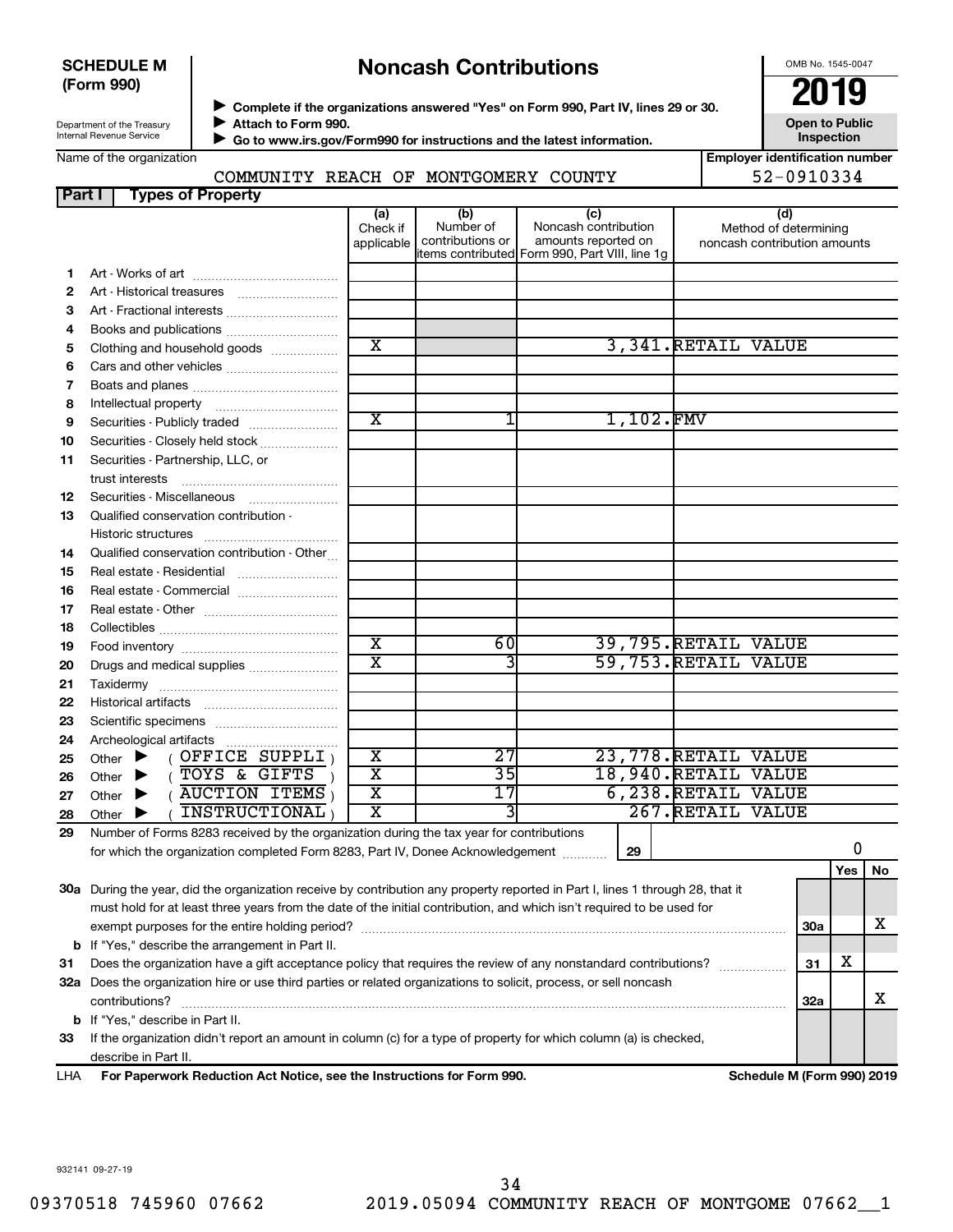|  | Schedule M (Form 990) 2019 |  |  |  | COMMUNITY REACH OF MONTGOMERY COUNTY |  | 52-0910334 | Page |  |
|--|----------------------------|--|--|--|--------------------------------------|--|------------|------|--|
|--|----------------------------|--|--|--|--------------------------------------|--|------------|------|--|

**2**

Part II | Supplemental Information. Provide the information required by Part I, lines 30b, 32b, and 33, and whether the organization is reporting in Part I, column (b), the number of contributions, the number of items received, or a combination of both. Also complete this part for any additional information.

SCHEDULE M, PART I, COLUMN (B):

THE NUMBER IN COLUMN (B) REPRESENTS THE NUMBER OF CONTRIBUTIONS.

**Schedule M (Form 990) 2019**

932142 09-27-19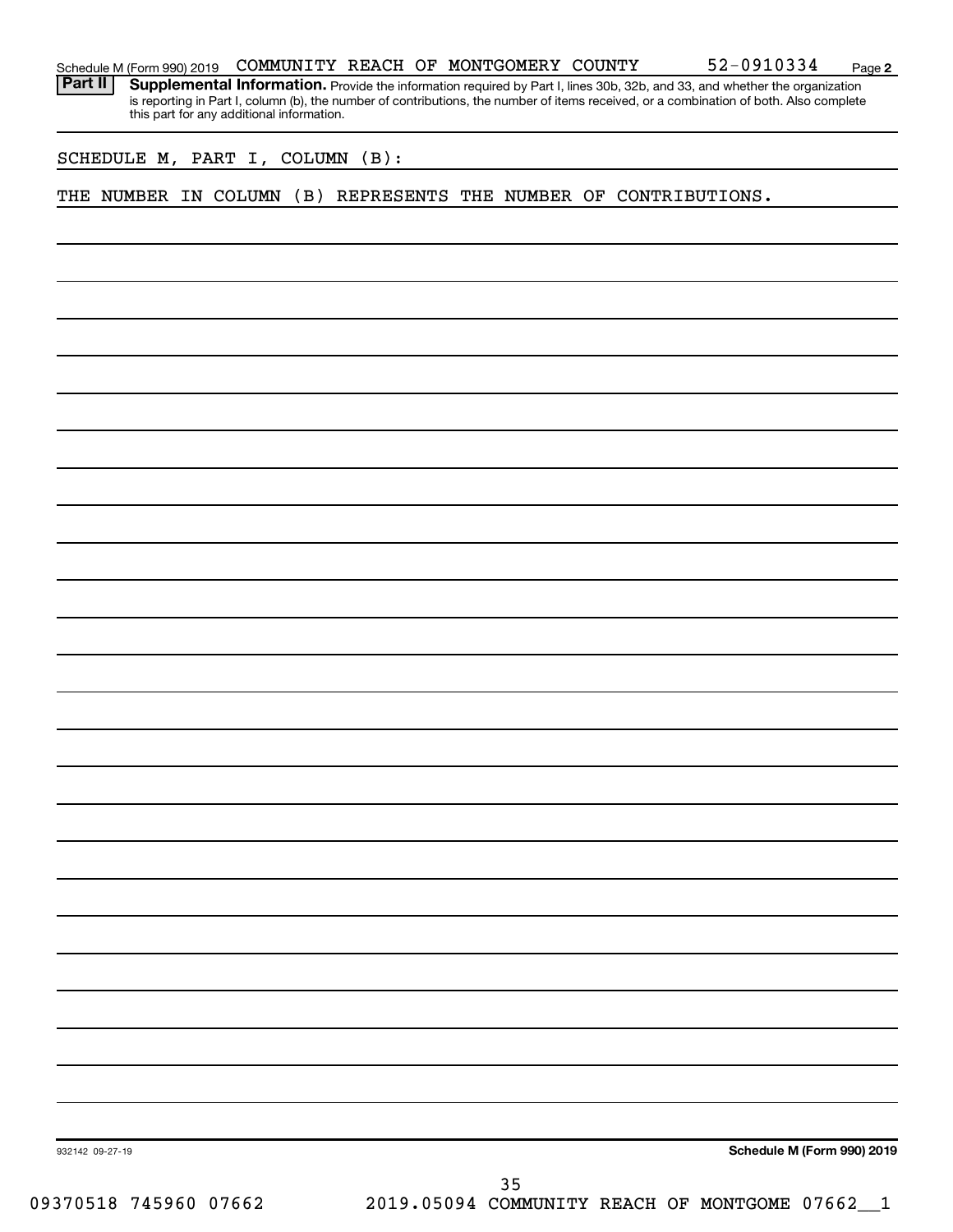Department of the Treasury Internal Revenue Service

Name of the organization

**(Form 990 or 990-EZ)**

**Complete to provide information for responses to specific questions on SCHEDULE O Supplemental Information to Form 990 or 990-EZ 2019** 

**Form 990 or 990-EZ or to provide any additional information. | Attach to Form 990 or 990-EZ.**

**| Go to www.irs.gov/Form990 for the latest information.**

OMB No. 1545-0047 **Open to Public Inspection**

**Employer identification number** COMMUNITY REACH OF MONTGOMERY COUNTY 52-0910334

FORM 990, PART III, LINE 1, DESCRIPTION OF ORGANIZATION MISSION:

MAINTAINING CLIENT SELF-SUFFICIENCY, AND ADVOCATING ON THEIR BEHALF.

FORM 990, PART III, LINE 4D, OTHER PROGRAM SERVICES:

HOUSING PROGRAM: COMMUNITY REACH OF MONTGOMERY COUNTY'S HOUSING

PROGRAM, INCLUDES TWO HOMES: THE JEFFERSON HOUSE PERSONAL LIVING

QUARTERS AND THE ROCKLAND HOUSE, WHICH OFFERS PERMANENT SUPPORTIVE

HOUSING FOR HOMELESS MEN AND WOMEN RESPECTIVELY, CASE MANAGEMENT AND

COUNSELING, AND LIFE SKILLS DEVELOPMENT, ALL FOCUSED ON HELPING THEM ON

THEIR ROAD TO SELF-SUFFICIENCY.

EXPENSES \$ 170,244. INCLUDING GRANTS OF \$ 0. REVENUE \$ 21,039.

ROCKVILLE EMERGENCY ASSISTANCE PROGRAM (REAP): REAP PROVIDES EMERGENCY

ASSISTANCE TO INDIVIDUALS AND FAMILIES LIVING IN THE GREATER ROCKVILLE

AREA THAT ARE FACING FINANCIAL CRISIS. REAP PROVIDES DIRECT FINANCIAL

SERVICE TO APPROXIMATELY 337 RESIDENTS IN AN EFFORT TO HELP THEM AVOID

UTILITY TERMINATION OR EVICTION AND OBTAIN PRESCRIPTION ASSISTANCE.

REFERRALS FOR FOOD, CLOTHING, FURNITURE AND COMPUTERS, AS WELL AS

DENTAL AND VISION CARE ARE PROVIDED TO APPROXIMATELY 250 RESIDENTS OF

MONTGOMERY COUNTY.

EXPENSES \$ 179,556. INCLUDING GRANTS OF \$ 0. REVENUE \$ 0.

AGNES SAENZ FUND: THE AGNES SAENZ FUND WAS ESTABLISHED BY THE COMMUNITY

REACH OF MONTGOMERY COUNTY BOARD OF DIRECTORS IN RECOGNITION OF AGNES

SAENZ' 10TH ANNIVERSARY WITH THE ORGANIZATION. THE FUND IS TO BE USED

AT THE DISCRETION OF AGNES SAENZ FOR DESERVING PROGRAMS AND/OR

932211 09-06-19 LHA For Paperwork Reduction Act Notice, see the Instructions for Form 990 or 990-EZ. Schedule O (Form 990 or 990-EZ) (2019) 36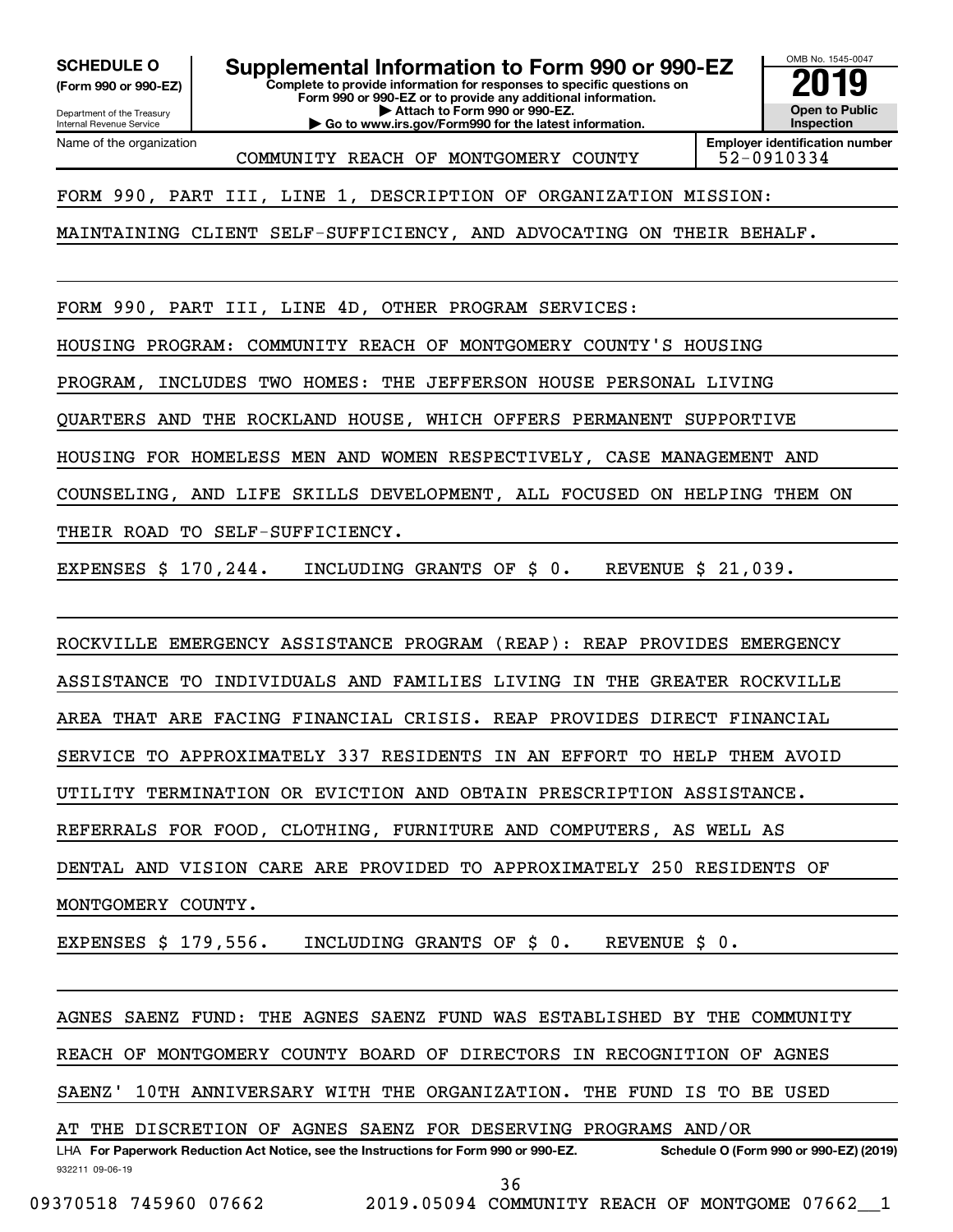| Schedule O (Form 990 or 990-EZ) (2019) |                                            | Page 2                                              |
|----------------------------------------|--------------------------------------------|-----------------------------------------------------|
| Name of the organization               | COMMUNITY REACH OF MONTGOMERY COUNTY       | <b>Employer identification number</b><br>52-0910334 |
| INDIVIDUALS.                           |                                            |                                                     |
| EXPENSES \$ 357.                       | INCLUDING GRANTS OF \$ 0.<br>REVENUE \$ 0. |                                                     |
|                                        |                                            |                                                     |

FORM 990, PART VI, SECTION B, LINE 11B:

THE 990 IS REVIEWED AND APPROVED BY THE EXECUTIVE DIRECTOR. A COPY OF THE 990 IS SHARED WITH THE FINANCE COMMITTEE AND THE BOARD AFTER FILING.

FORM 990, PART VI, SECTION B, LINE 12C:

FOR BOARD MEMBERS, CONFLICT OF INTEREST DISCLOSURE STATEMENTS SHALL BE PROVIDED TO THE PRESIDENT OF THE BOARD. THE PRESIDENT OF THE BOARD TURNS OVER THE COLLECTED BOARD STATEMENTS TO THE EXECUTIVE DIRECTOR FOR REVIEW. IN THE CASE OF STAFF OR VOLUNTEERS WITH SIGNIFICANT DECISION-MAKING AUTHORITY, THE DISCLOSURE STATEMENTS SHALL BE PROVIDED TO THE EXECUTIVE DIRECTOR OF THE ORGANIZATION. THE EXECUTIVE DIRECTOR'S DISCLOSURE STATEMENT SHALL BE PROVIDED TO THE PRESIDENT OF THE BOARD. THE SECRETARY OF THE BOARD SHALL KEEP ALL DISCLOSURE STATEMENTS WITH THE

OFFICIAL CORPORATE RECORDS OF COMMUNITY REACH OF MONTGOMERY COUNTY AT A SAFE PLACE IN THE COMMUNITY REACH OF MONTGOMERY COUNTY OFFICE.

IF A CONFLICT ARISES WITH A BOARD MEMBER, THAT MEMBER RECUSES HIM/HER SELF FROM VOTING ON ANY ISSUES POTENTIALLY INFLUENCED BY THAT CONFLICT.

932212 09-06-19 **Schedule O (Form 990 or 990-EZ) (2019)** IF THE BOARD HAS REASON TO BELIEVE THAT AN INTERESTED PARTY HAS FAILED TO DISCLOSE AN ACTUAL OR POTENTIAL CONFLICT OF INTEREST, IT SHALL INFORM THE PERSON OF THE BASIS FOR SUCH BELIEF AND AFFORD THE PERSON AN OPPORTUNITY TO EXPLAIN THE ALLEGED FAILURE TO DISCLOSE. IF, AFTER HEARING THE RESPONSE OF THE INTERESTED PARTY AND MAKING SUCH FURTHER INVESTIGATION AS MAY BE WARRANTED IN THE CIRCUMSTANCES, THE BOARD DETERMINES THAT THE INTERESTED 37

09370518 745960 07662 2019.05094 COMMUNITY REACH OF MONTGOME 07662 1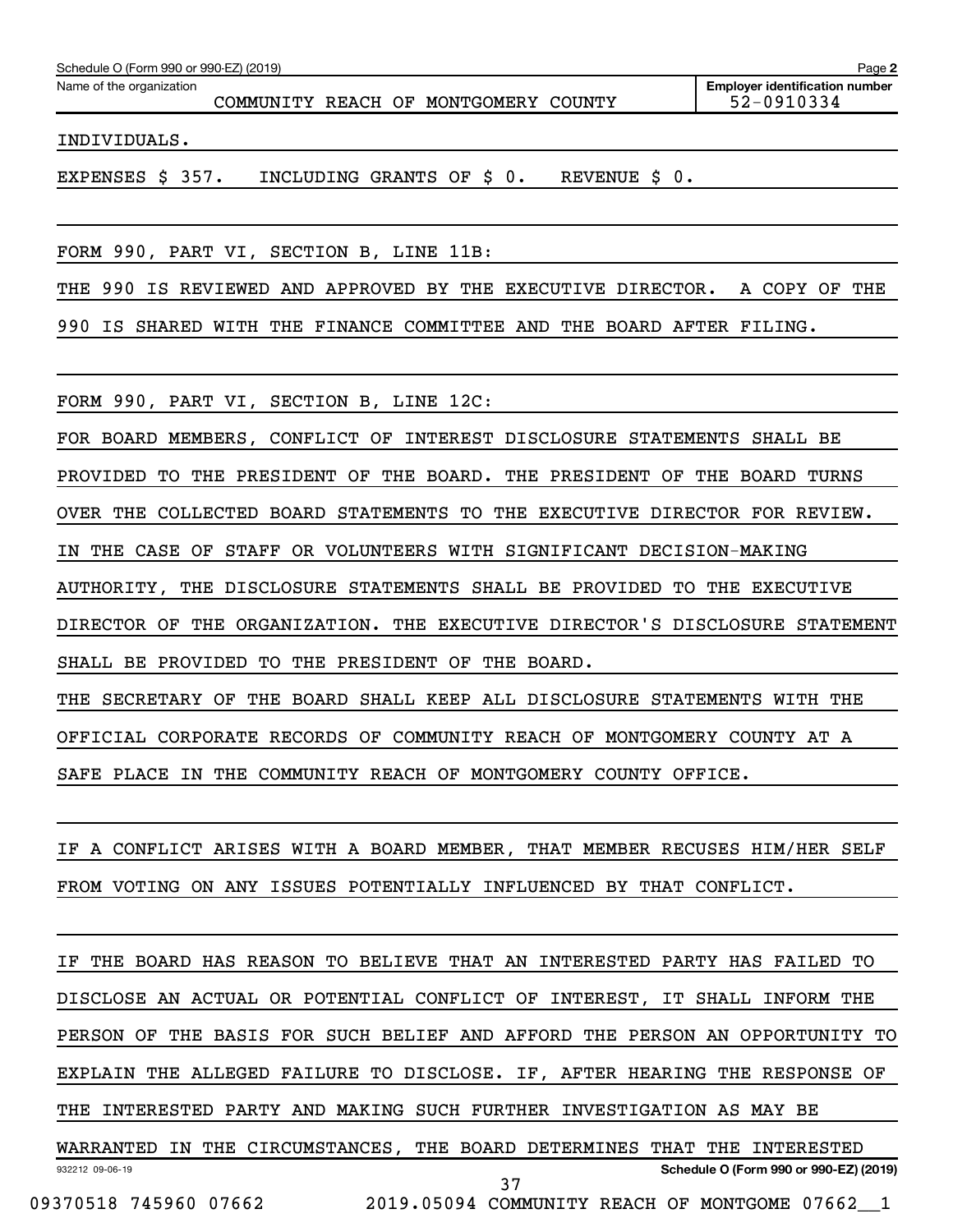| Schedule O (Form 990 or 990-EZ) (2019)<br>Page 2                       |                                                     |  |  |  |  |  |  |  |
|------------------------------------------------------------------------|-----------------------------------------------------|--|--|--|--|--|--|--|
| Name of the organization<br>COMMUNITY REACH OF MONTGOMERY COUNTY       | <b>Employer identification number</b><br>52-0910334 |  |  |  |  |  |  |  |
| PARTY HAS IN FACT FAILED TO DISCLOSE AN ACTUAL OR POSSIBLE CONFLICT OF |                                                     |  |  |  |  |  |  |  |
| IT SHALL TAKE DISCIPLINARY AND CORRECTIVE ACTION.<br>INTEREST,         |                                                     |  |  |  |  |  |  |  |
|                                                                        |                                                     |  |  |  |  |  |  |  |

FORM 990, PART VI, SECTION B, LINE 15A:

THE EXECUTIVE DIRECTOR'S COMPENSATION IS DETERMINED BY THE BOARD IN

EXECUTIVE SESSION, USING COMPARABILITY DATA. THE DELIBERATIONS AND

DECISIONS OF THE BOARD WERE DOCUMENTED IN THE BOARD MINUTES AND

SUBSEQUENTLY APPROVED BY THE FULL BOARD. THE DATE OF THE LAST COMPENSATION REVIEW WAS JANUARY 2020.

FORM 990, PART VI, SECTION C, LINE 19:

THE ORGANIZATION MAKES ITS GOVERNING DOCUMENTS, CONFLICT OF INTEREST

POLICY, AND FINANCIAL STATEMENTS AVAILABLE TO THE PUBLIC UPON REQUEST.

FORM 990, PART X, LINE 24:

932212 09-06-19 **Schedule O (Form 990 or 990-EZ) (2019)** ON APRIL 22, 2020, REACH RECEIVED LOAN PROCEEDS IN THE AMOUNT OF \$118,400 UNDER THE PAYCHECK PROTECTION PROGRAM. ON MAY 4, 2020, THE CLINIC RECEIVED LOAN PROCEEDS IN THE AMOUNT OF \$93,400 UNDER THE PAYCHECK PROTECTION PROGRAM. THE PROMISSORY NOTES CALL FOR MONTHLY PRINCIPAL AND INTEREST PAYMENTS AMORTIZED OVER THE TERM OF THE PROMISSORY NOTES WITH A DEFERRAL OF PAYMENTS FOR THE FIRST SIX MONTHS. UNDER THE CORONAVIRUS AID, RELIEF, AND ECONOMIC SECURITY ACT (CARES ACT), THE PROMISSORY NOTES MAY BE FORGIVEN BY THE SMALL BUSINESS ADMINISTRATION IN WHOLE OR IN PART. THE ORGANIZATION INTENDS TO USE THE PROCEEDS FOR PURPOSES CONSISTENT WITH THE PAYCHECK PROTECTION PROGRAM AND BELIEVES THAT ITS USE OF THE LOAN PROCEEDS WILL MEET THE CONDITIONS FOR FORGIVENESS OF THE LOANS. THE ORGANIZATION INTENDS TO APPLY FOR FORGIVENESS AFTER COMPLETING THE 24 WEEK PERIOD. IF FORGIVENESS IS 38

09370518 745960 07662 2019.05094 COMMUNITY REACH OF MONTGOME 07662 1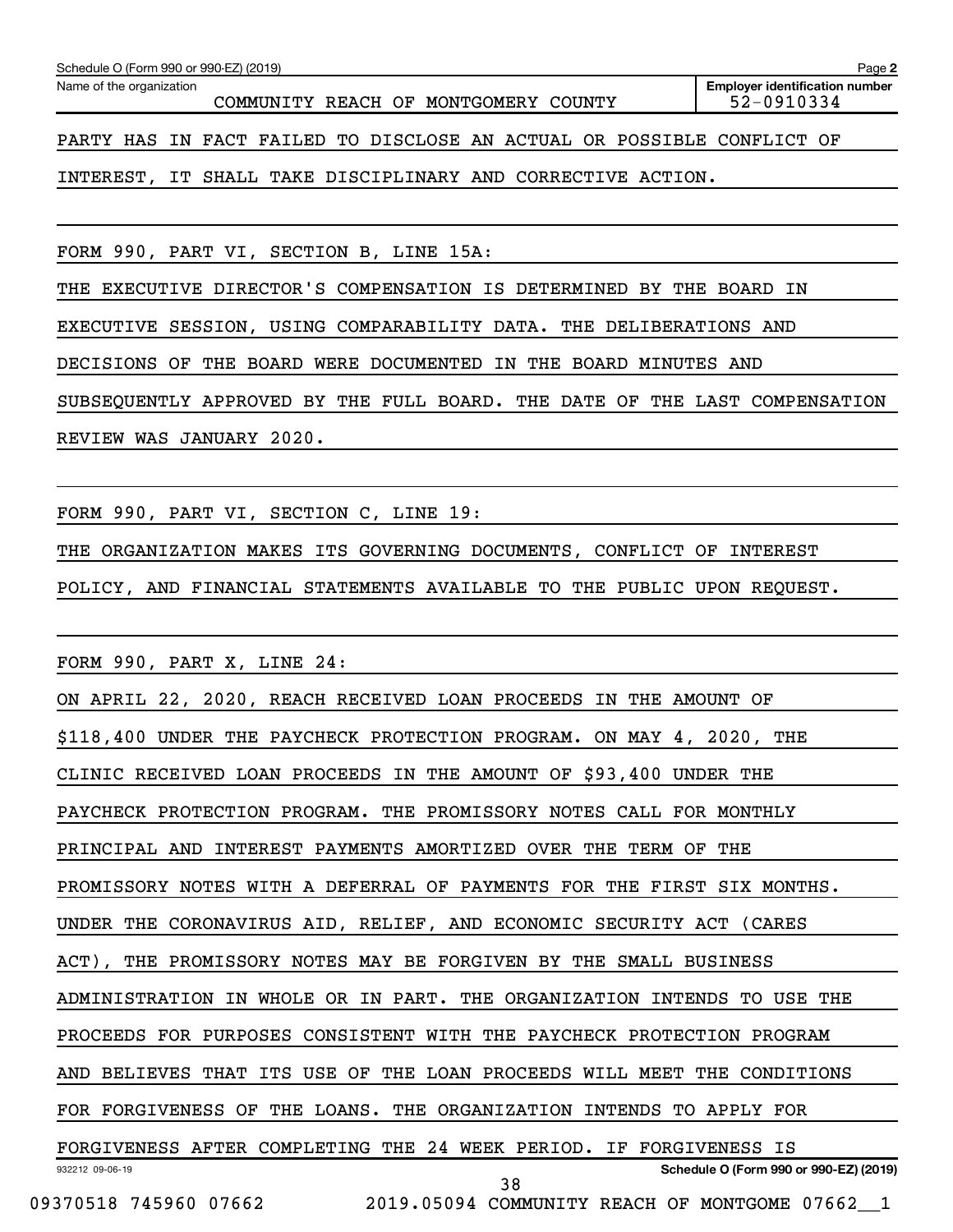COMMUNITY REACH OF MONTGOMERY COUNTY 52-0910334

GRANTED, THE ORGANIZATION WILL RECORD REVENUE FROM DEBT EXTINGUISHMENTS

DURING THE PERIOD THAT FORGIVENESS WAS APPROVED.

FORM 990, PART VII, SECTION A:

JOANNE ECCLESTON RECEIVED COMPENSATION FOR HER ROLE AS A MEDICAL

BILLER. THE COMPENSATION REPORTED IS NOT RELATED TO HER ROLE AS

TREASURER.

**2**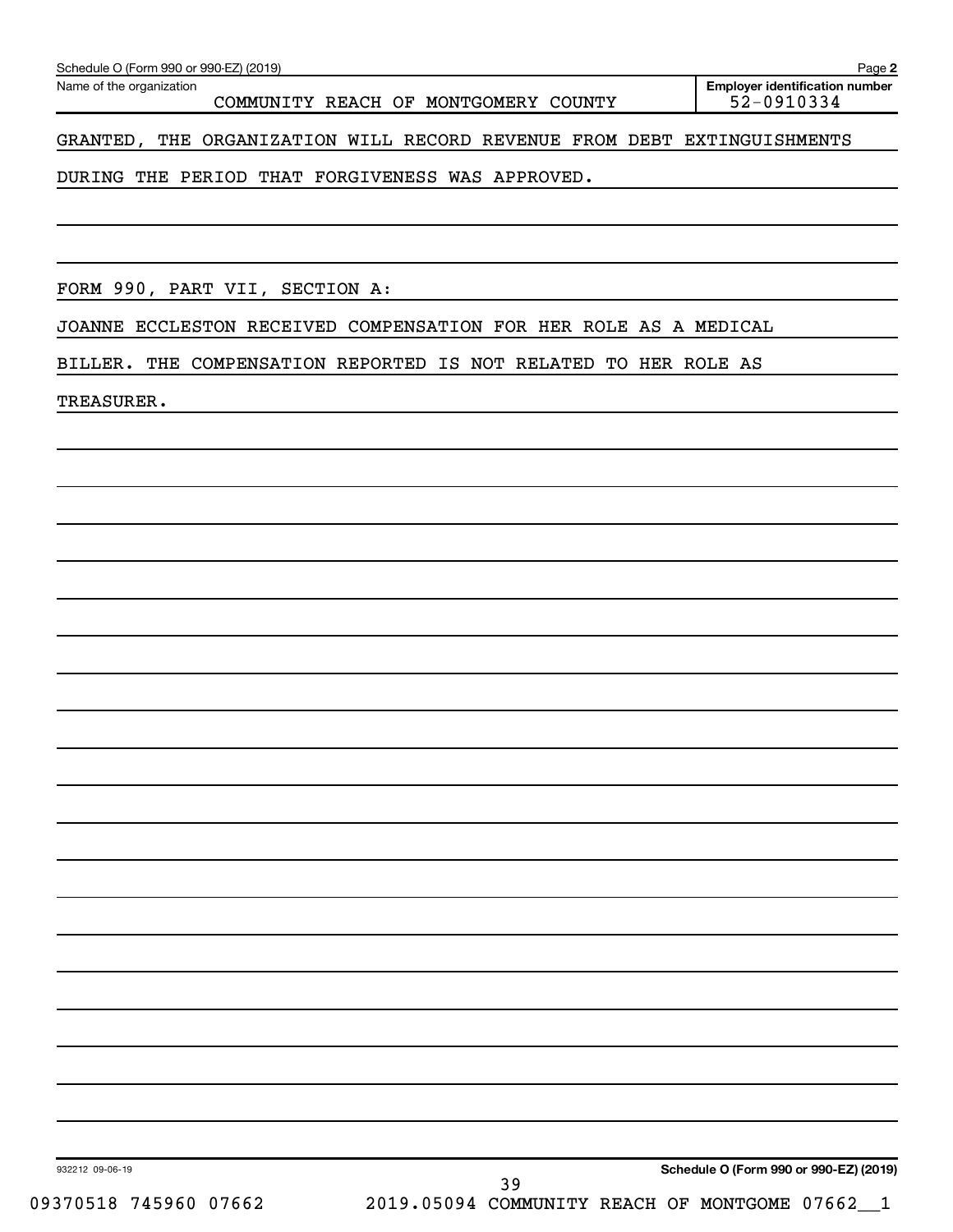| <b>SCHEDULE R</b> |  |
|-------------------|--|
|                   |  |

### **Related Organizations and Unrelated Partnerships**

**(Form 990) Complete if the organization answered "Yes" on Form 990, Part IV, line 33, 34, 35b, 36, or 37.** |

**Attach to Form 990. Contract to Form 990. Contract to Public** 

OMB No. 1545-0047

**2019**<br>Open to Public

**Employer identification number**

Department of the Treasury Internal Revenue Service

# **| Go to www.irs.gov/Form990 for instructions and the latest information. Inspection**

Name of the organization

#### COMMUNITY REACH OF MONTGOMERY COUNTY

Part I ldentification of Disregarded Entities. Complete if the organization answered "Yes" on Form 990, Part IV, line 33.

| (a)                                          | (b)                 | (c)                      | (d)          | (e)                | (f)                      |
|----------------------------------------------|---------------------|--------------------------|--------------|--------------------|--------------------------|
| Name, address, and EIN (if applicable)       | Primary activity    | Legal domicile (state or | Total income | End-of-year assets | Direct controlling       |
| of disregarded entity                        |                     | foreign country)         |              |                    | entity                   |
|                                              |                     |                          |              |                    |                          |
| MANSFIELD KASEMAN HEALTH CLINIC - 27-2529951 |                     |                          |              |                    |                          |
| 8 W MIDDLE LANE                              |                     |                          |              |                    | COMMUNITY MINISTRIES OF  |
| 20850<br>ROCKVILLE, MD                       | PRIMARY HEALTH CARE | MARYLAND                 | 1,856,951.   |                    | 699,521. ROCKVILLE, INC. |
|                                              |                     |                          |              |                    |                          |
|                                              |                     |                          |              |                    |                          |
|                                              |                     |                          |              |                    |                          |
|                                              |                     |                          |              |                    |                          |
|                                              |                     |                          |              |                    |                          |
|                                              |                     |                          |              |                    |                          |
|                                              |                     |                          |              |                    |                          |
|                                              |                     |                          |              |                    |                          |
|                                              |                     |                          |              |                    |                          |

#### **Part II** Identification of Related Tax-Exempt Organizations. Complete if the organization answered "Yes" on Form 990, Part IV, line 34, because it had one or more related tax-exempt<br>Part II acconizations during the tax ye organizations during the tax year.

| (a)<br>Name, address, and EIN<br>of related organization | (b)<br>Primary activity | (c)<br>Legal domicile (state or<br>foreign country) | (d)<br><b>Exempt Code</b><br>section | (e)<br>Public charity<br>status (if section | (f)<br>Direct controlling<br>entity |     | $(g)$<br>Section 512(b)(13)<br>controlled<br>entity? |
|----------------------------------------------------------|-------------------------|-----------------------------------------------------|--------------------------------------|---------------------------------------------|-------------------------------------|-----|------------------------------------------------------|
|                                                          |                         |                                                     |                                      | 501(c)(3)                                   |                                     | Yes | No                                                   |
|                                                          |                         |                                                     |                                      |                                             |                                     |     |                                                      |
|                                                          |                         |                                                     |                                      |                                             |                                     |     |                                                      |
|                                                          |                         |                                                     |                                      |                                             |                                     |     |                                                      |
|                                                          |                         |                                                     |                                      |                                             |                                     |     |                                                      |

**For Paperwork Reduction Act Notice, see the Instructions for Form 990. Schedule R (Form 990) 2019**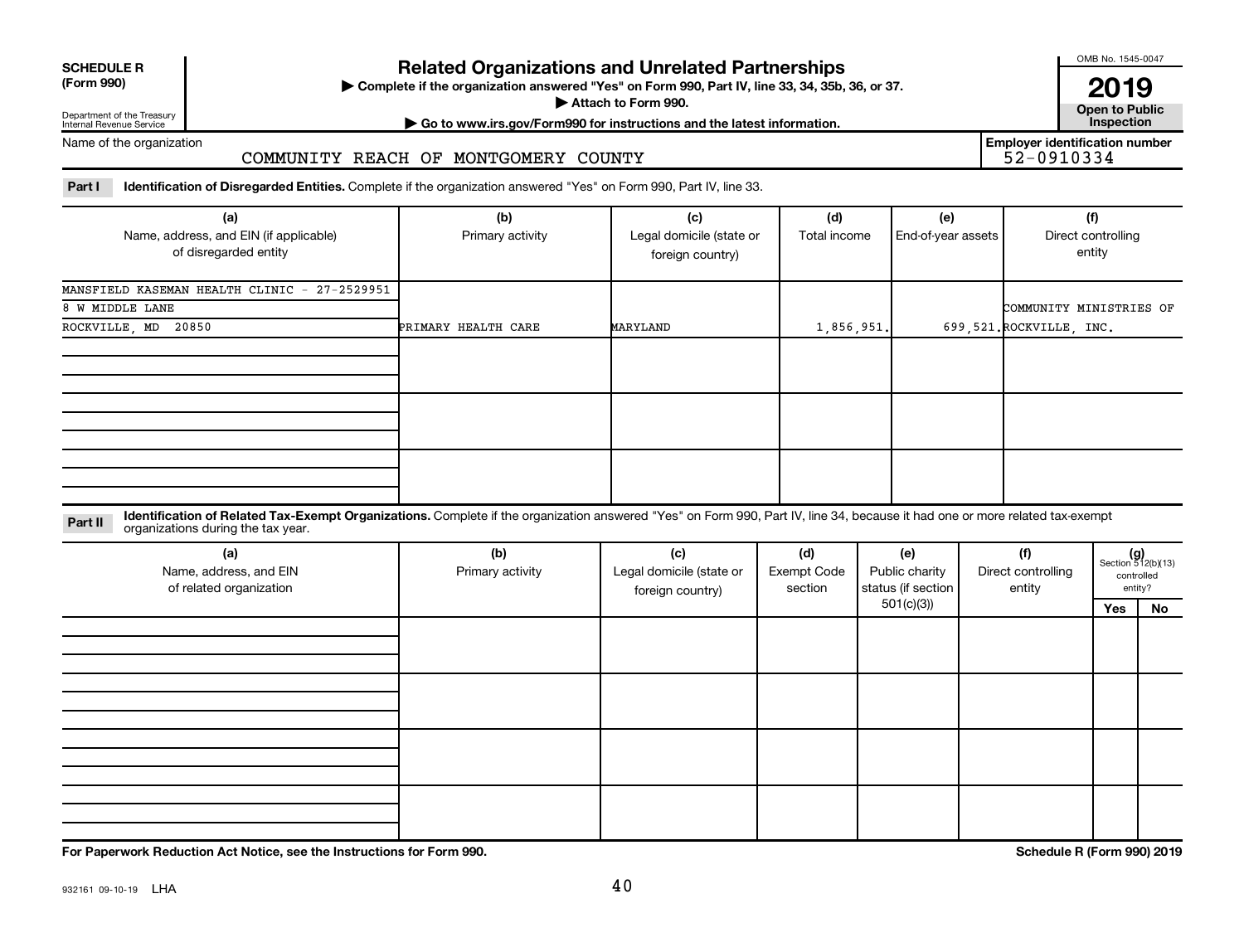#### Schedule R (Form 990) 2019 COMMUNITY REACH OF MONTGOMERY COUNTY 52-0910334 Page

**2**

Disproportionate allocations? Legal domicile (state or foreign country) General or Percentage managing partner? Part III Identification of Related Organizations Taxable as a Partnership. Complete if the organization answered "Yes" on Form 990, Part IV, line 34, because it had one or more related<br>Read to the organizations tracted as **(a) (b) (c) (d) (e) (f) (g) (h) (i) (j) (k) Yes No Yes No** K-1 (Form 1065) Predominant income (related, unrelated, excluded from tax under sections 512-514) organizations treated as a partnership during the tax year. Name, address, and EIN of related organization Primary activity  $\left| \begin{array}{c} \text{Legal} \\ \text{diamial} \end{array} \right|$  Direct controlling entity Share of total income Share of end-of-year assets Code V-UBI<br>amount in box 20 of Schedule ownership

Part IV Identification of Related Organizations Taxable as a Corporation or Trust. Complete if the organization answered "Yes" on Form 990, Part IV, line 34, because it had one or more related organizations treated as a corporation or trust during the tax year.

| (a)<br>Name, address, and EIN<br>of related organization | (b)<br>Primary activity | (c)<br>Legal domicile<br>(state or<br>foreign | (d)<br>Direct controlling<br>entity | (e)<br>Type of entity<br>(C corp, S corp,<br>or trust) | (f)<br>Share of total<br>income | (g)<br>Share of<br>end-of-year<br>assets | (h)<br>Percentage<br>ownership | $\begin{array}{c} \textbf{(i)}\\ \text{Section}\\ 512 \text{(b)} \text{(13)}\\ \text{controlled} \\ \text{entity?} \end{array}$ |
|----------------------------------------------------------|-------------------------|-----------------------------------------------|-------------------------------------|--------------------------------------------------------|---------------------------------|------------------------------------------|--------------------------------|---------------------------------------------------------------------------------------------------------------------------------|
|                                                          |                         | country)                                      |                                     |                                                        |                                 |                                          |                                | Yes   No                                                                                                                        |
|                                                          |                         |                                               |                                     |                                                        |                                 |                                          |                                |                                                                                                                                 |
|                                                          |                         |                                               |                                     |                                                        |                                 |                                          |                                |                                                                                                                                 |
|                                                          |                         |                                               |                                     |                                                        |                                 |                                          |                                |                                                                                                                                 |
|                                                          |                         |                                               |                                     |                                                        |                                 |                                          |                                |                                                                                                                                 |
|                                                          |                         |                                               |                                     |                                                        |                                 |                                          |                                |                                                                                                                                 |
|                                                          |                         |                                               |                                     |                                                        |                                 |                                          |                                |                                                                                                                                 |
|                                                          |                         |                                               |                                     |                                                        |                                 |                                          |                                |                                                                                                                                 |
|                                                          |                         |                                               |                                     |                                                        |                                 |                                          |                                |                                                                                                                                 |
|                                                          |                         |                                               |                                     |                                                        |                                 |                                          |                                |                                                                                                                                 |
|                                                          |                         |                                               |                                     |                                                        |                                 |                                          |                                |                                                                                                                                 |
|                                                          |                         |                                               |                                     |                                                        |                                 |                                          |                                |                                                                                                                                 |
|                                                          |                         |                                               |                                     |                                                        |                                 |                                          |                                |                                                                                                                                 |
|                                                          |                         |                                               |                                     |                                                        |                                 |                                          |                                |                                                                                                                                 |
|                                                          |                         |                                               |                                     |                                                        |                                 |                                          |                                |                                                                                                                                 |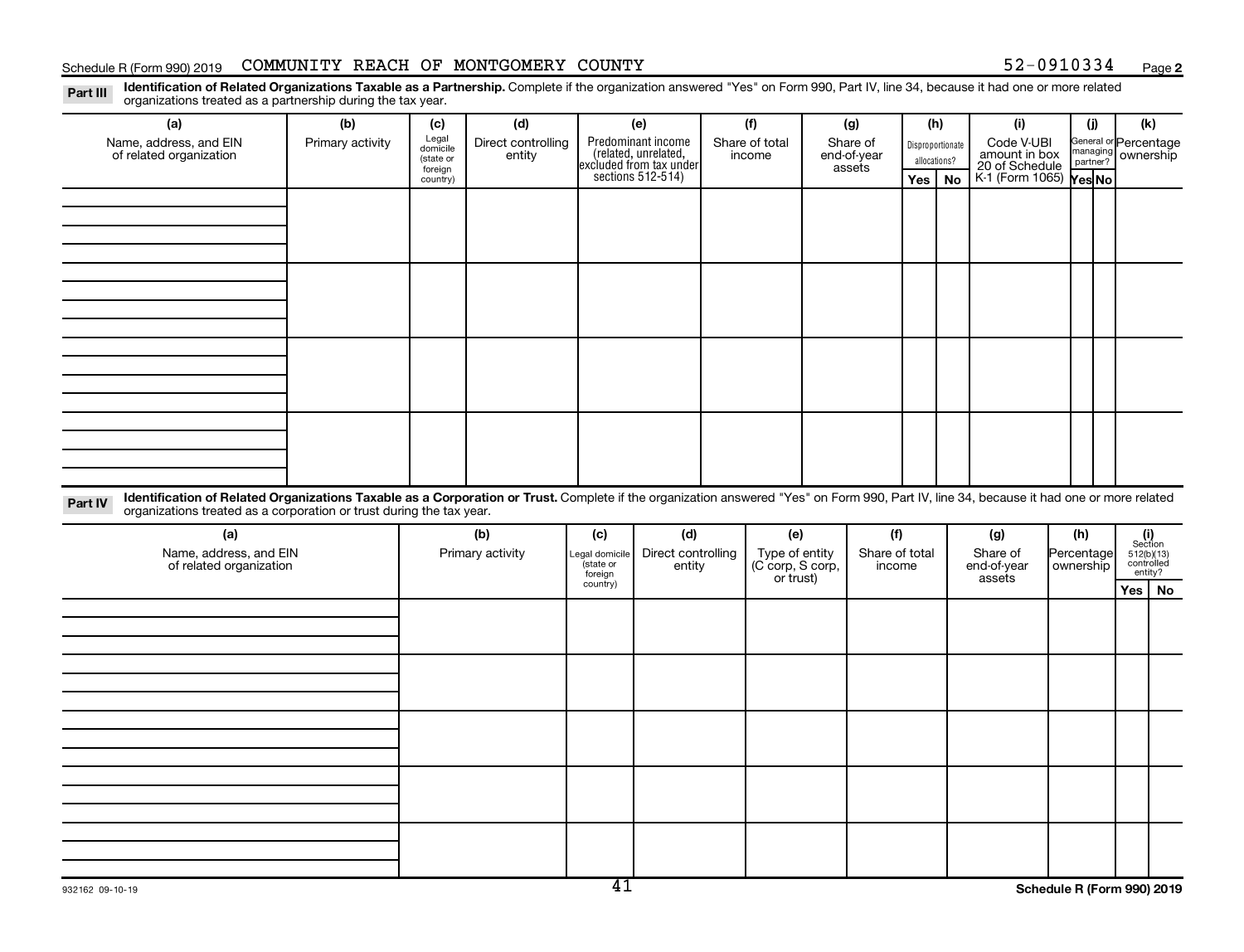#### Schedule R (Form 990) 2019 COMMUNITY REACH OF MONTGOMERY COUNTY 52-0910334 Page

|  |  |  |  | Part V Transactions With Related Organizations. Complete if the organization answered "Yes" on Form 990, Part IV, line 34, 35b, or 36. |
|--|--|--|--|----------------------------------------------------------------------------------------------------------------------------------------|
|--|--|--|--|----------------------------------------------------------------------------------------------------------------------------------------|

|   | Note: Complete line 1 if any entity is listed in Parts II, III, or IV of this schedule.                                                                                                                                              |            |                 |                                       |    |  | Yes   No |  |  |  |
|---|--------------------------------------------------------------------------------------------------------------------------------------------------------------------------------------------------------------------------------------|------------|-----------------|---------------------------------------|----|--|----------|--|--|--|
|   | During the tax year, did the organization engage in any of the following transactions with one or more related organizations listed in Parts II-IV?                                                                                  |            |                 |                                       |    |  |          |  |  |  |
|   |                                                                                                                                                                                                                                      |            |                 |                                       |    |  |          |  |  |  |
|   |                                                                                                                                                                                                                                      |            |                 |                                       |    |  |          |  |  |  |
|   |                                                                                                                                                                                                                                      |            |                 |                                       |    |  |          |  |  |  |
|   |                                                                                                                                                                                                                                      |            |                 |                                       |    |  |          |  |  |  |
|   |                                                                                                                                                                                                                                      |            |                 |                                       |    |  |          |  |  |  |
|   |                                                                                                                                                                                                                                      |            |                 |                                       |    |  |          |  |  |  |
|   | Dividends from related organization(s) machinesis and contract and contract and contract and contract and contract and contract and contract and contract and contract and contract and contract and contract and contract and       |            |                 |                                       | 1f |  |          |  |  |  |
| a | Sale of assets to related organization(s) www.assettion.com/www.assettion.com/www.assettion.com/www.assettion.com/www.assettion.com/www.assettion.com/www.assettion.com/www.assettion.com/www.assettion.com/www.assettion.com/       |            |                 |                                       | 1g |  |          |  |  |  |
|   | h Purchase of assets from related organization(s) manufactured and content to content the content of assets from related organization(s) manufactured and content and content of the content of the content of the content of        |            |                 |                                       | 1h |  |          |  |  |  |
|   | Exchange of assets with related organization(s) www.walescommunity.com/walescommunity/walescommunity/walescommunity/walescommunity/walescommunity/walescommunity/walescommunity/walescommunity/walescommunity/walescommunity/w       |            |                 |                                       | 11 |  |          |  |  |  |
|   |                                                                                                                                                                                                                                      |            |                 |                                       |    |  |          |  |  |  |
|   |                                                                                                                                                                                                                                      |            |                 |                                       |    |  |          |  |  |  |
|   |                                                                                                                                                                                                                                      |            |                 |                                       |    |  |          |  |  |  |
|   |                                                                                                                                                                                                                                      |            |                 |                                       |    |  |          |  |  |  |
|   |                                                                                                                                                                                                                                      |            |                 |                                       |    |  |          |  |  |  |
|   |                                                                                                                                                                                                                                      |            |                 |                                       |    |  |          |  |  |  |
|   | <b>o</b> Sharing of paid employees with related organization(s)                                                                                                                                                                      |            |                 |                                       |    |  |          |  |  |  |
|   |                                                                                                                                                                                                                                      |            |                 |                                       |    |  |          |  |  |  |
|   | Reimbursement paid to related organization(s) for expenses [111] Research Manuscritics [21] Reimbursement paid to related organization(s) for expenses [11] Manuscritics [21] Manuscritics [21] Manuscritics [21] Manuscritics<br>D. |            |                 |                                       |    |  |          |  |  |  |
|   |                                                                                                                                                                                                                                      |            |                 |                                       |    |  |          |  |  |  |
|   |                                                                                                                                                                                                                                      |            |                 |                                       |    |  |          |  |  |  |
|   |                                                                                                                                                                                                                                      |            |                 |                                       |    |  |          |  |  |  |
|   |                                                                                                                                                                                                                                      |            |                 |                                       |    |  |          |  |  |  |
|   | 1s                                                                                                                                                                                                                                   |            |                 |                                       |    |  |          |  |  |  |
|   | 2 If the answer to any of the above is "Yes," see the instructions for information on who must complete this line, including covered relationships and transaction thresholds.                                                       |            |                 |                                       |    |  |          |  |  |  |
|   | (d)<br>(b)<br>(c)<br>(a)<br>Name of related organization<br>Transaction                                                                                                                                                              |            |                 |                                       |    |  |          |  |  |  |
|   |                                                                                                                                                                                                                                      | type (a-s) | Amount involved | Method of determining amount involved |    |  |          |  |  |  |
|   |                                                                                                                                                                                                                                      |            |                 |                                       |    |  |          |  |  |  |

| <b>Agric of Foldcod</b> organization | <b>Hansaction</b><br>type (a-s) | <b>AUTOMIL INVOIVOU</b> | <b>Mediod of actemming amount involved</b> |
|--------------------------------------|---------------------------------|-------------------------|--------------------------------------------|
| (1)                                  |                                 |                         |                                            |
| (2)                                  |                                 |                         |                                            |
| (3)                                  |                                 |                         |                                            |
| (4)                                  |                                 |                         |                                            |
| (5)                                  |                                 |                         |                                            |
| (6)                                  |                                 |                         |                                            |
|                                      | $\overline{\phantom{a}}$        |                         |                                            |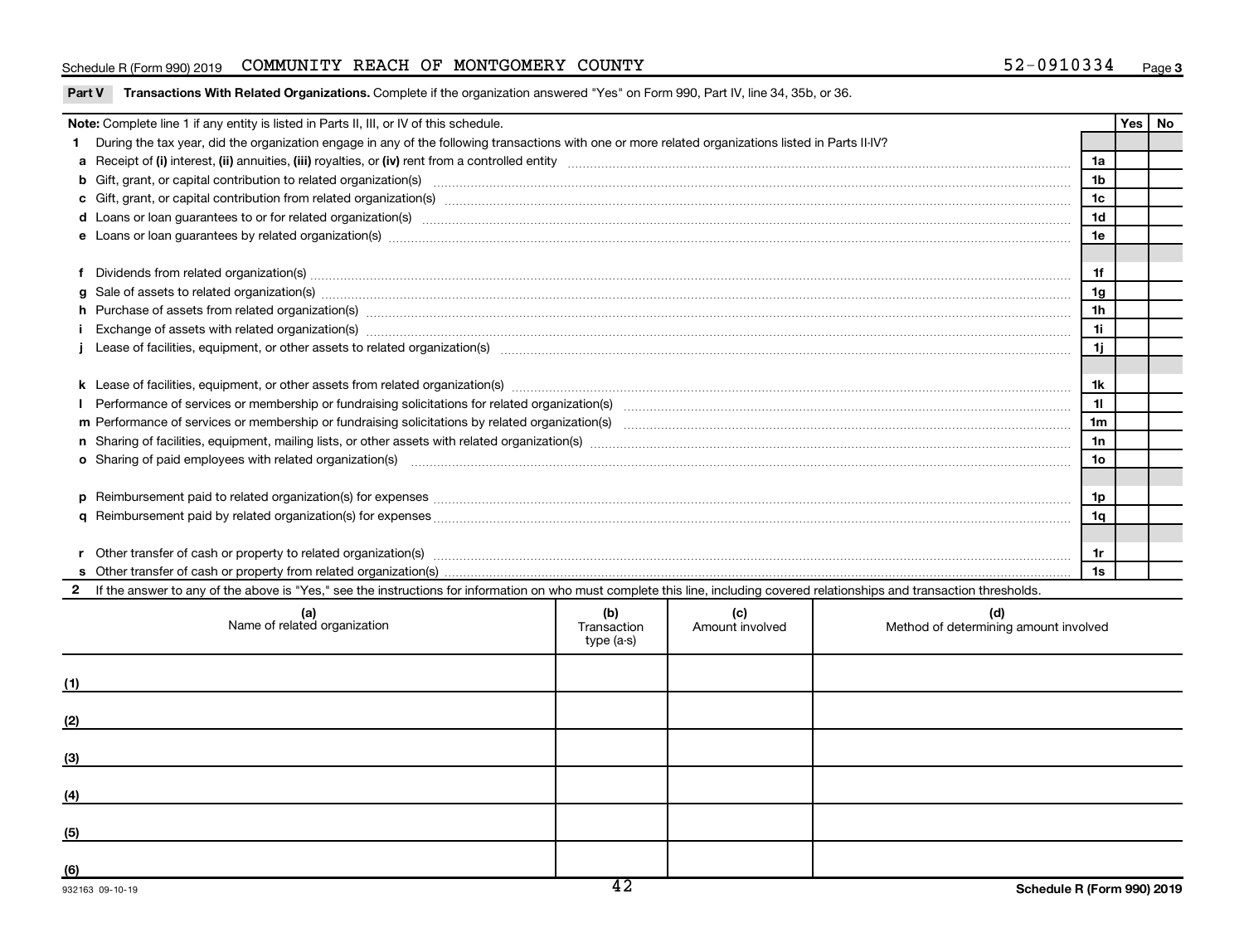#### Schedule R (Form 990) 2019 COMMUNITY REACH OF MONTGOMERY COUNTY 52-0910334 Page

#### Part VI Unrelated Organizations Taxable as a Partnership. Complete if the organization answered "Yes" on Form 990, Part IV, line 37.

Provide the following information for each entity taxed as a partnership through which the organization conducted more than five percent of its activities (measured by total assets or gross revenue) that was not a related organization. See instructions regarding exclusion for certain investment partnerships.

| (a)<br>Name, address, and EIN<br>of entity | - - -<br>(b)<br>Primary activity | (c)<br>Legal domicile<br>(state or foreign<br>country) | - - - - <sub>1</sub> - - 1<br>(d)<br>Predominant income<br>(related, unrelated,<br>excluded from tax under<br>sections 512-514) | (e)<br>Are all<br>partners sec.<br>$\frac{501(c)(3)}{0rgs?}$<br>Yes No | (f)<br>Share of<br>total<br>income | (g)<br>Share of<br>end-of-year<br>assets | Dispropor-<br>tionate<br>allocations?<br>Yes No | (h) | (i)<br>Code V-UBI<br>amount in box 20 managing<br>of Schedule K-1<br>(Form 1065)<br>$\overline{Y}_{res}$ No | (i)<br>Yes NO | (k) |
|--------------------------------------------|----------------------------------|--------------------------------------------------------|---------------------------------------------------------------------------------------------------------------------------------|------------------------------------------------------------------------|------------------------------------|------------------------------------------|-------------------------------------------------|-----|-------------------------------------------------------------------------------------------------------------|---------------|-----|
|                                            |                                  |                                                        |                                                                                                                                 |                                                                        |                                    |                                          |                                                 |     |                                                                                                             |               |     |
|                                            |                                  |                                                        |                                                                                                                                 |                                                                        |                                    |                                          |                                                 |     |                                                                                                             |               |     |
|                                            |                                  |                                                        |                                                                                                                                 |                                                                        |                                    |                                          |                                                 |     |                                                                                                             |               |     |
|                                            |                                  |                                                        |                                                                                                                                 |                                                                        |                                    |                                          |                                                 |     |                                                                                                             |               |     |
|                                            |                                  |                                                        |                                                                                                                                 |                                                                        |                                    |                                          |                                                 |     |                                                                                                             |               |     |
|                                            |                                  |                                                        |                                                                                                                                 |                                                                        |                                    |                                          |                                                 |     |                                                                                                             |               |     |
|                                            |                                  |                                                        |                                                                                                                                 |                                                                        |                                    |                                          |                                                 |     |                                                                                                             |               |     |
|                                            |                                  |                                                        |                                                                                                                                 |                                                                        |                                    |                                          |                                                 |     |                                                                                                             |               |     |

**Schedule R (Form 990) 2019**